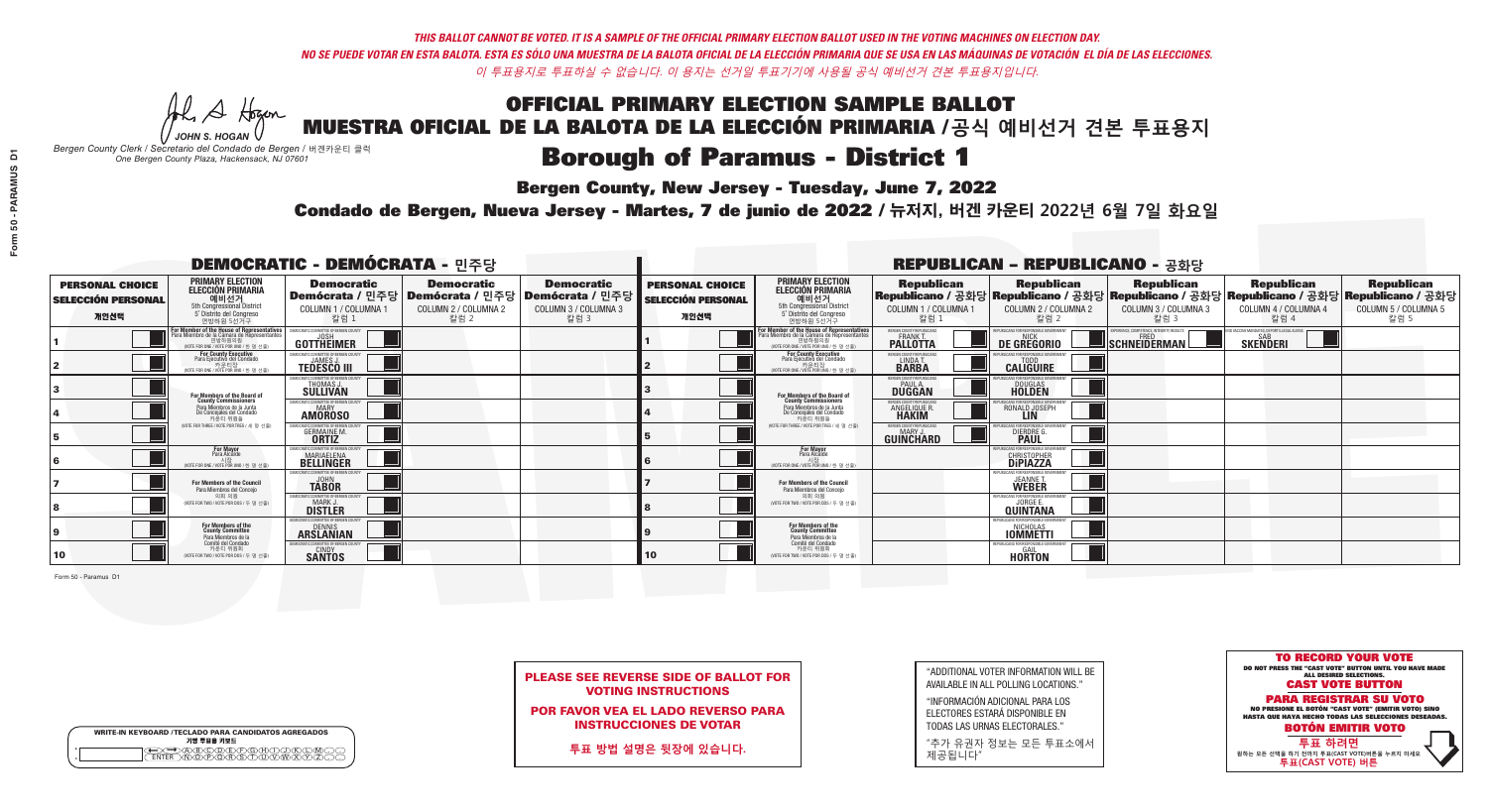A Hogan *JOHN S. HOGAN*

| <b>WRITE-IN KEYBOARD /TECLADO PARA CANDIDATOS AGREGADOS</b><br>기명 투표용 키보드 |  |
|---------------------------------------------------------------------------|--|
| >ABODEFGAA<br><u> ለአል ቅን</u> የአል አል                                       |  |

# **Borough of Paramus - District 2**

**Bergen County, New Jersey - Tuesday, June 7, 2022** 

*Bergen County Clerk / Secretario del Condado de Bergen /* 버겐카운티 클럭 *One Bergen County Plaza, Hackensack, NJ 07601*



PLEASE SEE REVERSE SIDE OF BALLOT FOR VOTING INSTRUCTIONS

POR FAVOR VEA EL LADO REVERSO PARA INSTRUCCIONES DE VOTAR

**투표 방법 설명은 뒷장에 있습니다.**

| "ADDITIONAL VOTER INFORMATION WILL BE |
|---------------------------------------|
| AVAILABLE IN ALL POLLING LOCATIONS."  |

"INFORMACIÓN ADICIONAL PARA LOS ELECTORES ESTARÁ DISPONIBLE EN TODAS LAS URNAS ELECTORALES."

"추가 유권자 정보는 모든 투표소에서 제공됩니다"

Condado de Bergen, Nueva Jersey - Martes, 7 de junio de 2022 / 뉴저지, 버겐 카운티 2022년 6월 7일 화요일 *One Bergen County Plaza, Hackensack, NJ 07601*

| <b>DEMOCRATIC - DEMÓCRATA - 민주당</b>                         |                                                                                                                                                    |                                                                            |                                                   |                                                                                                        |                                                             |                                                                                                                                              |                                                                | <b>REPUBLICAN - REPUBLICANO - 공화당</b>                                                                                                          |                                                   |                                                   |                                                   |
|-------------------------------------------------------------|----------------------------------------------------------------------------------------------------------------------------------------------------|----------------------------------------------------------------------------|---------------------------------------------------|--------------------------------------------------------------------------------------------------------|-------------------------------------------------------------|----------------------------------------------------------------------------------------------------------------------------------------------|----------------------------------------------------------------|------------------------------------------------------------------------------------------------------------------------------------------------|---------------------------------------------------|---------------------------------------------------|---------------------------------------------------|
| <b>PERSONAL CHOICE</b><br><b>SELECCIÓN PERSONAL</b><br>개인선택 | <b>PRIMARY ELECTION</b><br><b>ELECCIÓN PRIMARIA</b><br>예비선거<br><sup>5th</sup> Congressional District<br>5° Distrito del Congreso<br>연방하원 5선거구      | <b>Democratic</b><br>COLUMN 1 / COLUMNA 1<br>칼럼 1                          | <b>Democratic</b><br>COLUMN 2 / COLUMNA 2<br>칼럼 2 | <b>Democratic</b><br>│Demócrata / 민주당│Demócrata / 민주당│Demócrata / 민주당│<br>COLUMN 3 / COLUMNA 3<br>칼럼 3 | <b>PERSONAL CHOICE</b><br><b>SELECCIÓN PERSONAL</b><br>개인선택 | <b>PRIMARY ELECTION</b><br><b>ELECCIÓN PRIMARIA</b><br>예비선거<br>5th Congressional District<br>5° Distrito del Congreso<br>연방하원 5선거구           | <b>Republican</b><br>COLUMN 1 / COLUMNA 1<br>칼럼 1              | <b>Republican</b><br>Republicano / 공화당 Republicano / 공화당 Republicano / 공화당 Republicano / 공화당 Republicano / 공화당<br>COLUMN 2 / COLUMNA 2<br>칼럼 2 | <b>Republican</b><br>COLUMN 3 / COLUMNA 3<br>칼럼 3 | <b>Republican</b><br>COLUMN 4 / COLUMNA 4<br>칼럼 4 | <b>Republican</b><br>COLUMN 5 / COLUMNA 5<br>칼럼 5 |
|                                                             | <b>In Member of the House of Representatives<br/>Ira Miembro de la Cámara de Representantes</b><br>연방하원의원<br>(VOTE FOR ONE / VOTE POR UNO / 한 명 선출 | <b>GOTTHEIMER</b>                                                          |                                                   |                                                                                                        |                                                             | For Member of the House of Representatives<br>Para Miembro de la Cámara de Representantes<br>연방하원의원<br>(VOTE FOR ONE / VOTE POR UNO / 한 명 선출 | ERGEN COUNTY REPUBLICAN:<br><b>PALLOTTA</b>                    | DE GREGORIO                                                                                                                                    | SCHNEIDERMAN                                      | <b>SKENDERI</b>                                   |                                                   |
|                                                             | <b>For County Executive</b><br>Para Ejecutivo del Condado<br>카운티장<br>(VOTE FOR ONE / VOTE POR UNO / 한 명 선출)                                        | <b>TEDESCO III</b>                                                         |                                                   |                                                                                                        |                                                             | <b>For County Executive</b><br>Para Ejecutivo del Condado<br>7 카운티장<br>(VOTE FOR ONE / VOTE POR UNO / 한 명 선출)                                | BERGEN COUNTY REPUBLICAN<br>LINDA T.                           | <b>CALIGUIRE</b>                                                                                                                               |                                                   |                                                   |                                                   |
|                                                             | For Members of the Board of<br>County Commissioners                                                                                                | EMOCRATIC COMMITTEE OF BERGEN COUNT<br><b>THOMAS J.</b><br><b>SULLIVAN</b> |                                                   |                                                                                                        |                                                             | For Members of the Board of<br>County Commissioners                                                                                          | ERGEN COUNTY REPUBLICAN<br><b>PAUL A.</b><br>DUGGAN            | <b>DOUGLAS</b>                                                                                                                                 |                                                   |                                                   |                                                   |
|                                                             | Para Miembros de la Junta<br>De Concejales del Condado<br>카우티 위원들                                                                                  | MOCRATIC COMMITTEE OF BERGEN COUN<br><b>AMOROSO</b>                        |                                                   |                                                                                                        |                                                             | Para Miembros de la Junta<br>De Concejales del Condado<br>카운티 위원들                                                                            | ERGEN COUNTY REPUBLICAN:<br><b>ANGELIQUE R</b><br><b>HAKIM</b> | RONALD JOSEPH                                                                                                                                  |                                                   |                                                   |                                                   |
|                                                             | NOTE FOR THREE / VOTE POR TRES / 세 명 선출)                                                                                                           | CRATIC COMMITTEE OF BERGEN COUNT<br><b>GERMAINE M.</b>                     |                                                   |                                                                                                        |                                                             | NOTE FOR THREE / VOTE POR TRES / 세 명 선출)                                                                                                     | ERGEN COUNTY REPUBLICANS<br><b>GUINCHARD</b>                   | ICANS FOR RESPONSIBLE GO<br><b>DIERDRE</b> O                                                                                                   |                                                   |                                                   |                                                   |
|                                                             | <b>For Mayor</b><br>Para Alcalde<br>NOTE FOR ONE / VOTE POR UNO / 한 명 선행                                                                           | MOCRATIC COMMITTEE OF BERGEN C<br><b>MARIAELENA</b>                        |                                                   |                                                                                                        |                                                             | For Mayor<br>Para Alcalde<br>NOTE FOR ONE/VOTE POR UNO/한 명 선출                                                                                |                                                                | <b>CHRISTOPHER</b>                                                                                                                             |                                                   |                                                   |                                                   |
|                                                             | <b>For Members of the Council</b><br>Para Miembros del Conceio                                                                                     | EMOCRATIC COMMITTEE OF BERGEN COUNT<br><b>TÄBOR</b>                        |                                                   |                                                                                                        |                                                             | <b>For Members of the Council</b><br>Para Miembros del Conceio                                                                               |                                                                | UBI ICANS FOR RESPONSIBLE<br><b>JEANNE T.</b><br><b>WEBER</b>                                                                                  |                                                   |                                                   |                                                   |
|                                                             | 의회 의원<br>(VOTE FOR TWO / VOTE POR DOS / 두 명 선출)                                                                                                    | MOCRATIC COMMITTEE OF BERGEN COUNT<br><b>DISTLER</b>                       |                                                   |                                                                                                        |                                                             | 의회 의원<br>WOTE FOR TWO / VOTE POR DOS / 두 명 선출)                                                                                               |                                                                | <b>FPUBLICANS FOR RESPONSIBLE GC</b><br><b>QUINTANA</b>                                                                                        |                                                   |                                                   |                                                   |
|                                                             | For Members of the<br>County Committee<br>Para Miembros de la                                                                                      | MOCRATIC COMMITTEE OF RERGEN COLINT<br><b>CAMINITI Jr.</b>                 |                                                   |                                                                                                        |                                                             | For Members of the<br>County Committee<br>Para Miembros de la<br>Comité del Condado                                                          |                                                                | REPUBLICANS FOR RESPONSIBLE GOV<br><b>HOBATUK</b>                                                                                              |                                                   |                                                   |                                                   |
| 10                                                          | Comité del Condado<br>카운티 위원회<br>(VOTE FOR TWO / VOTE POR DOS / 두 명 선출)                                                                            | MOCRATIC COMMITTEE OF RERGEN COLINT<br><b>CAMINITI</b>                     |                                                   |                                                                                                        | 10 <sup>°</sup>                                             | 카운티 위원회<br>(VOTE FOR TWO / VOTE POR DOS / 두 명 선출)                                                                                            |                                                                | FPUBLICANS FOR RESPONSIBLE GOVERNMENT<br><b>WIEDEMANN</b>                                                                                      |                                                   |                                                   |                                                   |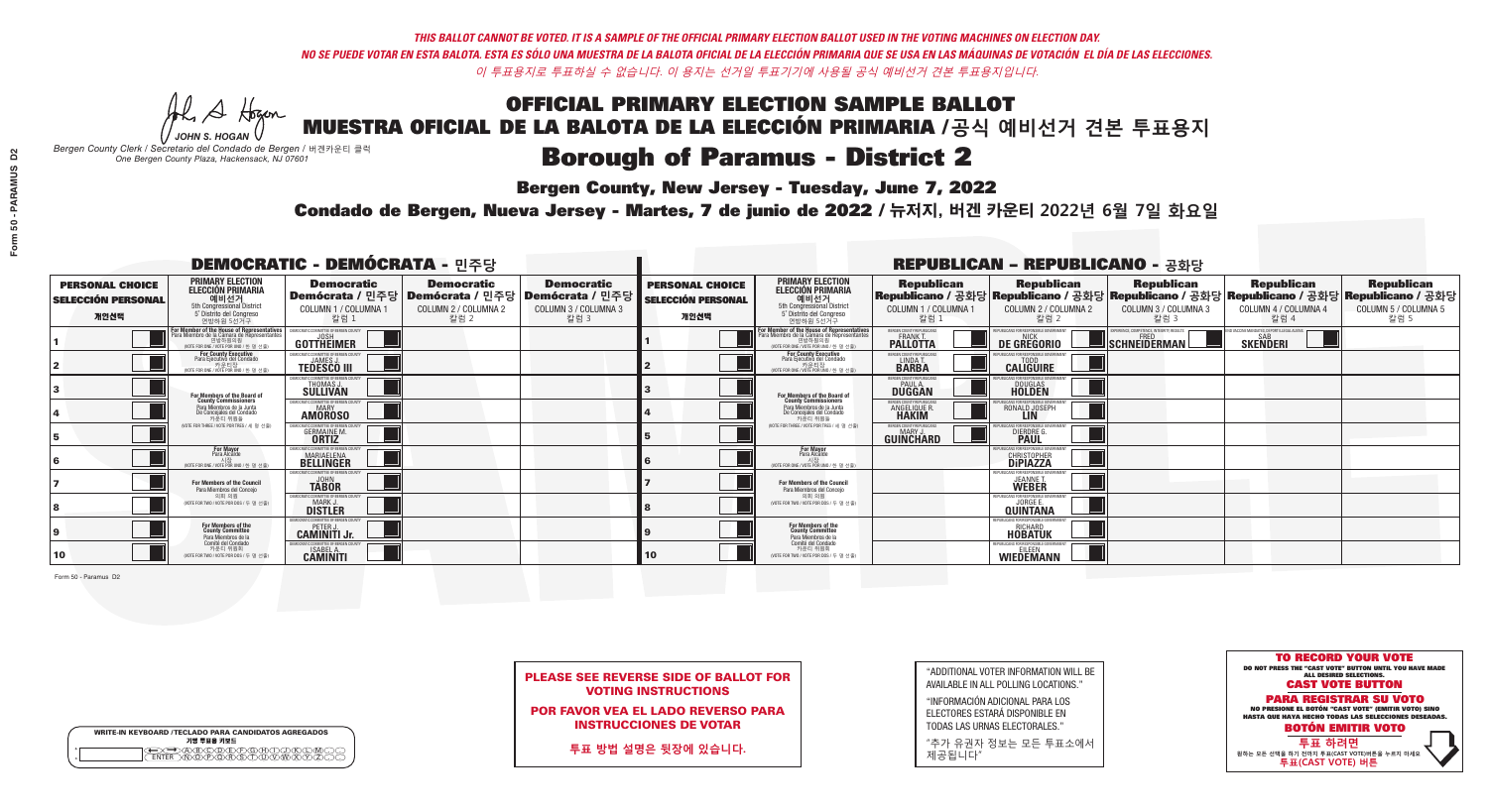A Hogan *JOHN S. HOGAN*

|   | <b>WRITE-IN KEYBOARD /TECLADO PARA CANDIDATOS AGREGADOS</b><br>기명 투표용 키보드 |
|---|---------------------------------------------------------------------------|
| o | <b>BODE/FIGHX</b>                                                         |
| o | <u> እቅነሽነጅነጅነች</u>                                                        |

# **Borough of Paramus - District 3**

**Bergen County, New Jersey - Tuesday, June 7, 2022** 

*Bergen County Clerk / Secretario del Condado de Bergen /* 버겐카운티 클럭 *One Bergen County Plaza, Hackensack, NJ 07601*



PLEASE SEE REVERSE SIDE OF BALLOT FOR VOTING INSTRUCTIONS

POR FAVOR VEA EL LADO REVERSO PARA INSTRUCCIONES DE VOTAR

**투표 방법 설명은 뒷장에 있습니다.**

| "ADDITIONAL VOTER INFORMATION WILL BE |
|---------------------------------------|
| AVAILABLE IN ALL POLLING LOCATIONS."  |

"INFORMACIÓN ADICIONAL PARA LOS ELECTORES ESTARÁ DISPONIBLE EN TODAS LAS URNAS ELECTORALES."

"추가 유권자 정보는 모든 투표소에서 제공됩니다"

Condado de Bergen, Nueva Jersey - Martes, 7 de junio de 2022 / 뉴저지, 버겐 카운티 2022년 6월 7일 화요일 *One Bergen County Plaza, Hackensack, NJ 07601*

| <b>DEMOCRATIC - DEMÓCRATA - 민주당</b>                         |                                                                                                                                                       |                                                                                                        |                                                   |                                                   |                                                             |                                                                                                                                   |                                                               | <b>REPUBLICAN - REPUBLICANO - 공화당</b>                                   |                                                                                                                                                |                                                                |                                                   |
|-------------------------------------------------------------|-------------------------------------------------------------------------------------------------------------------------------------------------------|--------------------------------------------------------------------------------------------------------|---------------------------------------------------|---------------------------------------------------|-------------------------------------------------------------|-----------------------------------------------------------------------------------------------------------------------------------|---------------------------------------------------------------|-------------------------------------------------------------------------|------------------------------------------------------------------------------------------------------------------------------------------------|----------------------------------------------------------------|---------------------------------------------------|
| <b>PERSONAL CHOICE</b><br><b>SELECCIÓN PERSONAL</b><br>개인선택 | <b>PRIMARY ELECTION</b><br><b>ELECCIÓN PRIMARIA</b><br>예비선거<br><sup>5th</sup> Congressional District<br>5° Distrito del Congreso<br>연방하원 5선거구         | <b>Democratic</b><br>│Demócrata / 민주당│Demócrata / 민주당│Demócrata / 민주당│<br>COLUMN 1 / COLUMNA 1<br>칼럼 1 | <b>Democratic</b><br>COLUMN 2 / COLUMNA 2<br>칼럼 2 | <b>Democratic</b><br>COLUMN 3 / COLUMNA 3<br>칼럼 3 | <b>PERSONAL CHOICE</b><br><b>SELECCIÓN PERSONAL</b><br>개인선택 | <b>PRIMARY ELECTION</b><br>ELECCIÓN PRIMARIA<br>5th Congressional District<br>5° Distrito del Congreso<br>연방하원 5선거구               | <b>Republican</b><br>COLUMN 1 / COLUMNA 1<br>칼럼 :             | <b>Republican</b><br>COLUMN 2 / COLUMNA 2<br>칼럼 2                       | <b>Republican</b><br>Republicano / 공화당 Republicano / 공화당 Republicano / 공화당 Republicano / 공화당 Republicano / 공화당<br>COLUMN 3 / COLUMNA 3<br>칼럼 3 | <b>Republican</b><br>COLUMN 4 / COLUMNA 4<br>칼럼 4              | <b>Republican</b><br>COLUMN 5 / COLUMNA 5<br>칼럼 5 |
|                                                             | F <b>or Member of the House of Representatives</b><br>Para Miembro de la Cámara de Representantes<br>연방하원의원<br>(VOTE FOR ONE / VOTE POR UNO / 한 명 선출) | COMMITTEE OF BERGEN COUNTY<br>GOTTHEIMER                                                               |                                                   |                                                   |                                                             | For Member of the House of Representatives<br>Para Miembro de la Cámara de Representantes<br>WOTE FOR ONE / VOTE POR UNO / 한 명 선출 | BERGEN COUNTY REPUBLICANS<br><b>PALLOTTA</b>                  | DE GREGORIO                                                             | KPERIENCE, COMPETENCE, INTEGRITY, RESULTS<br>SCHNEIDERMAN                                                                                      | ND VACCINE MANDATES, DEPORT ILLEGAL ALIENS.<br><b>SKENDERI</b> |                                                   |
|                                                             | <b>For County Executive</b><br>Para Ejecutivo del Condado<br>(VOTE FOR ONE / VOTE POR UNO / 한 명 선출)                                                   | EMOCRATIC COMMITTEE OF BERGEN COUNTY<br><b>TEDESCO III</b>                                             |                                                   |                                                   |                                                             | <b>For County Executive</b><br>Para Ejecutivo del Condado<br>WOTE FOR ONE / VOTE POR UNO / 한 명 선출                                 | BERGEN COUNTY REPUBLICAN<br>LINDA T.                          | <b>CALIGUIRE</b>                                                        |                                                                                                                                                |                                                                |                                                   |
|                                                             | For Members of the Board of<br>County Commissioners                                                                                                   | THOMAS J.                                                                                              |                                                   |                                                   |                                                             | For Members of the Board of<br>County Commissioners                                                                               | BERGEN COUNTY REPUBLICAN<br><b>PAUL A.</b><br><b>DUGGAN</b>   | <b>DOUGLAS</b><br><b>HOLDEN</b>                                         |                                                                                                                                                |                                                                |                                                   |
|                                                             | Para Miembros de la Junta<br>De Concejales del Condado<br>카우티 위원들                                                                                     | <b><i>AOCRATIC COMMITTEE OF BERGEN COUNT</i></b><br><b>AMOROSO</b>                                     |                                                   |                                                   |                                                             | Para Miembros de la Junta<br>De Concejales del Condado<br>카우티 위원들                                                                 | ERGEN COUNTY REPUBLICAN<br><b>ANGELIQUE R</b><br><b>HAKIM</b> | RONALD JOSEPH<br><b>LIN</b>                                             |                                                                                                                                                |                                                                |                                                   |
|                                                             | NOTE FOR THREE / VOTE POR TRES / 세 명 선출)                                                                                                              | <b>GERMAINE M.</b>                                                                                     |                                                   |                                                   |                                                             | NOTE FOR THREE / VOTE POR TRES / 세 명 선출)                                                                                          | ERGEN COUNTY REPUBLICAN<br><b>GUINCHARD</b>                   | DIERDRE O                                                               |                                                                                                                                                |                                                                |                                                   |
|                                                             | For Mayor<br>Para Alcalde<br>시장<br>(VOTE FOR ONE / VOTE POR UNO / 한 명 선출)                                                                             | OCRATIC COMMITTEE OF BERGEN CO<br><b>MARIAELENA</b>                                                    |                                                   |                                                   |                                                             | <b>For Mayor</b><br>Para Alcalde<br>NOTE FOR ONE / VOTE POR UNO / 한 명 선출                                                          |                                                               | RI ICANS ENR RESPONSIRI E<br><b>CHRISTOPHER</b>                         |                                                                                                                                                |                                                                |                                                   |
|                                                             | For Members of the Council<br>Para Miembros del Concejo                                                                                               | EMOCRATIC COMMITTEE OF BERGEN COUNTY<br><b>TÄBOR</b>                                                   |                                                   |                                                   |                                                             | <b>For Members of the Council</b><br>Para Miembros del Concejo                                                                    |                                                               | PUBLICANS FOR RESPONSIBLE GOVI<br><b>JEANNE T.</b><br><b>WEBER</b>      |                                                                                                                                                |                                                                |                                                   |
|                                                             | 의회 의원<br>(VOTE FOR TWO / VOTE POR DOS / 두 명 선출)                                                                                                       | RATIC COMMITTEE OF BERGEN COUNT<br><b>DISTLER</b>                                                      |                                                   |                                                   |                                                             | 의회 의원<br>WOTE FOR TWO / VOTE POR DOS / 두 명 선출)                                                                                    |                                                               | FPUBLICANS FOR RESPONSIBLE G<br><b>QUINTANA</b>                         |                                                                                                                                                |                                                                |                                                   |
|                                                             | For Members of the<br>County Committee<br>Para Miembros de la                                                                                         | CRATIC COMMITTEE OF BERGEN COUNT<br><b>SCIGLITANO</b>                                                  |                                                   |                                                   |                                                             | For Members of the<br>County Committee<br>Para Miembros de la<br>Comité del Condado                                               |                                                               | PUBLICANS FOR RESPONSIBLE GOVERNMENT:<br><b>CAMPBELL</b>                |                                                                                                                                                |                                                                |                                                   |
| 10                                                          | Comité del Condado<br>카운티 위원회<br>(VOTE FOR TWO / VOTE POR DOS / 두 명 선출)                                                                               | EMOCRATIC COMMITTEE OF RERGEN COUNT<br><b>SCIGLITANO</b>                                               |                                                   |                                                   | 10                                                          | 카운티 위원회<br>(VOTE FOR TWO / VOTE POR DOS / 두 명 선출)                                                                                 |                                                               | PHRI ICANS FOR RESPONSIRI E GOVERNMEN<br><b>JEANNET</b><br><b>WEBER</b> |                                                                                                                                                |                                                                |                                                   |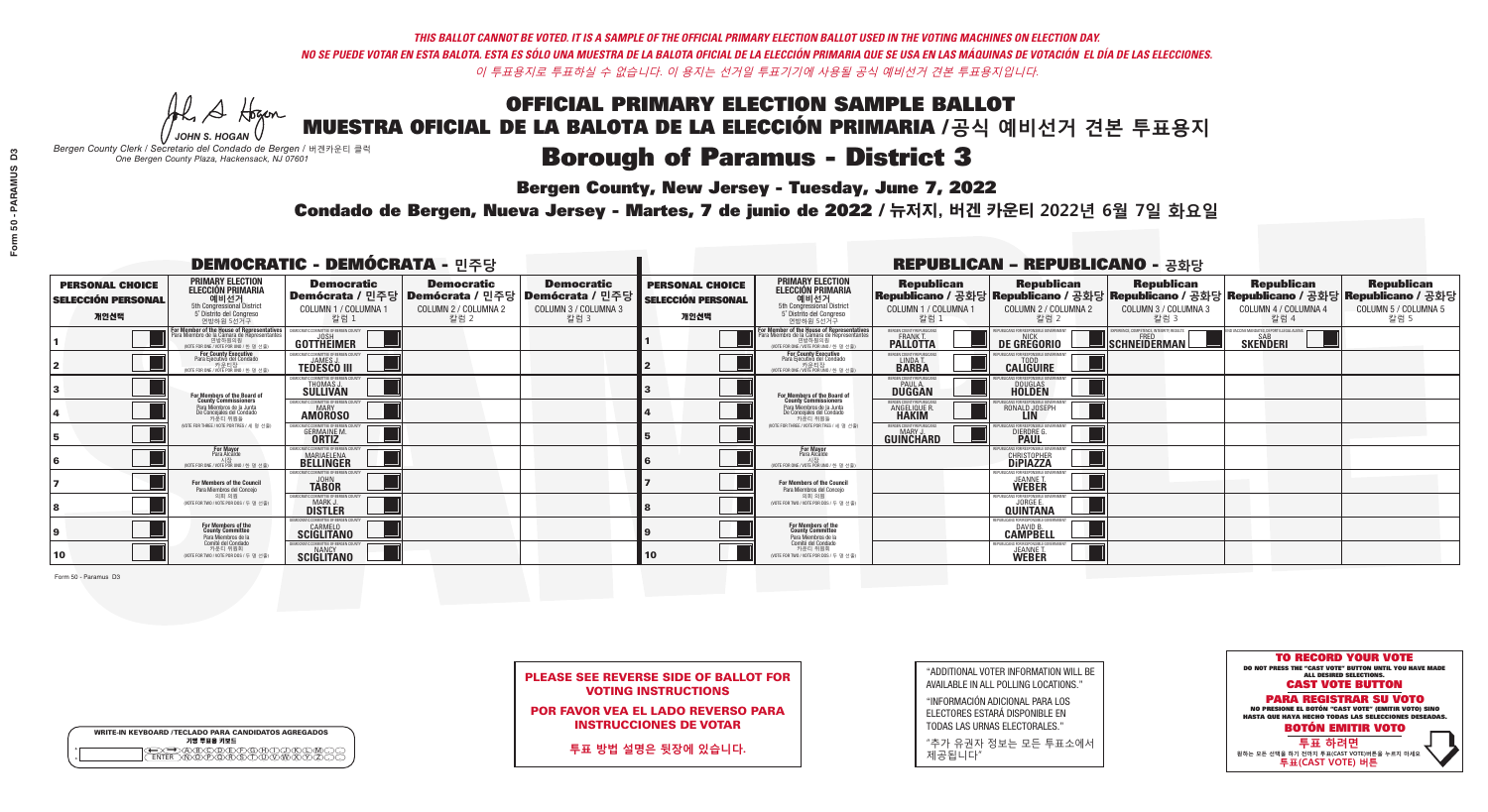A Hram *JOHN S. HOGAN*

| <b>WRITE-IN KEYBOARD /TECLADO PARA CANDIDATOS AGREGADOS</b><br>기명 투표용 키보드 |
|---------------------------------------------------------------------------|
| ) BUCUDUFUFUGUAN                                                          |

### **Borough of Paramus - District 4**

**Bergen County, New Jersey - Tuesday, June 7, 2022** 

*Bergen County Clerk / Secretario del Condado de Bergen /* 버겐카운티 클럭 *One Bergen County Plaza, Hackensack, NJ 07601*



PLEASE SEE REVERSE SIDE OF BALLOT FOR VOTING INSTRUCTIONS

POR FAVOR VEA EL LADO REVERSO PARA INSTRUCCIONES DE VOTAR

**투표 방법 설명은 뒷장에 있습니다.**

"ADDITIONAL VOTER INFORMATION WILL BE AVAILABLE IN ALL POLLING LOCATIONS."

"INFORMACIÓN ADICIONAL PARA LOS ELECTORES ESTARÁ DISPONIBLE EN TODAS LAS URNAS ELECTORALES."

"추가 유권자 정보는 모든 투표소에서 제공됩니다"

Condado de Bergen, Nueva Jersey - Martes, 7 de junio de 2022 / 뉴저지, 버겐 카운티 2022년 6월 7일 화요일 *One Bergen County Plaza, Hackensack, NJ 07601*

| <b>DEMOCRATIC - DEMÓCRATA - 민주당</b>                         |                                                                                                                                       |                                                                                   |                                                   |                                                                                                        |                                                             |                                                                                                                                           |                                                                | <b>REPUBLICAN - REPUBLICANO - 공화당</b>                                                                                                          |                                                           |                                                                |                                                   |
|-------------------------------------------------------------|---------------------------------------------------------------------------------------------------------------------------------------|-----------------------------------------------------------------------------------|---------------------------------------------------|--------------------------------------------------------------------------------------------------------|-------------------------------------------------------------|-------------------------------------------------------------------------------------------------------------------------------------------|----------------------------------------------------------------|------------------------------------------------------------------------------------------------------------------------------------------------|-----------------------------------------------------------|----------------------------------------------------------------|---------------------------------------------------|
| <b>PERSONAL CHOICE</b><br><b>SELECCIÓN PERSONAL</b><br>개인선택 | <b>PRIMARY ELECTION</b><br><b>ELECCIÓN PRIMARIA</b><br>예비선거<br>5th Congressional District<br>5° Distrito del Congreso<br>연방하원 5선거구    | <b>Democratic</b><br>COLUMN 1 / COLUMNA 1<br>칼럼 1                                 | <b>Democratic</b><br>COLUMN 2 / COLUMNA 2<br>칼럼 2 | <b>Democratic</b><br>│Demócrata / 민주당│Demócrata / 민주당│Demócrata / 민주당│<br>COLUMN 3 / COLUMNA 3<br>칼럼 3 | <b>PERSONAL CHOICE</b><br><b>SELECCIÓN PERSONAL</b><br>개인선택 | <b>PRIMARY ELECTION</b><br><b>ELECCIÓN PRIMARIA</b><br>예비선거<br>5th Congressional District<br>5° Distrito del Congreso<br>연방하원 5선거구        | <b>Republican</b><br>COLUMN 1 / COLUMNA 1<br>칼럼 1              | <b>Republican</b><br>Republicano / 공화당 Republicano / 공화당 Republicano / 공화당 Republicano / 공화당 Republicano / 공화당<br>COLUMN 2 / COLUMNA 2<br>칼럼 2 | <b>Republican</b><br>COLUMN 3 / COLUMNA 3<br>칼럼 3         | <b>Republican</b><br>COLUMN 4 / COLUMNA 4<br>칼럼 4              | <b>Republican</b><br>COLUMN 5 / COLUMNA 5<br>칼럼 5 |
|                                                             | For Member of the House of Representatives<br>a Miembro de la Cámara de Representan<br>연방하원의원<br>WOTE FOR ONE / VOTE POR UNO / 한 명 선출 | DEMOCRATIC COMMITTEE OF BERGEN COUNTY<br><b>GOTTHEIMER</b>                        |                                                   |                                                                                                        |                                                             | For Member of the House of Representatives<br>ara Miembro de la Cámara de Representant<br>연방하원의원<br>(VOTE FOR ONE / VOTE POR UNO / 한 명 선출 | BERGEN COUNTY REPUBLICANS<br><b>PALLOTTA</b>                   | DE GREGORIO                                                                                                                                    | KPERIENCE, COMPETENCE, INTEGRITY, RESULTS<br>SCHNEIDERMAN | ND VACCINE MANDATES, DEPORT ILLEGAL ALIENS.<br><b>SKENDERI</b> |                                                   |
|                                                             | <b>For County Executive</b><br>Para Ejecutivo del Condado<br>가운티장<br>(VOTE FOR ONE / VOTE POR UNO / 한 명 선출)                           | <b>EMOCRATIC COMMITTEE OF BERGEN COUNTY</b><br><b>TEDESCO III</b>                 |                                                   |                                                                                                        |                                                             | <b>For County Executive</b><br>Para Ejecutivo del Condado<br>7 카운티장<br>(VOTE FOR ONE / VOTE POR UNO / 한 명 선출)                             | BERGEN COUNTY REPUBLICAN:<br>LINDA T.                          | <b>CALIGUIRE</b>                                                                                                                               |                                                           |                                                                |                                                   |
|                                                             | For Members of the Board of<br>County Commissioners                                                                                   | <b>EMOCRATIC COMMITTEE OF BERGEN COUNT</b><br><b>THOMAS J.</b><br><b>SULLIVAN</b> |                                                   |                                                                                                        |                                                             | For Members of the Board of<br>County Commissioners                                                                                       | BERGEN COUNTY REPUBLICAN<br><b>PAUL A.</b><br><b>DUGGAN</b>    | <b>DOUGLAS</b>                                                                                                                                 |                                                           |                                                                |                                                   |
|                                                             | Para Miembros de la Junta<br>De Concejales del Condado<br>카우티 위원들                                                                     | <b>IOCRATIC COMMITTEE OF BEBGEN COUNT</b><br><b>AMOROSO</b>                       |                                                   |                                                                                                        |                                                             | Para Miembros de la Junta<br>De Concejales del Condado<br>카우티 위원들                                                                         | ERGEN COUNTY REPUBLICAN:<br><b>ANGELIQUE R</b><br><b>HAKIM</b> | RONALD JOSEPH<br><b>LIN</b>                                                                                                                    |                                                           |                                                                |                                                   |
|                                                             | NOTE FOR THREE / VOTE POR TRES / 세 명 선출)                                                                                              | <b>GERMAINE M.</b><br><b>ORTIZ</b>                                                |                                                   |                                                                                                        |                                                             | NOTE FOR THREE / VOTE POR TRES / 세 명 선출)                                                                                                  | ERGEN COUNTY REPUBLICAN:<br><b>GUINCHARD</b>                   | DIERDRE O                                                                                                                                      |                                                           |                                                                |                                                   |
|                                                             | For Mayor<br>Para Alcalde<br>NOTE FOR ONE / VOTE POR UNO / 한 명 선립                                                                     | MOCRATIC COMMITTEE OF BERGEN COL<br><b>MARIAELENA</b>                             |                                                   |                                                                                                        |                                                             | For Mayor<br>Para Alcalde<br>NOTE FOR ONE / VOTE POR UNO / 한 명 선출                                                                         |                                                                | <b>CHRISTOPHER</b>                                                                                                                             |                                                           |                                                                |                                                   |
|                                                             | <b>For Members of the Council</b><br>Para Miembros del Conceio                                                                        | EMOCRATIC COMMITTEE OF BERGEN COUNTY<br><b>TÄBOR</b>                              |                                                   |                                                                                                        |                                                             | For Members of the Council<br>Para Miembros del Concejo                                                                                   |                                                                | PUBLICANS FOR RESPONSIBLE GO<br><b>JEANNE T.</b><br><b>WEBER</b>                                                                               |                                                           |                                                                |                                                   |
|                                                             | 의회 의원<br>(VOTE FOR TWO / VOTE POR DOS / 두 명 선출)                                                                                       | <b>:RATIC COMMITTEE OF BEBGEN COUNT</b><br><b>DISTLER</b>                         |                                                   |                                                                                                        |                                                             | 의회 의원<br>WOTE FOR TWO / VOTE POR DOS / 두 명 선출)                                                                                            |                                                                | REPUBLICANS FOR RESPONSIBLE<br><b>QUINTANA</b>                                                                                                 |                                                           |                                                                |                                                   |
|                                                             | For Members of the<br>County Committee<br>Para Miembros de la                                                                         | )CRATIC COMMITTEE OF BERGEN COUNT<br><b>DOMINICK</b><br><b>MINERVINI</b>          |                                                   |                                                                                                        |                                                             | For Members of the<br>County Committee<br>Para Miembros de la<br>Comité del Condado                                                       |                                                                | UBLICANS FOR RESPONSIBLE GOY<br><b>MOHAMMED</b><br><b>REDA</b>                                                                                 |                                                           |                                                                |                                                   |
| 10                                                          | Comité del Condado<br>카운티 위원회<br>(VOTE FOR TWO / VOTE POR DOS / 두 명 선출)                                                               | EMOCRATIC COMMITTEE OF RERGEN COLINI<br><b>GARCIA</b>                             |                                                   |                                                                                                        | 10                                                          | 카운티 위원회<br>(VOTE FOR TWO / VOTE POR DOS / 두 명 선출)                                                                                         |                                                                | REPUBLICANS FOR RESPONSIBLE GOVERNMEN<br><b>MARWA</b><br>KHADR                                                                                 |                                                           |                                                                |                                                   |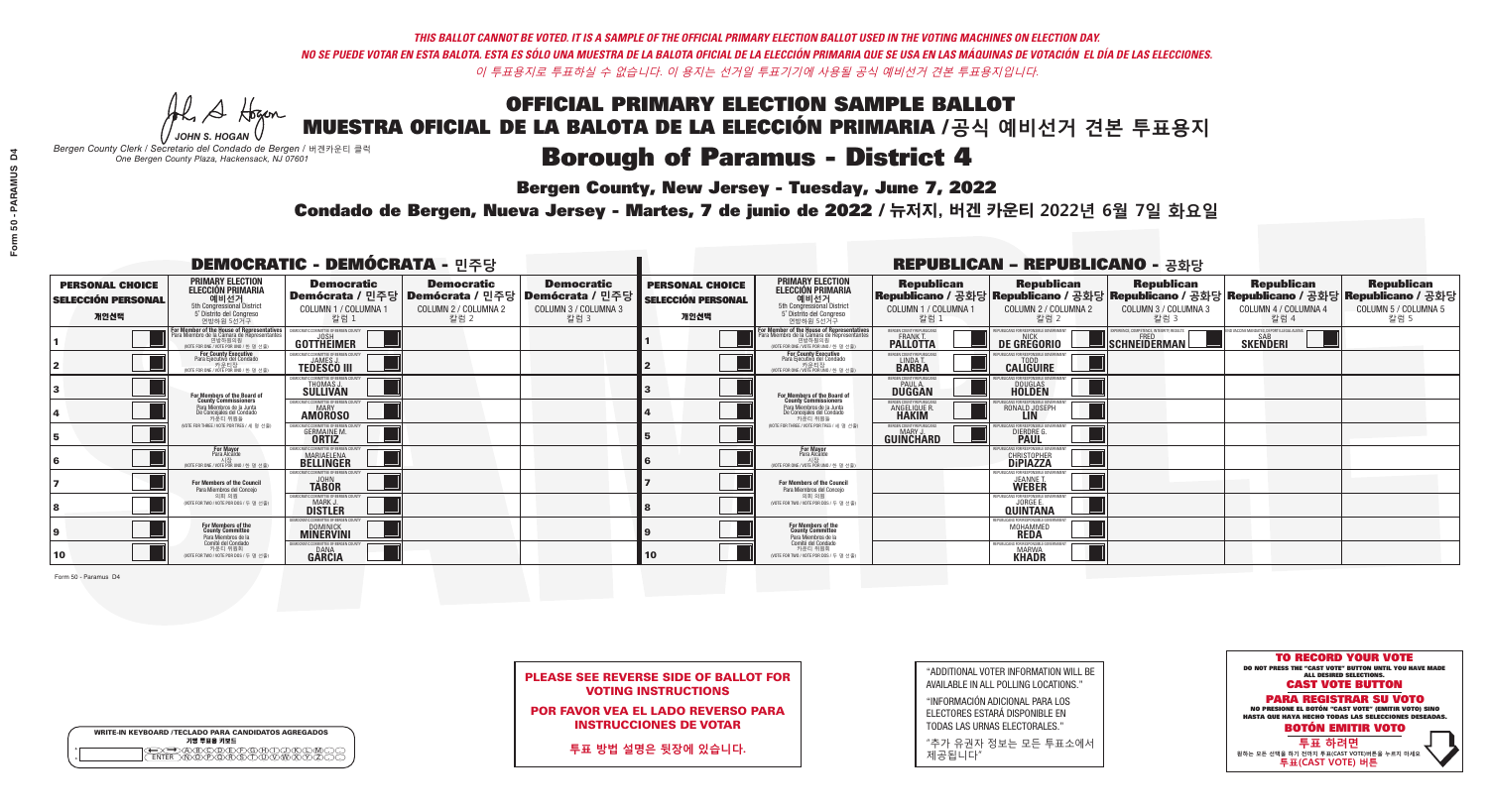A Hogan *JOHN S. HOGAN*

| <b>WRITE-IN KEYBOARD /TECLADO PARA CANDIDATOS AGREGADOS</b><br>기명 투표용 키보드 |  |
|---------------------------------------------------------------------------|--|
| ABODEARAHA<br>፟፝፝፝፝፝፝፝፝፝ዀዀዀ፝፟ዂ፝                                           |  |

### **Borough of Paramus - District 5**

**Bergen County, New Jersey - Tuesday, June 7, 2022** 

*Bergen County Clerk / Secretario del Condado de Bergen /* 버겐카운티 클럭 *One Bergen County Plaza, Hackensack, NJ 07601*



| <b>PLEASE SEE REVERSE SIDE OF BALLOT FOR</b> |
|----------------------------------------------|
| <b>VOTING INSTRUCTIONS</b>                   |

POR FAVOR VEA EL LADO REVERSO PARA INSTRUCCIONES DE VOTAR

**투표 방법 설명은 뒷장에 있습니다.**

| "ADDITIONAL VOTER INFORMATION WILL BE |
|---------------------------------------|
| AVAILABLE IN ALL POLLING LOCATIONS."  |

"INFORMACIÓN ADICIONAL PARA LOS ELECTORES ESTARÁ DISPONIBLE EN TODAS LAS URNAS ELECTORALES."

"추가 유권자 정보는 모든 투표소에서 제공됩니다"

Condado de Bergen, Nueva Jersey - Martes, 7 de junio de 2022 / 뉴저지, 버겐 카운티 2022년 6월 7일 화요일 *One Bergen County Plaza, Hackensack, NJ 07601*

|                                                             |                                                                                                                                          | <b>DEMOCRATIC - DEMÓCRATA - 민주당</b>                                        |                                                   |                                                                                                        |                                                             |                                                                                                                                   |                                                            | <b>REPUBLICAN - REPUBLICANO - 공화당</b>                             |                                                                                                                                                |                                                                 |                                                   |
|-------------------------------------------------------------|------------------------------------------------------------------------------------------------------------------------------------------|----------------------------------------------------------------------------|---------------------------------------------------|--------------------------------------------------------------------------------------------------------|-------------------------------------------------------------|-----------------------------------------------------------------------------------------------------------------------------------|------------------------------------------------------------|-------------------------------------------------------------------|------------------------------------------------------------------------------------------------------------------------------------------------|-----------------------------------------------------------------|---------------------------------------------------|
| <b>PERSONAL CHOICE</b><br><b>SELECCIÓN PERSONAL</b><br>개인선택 | <b>PRIMARY ELECTION</b><br>ELECCIÓN PRIMARIA<br>예비선거<br>5th Congressional District<br>5° Distrito del Congreso<br>연방하원 5선거구              | <b>Democratic</b><br>COLUMN 1 / COLUMNA 1<br>칼럼 1                          | <b>Democratic</b><br>COLUMN 2 / COLUMNA 2<br>칼럼 2 | <b>Democratic</b><br>│Demócrata / 민주당│Demócrata / 민주당│Demócrata / 민주당│<br>COLUMN 3 / COLUMNA 3<br>칼럼 3 | <b>PERSONAL CHOICE</b><br><b>SELECCIÓN PERSONAL</b><br>개인선택 | <b>PRIMARY ELECTION</b><br>ELECCIÓN PRIMARIA<br>5th Congressional District<br>5° Distrito del Congreso<br>연방하원 5선거구               | <b>Republican</b><br>COLUMN 1 / COLUMNA 1<br>칼럼 :          | <b>Republican</b><br>COLUMN 2 / COLUMNA 2<br>칼럼 2                 | <b>Republican</b><br>Republicano / 공화당 Republicano / 공화당 Republicano / 공화당 Republicano / 공화당 Republicano / 공화당<br>COLUMN 3 / COLUMNA 3<br>칼럼 3 | <b>Republican</b><br>COLUMN 4 / COLUMNA 4<br>칼럼 4               | <b>Republican</b><br>COLUMN 5 / COLUMNA 5<br>칼럼 5 |
|                                                             | or Member of the House of Representatives<br>a Miembro de la Cámara de Representante<br>연방하원의원<br>(VOTE FOR ONE / VOTE POR UNO / 한 명 선출) | DEMOCRATIC COMMITTEE OF BERGEN COUNT<br>GOTTHEIMER                         |                                                   |                                                                                                        |                                                             | For Member of the House of Representatives<br>Para Miembro de la Cámara de Representantes<br>WOTE FOR ONE / VOTE POR UNO / 한 명 선출 | BERGEN COUNTY REPUBLICANS<br><b>PALLOTTA</b>               | DE GREGORIO                                                       | KPERIENCE, COMPETENCE, INTEGRITY, RESULTS<br>SCHNEIDERMAN                                                                                      | D VACCINE MANDATES, DEPORT ILLEGAL ALIENS. I<br><b>SKENDERI</b> |                                                   |
|                                                             | <b>For County Executive</b><br>Para Ejecutivo del Condado<br>가운티장<br>(VOTE FOR ONE / VOTE POR UNO / 한 명 선출)                              | )EMOCRATIC COMMITTEE OF BERGEN COUNTY<br><b>TEDESCO III</b>                |                                                   |                                                                                                        |                                                             | For County Executive<br>Para Ejecutivo del Condado<br>7) 카운티장<br>(VOTE FOR ONE / VOTE POR UNO / 한 명 선출                            | BERGEN COUNTY REPUBLICAN<br>LINDA T.                       | <b>CALIGUIRE</b>                                                  |                                                                                                                                                |                                                                 |                                                   |
|                                                             | For Members of the Board of<br>County Commissioners                                                                                      | EMOCRATIC COMMITTEE OF BERGEN COUNT<br><b>THOMAS J.</b><br><b>SULLIVAN</b> |                                                   |                                                                                                        |                                                             | For Members of the Board of<br>County Commissioners                                                                               | ERGEN COUNTY REPUBLICAN<br><b>PAUL A.</b><br><b>DUGGAN</b> | DOUGLAS<br>HOLDEN                                                 |                                                                                                                                                |                                                                 |                                                   |
|                                                             | Para Miembros de la Junta<br>De Concejales del Condado<br>카우티 위원들                                                                        | MOCRATIC COMMITTEE OF BERGEN COUNT<br><b>AMOROSO</b>                       |                                                   |                                                                                                        |                                                             | Para Miembros de la Junta<br>De Concejales del Condado<br>카운티 위원들                                                                 | ERGEN COUNTY REPUBLICAN<br>ANGELIQUE R                     | RONALD JOSEPH<br><b>LIN</b>                                       |                                                                                                                                                |                                                                 |                                                   |
|                                                             | NOTE FOR THREE / VOTE POR TRES / 세 명 선출)                                                                                                 | 'RATIC COMMITTEE OF RERGEN COLIN<br><b>GERMAINE M.</b>                     |                                                   |                                                                                                        |                                                             | (VOTE FOR THREE / VOTE POR TRES / 세 명 선출)                                                                                         | ERGEN COUNTY REPUBLICANS<br><b>GUINCHARD</b>               | BLICANS FOR RESPONSIBLE GO<br><b>DIERDRE</b> O                    |                                                                                                                                                |                                                                 |                                                   |
|                                                             | <b>For Mayor</b><br>Para Alcalde<br>NOTE FOR ONE / VOTE POR UNO / 한 명 선                                                                  | MOCRATIC COMMITTEE OF BEBGEN CO<br><b>MARIAELENA</b>                       |                                                   |                                                                                                        |                                                             | <b>For Mayor</b><br>Para Alcalde<br>NOTE FOR ONE / VOTE POR UNO / 한 명 선출                                                          |                                                            | <b>CHRISTOPHER</b>                                                |                                                                                                                                                |                                                                 |                                                   |
|                                                             | For Members of the Council<br>Para Miembros del Conceio                                                                                  | EMOCRATIC COMMITTEE OF BERGEN COUNT<br><b>TÄBOR</b>                        |                                                   |                                                                                                        |                                                             | For Members of the Council<br>Para Miembros del Conceio                                                                           |                                                            | 'HRI ICANS ENR RESPONSIRI E (<br><b>JEANNE T.</b><br><b>WEBER</b> |                                                                                                                                                |                                                                 |                                                   |
|                                                             | 의회 의원<br>(VOTE FOR TWO / VOTE POR DOS / 두 명 선출)                                                                                          | MOCRATIC COMMITTEE OF BERGEN COUNTY<br><b>DISTLER</b>                      |                                                   |                                                                                                        |                                                             | 의회 의원<br>WOTE FOR TWO / VOTE POR DOS / 두 명 선출)                                                                                    |                                                            | PUBLICANS FOR RESPONSIBLE GOVERNMEN<br><b>QUINTANA</b>            |                                                                                                                                                |                                                                 |                                                   |
|                                                             | For Members of the<br>County Committee<br>Para Miembros de la                                                                            | OCRATIC COMMITTEE OF BERGEN COUNT<br><b>TÄBOR</b>                          |                                                   |                                                                                                        |                                                             | For Members of the<br>County Committee<br>Para Miembros de la<br>Comité del Condado                                               |                                                            | PUBLICANS FOR RESPONSIBLE GOVERNMEN<br><b>BRUNNER</b>             |                                                                                                                                                |                                                                 |                                                   |
| 10                                                          | Comité del Condado<br>카운티 위원회<br>(VOTE FOR TWO / VOTE POR DOS / 두 명 선출)                                                                  | DEMOCRATIC COMMITTEE OF BERGEN COUNTY<br>SANTANIELLO-TABOR                 |                                                   |                                                                                                        | 10                                                          | 카운티 위원회<br>(VOTE FOR TWO / VOTE POR DOS / 두 명 선출)                                                                                 |                                                            | PUBLICANS FOR RESPONSIBLE GOVERNMENT<br><b>BRUNNER</b>            |                                                                                                                                                |                                                                 |                                                   |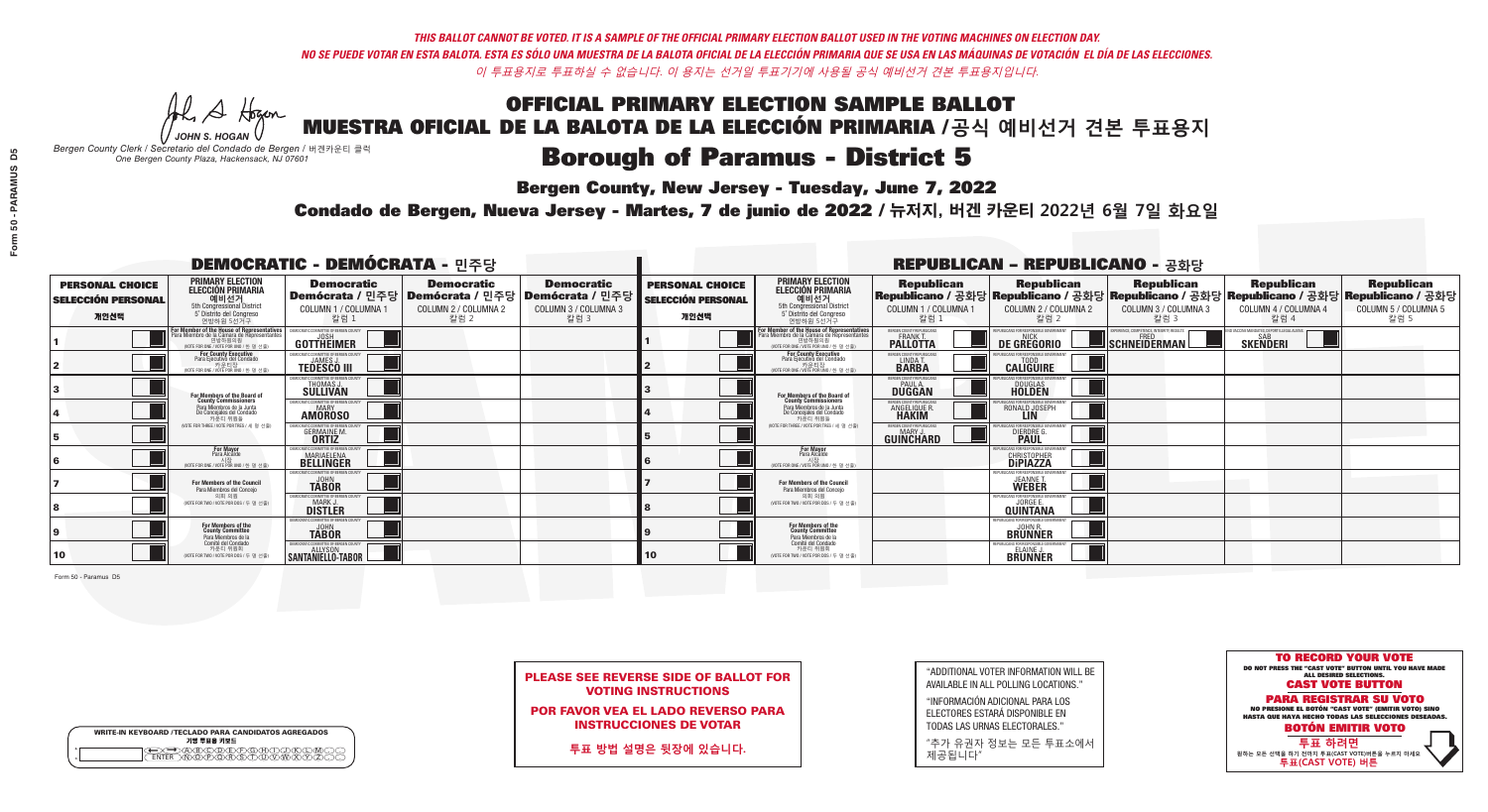A Hogan *JOHN S. HOGAN*

| <b>WRITE-IN KEYBOARD /TECLADO PARA CANDIDATOS AGREGADOS</b><br>기명 투표용 키보드 |
|---------------------------------------------------------------------------|
| (C)D)E)(F)(G)(H)(T)<br><u>እጅአል አን</u>                                     |

# **Borough of Paramus - District 6**

**Bergen County, New Jersey - Tuesday, June 7, 2022** 

*Bergen County Clerk / Secretario del Condado de Bergen /* 버겐카운티 클럭 *One Bergen County Plaza, Hackensack, NJ 07601*



PLEASE SEE REVERSE SIDE OF BALLOT FOR VOTING INSTRUCTIONS

POR FAVOR VEA EL LADO REVERSO PARA INSTRUCCIONES DE VOTAR

**투표 방법 설명은 뒷장에 있습니다.**

| "ADDITIONAL VOTER INFORMATION WILL BE |
|---------------------------------------|
| AVAILABLE IN ALL POLLING LOCATIONS."  |

"INFORMACIÓN ADICIONAL PARA LOS ELECTORES ESTARÁ DISPONIBLE EN TODAS LAS URNAS ELECTORALES."

"추가 유권자 정보는 모든 투표소에서 제공됩니다"

Condado de Bergen, Nueva Jersey - Martes, 7 de junio de 2022 / 뉴저지, 버겐 카운티 2022년 6월 7일 화요일 *One Bergen County Plaza, Hackensack, NJ 07601*

|                                                             |                                                                                                                                                       | <b>DEMOCRATIC - DEMÓCRATA - 민주당</b>                                                                    |                                                   |                                                   |                                                             |                                                                                                                                    |                                                               | <b>REPUBLICAN - REPUBLICANO - 공화당</b>                              |                                                                                                                                                |                                                                |                                                   |
|-------------------------------------------------------------|-------------------------------------------------------------------------------------------------------------------------------------------------------|--------------------------------------------------------------------------------------------------------|---------------------------------------------------|---------------------------------------------------|-------------------------------------------------------------|------------------------------------------------------------------------------------------------------------------------------------|---------------------------------------------------------------|--------------------------------------------------------------------|------------------------------------------------------------------------------------------------------------------------------------------------|----------------------------------------------------------------|---------------------------------------------------|
| <b>PERSONAL CHOICE</b><br><b>SELECCIÓN PERSONAL</b><br>개인선택 | <b>PRIMARY ELECTION</b><br><b>ELECCIÓN PRIMARIA</b><br>예비선거<br><sup>5th</sup> Congressional District<br>5° Distrito del Congreso<br>연방하원 5선거구         | <b>Democratic</b><br>│Demócrata / 민주당│Demócrata / 민주당│Demócrata / 민주당│<br>COLUMN 1 / COLUMNA 1<br>칼럼 1 | <b>Democratic</b><br>COLUMN 2 / COLUMNA 2<br>칼럼 2 | <b>Democratic</b><br>COLUMN 3 / COLUMNA 3<br>칼럼 3 | <b>PERSONAL CHOICE</b><br><b>SELECCIÓN PERSONAL</b><br>개인선택 | <b>PRIMARY ELECTION</b><br><b>ELECCIÓN PRIMARIA</b><br>예비선거<br>5th Congressional District<br>5° Distrito del Congreso<br>연방하원 5선거구 | <b>Republican</b><br>COLUMN 1 / COLUMNA 1<br>칼럼 :             | <b>Republican</b><br>COLUMN 2 / COLUMNA 2<br>칼럼 2                  | <b>Republican</b><br>Republicano / 공화당 Republicano / 공화당 Republicano / 공화당 Republicano / 공화당 Republicano / 공화당<br>COLUMN 3 / COLUMNA 3<br>칼럼 3 | <b>Republican</b><br>COLUMN 4 / COLUMNA 4<br>칼럼 4              | <b>Republican</b><br>COLUMN 5 / COLUMNA 5<br>칼럼 5 |
|                                                             | F <b>or Member of the House of Representatives</b><br>Para Miembro de la Cámara de Representantes<br>연방하원의원<br>(VOTE FOR ONE / VOTE POR UNO / 한 명 선출) | COMMITTEE OF BERGEN COUNTY<br>GOTTHEIMER                                                               |                                                   |                                                   |                                                             | For Member of the House of Representatives<br>Para Miembro de la Cámara de Representantes<br>WOTE FOR ONE / VOTE POR UNO / 한 명 선출  | BERGEN COUNTY REPUBLICANS<br><b>PALLOTTA</b>                  | DE GREGORIO                                                        | KPERIENCE, COMPETENCE, INTEGRITY, RESULTS<br>SCHNEIDERMAN                                                                                      | ND VACCINE MANDATES, DEPORT ILLEGAL ALIENS.<br><b>SKENDERI</b> |                                                   |
|                                                             | <b>For County Executive</b><br>Para Ejecutivo del Condado<br>(VOTE FOR ONE / VOTE POR UNO / 한 명 선출)                                                   | EMOCRATIC COMMITTEE OF BERGEN COUNTY<br><b>TEDESCO III</b>                                             |                                                   |                                                   |                                                             | <b>For County Executive</b><br>Para Ejecutivo del Condado<br>WOTE FOR ONE / VOTE POR UNO / 한 명 선출                                  | BERGEN COUNTY REPUBLICAN<br>LINDA T.                          | <b>CALIGUIRE</b>                                                   |                                                                                                                                                |                                                                |                                                   |
|                                                             | For Members of the Board of<br>County Commissioners                                                                                                   | THOMAS J.                                                                                              |                                                   |                                                   |                                                             | For Members of the Board of<br>County Commissioners                                                                                | BERGEN COUNTY REPUBLICAN<br><b>PAUL A.</b><br><b>DUGGAN</b>   | <b>DOUGLAS</b><br><b>HOLDEN</b>                                    |                                                                                                                                                |                                                                |                                                   |
|                                                             | Para Miembros de la Junta<br>De Concejales del Condado<br>카우티 위원들                                                                                     | <b><i>AOCRATIC COMMITTEE OF BERGEN COUNT</i></b><br><b>AMOROSO</b>                                     |                                                   |                                                   |                                                             | Para Miembros de la Junta<br>De Concejales del Condado<br>카우티 위원들                                                                  | ERGEN COUNTY REPUBLICAN<br><b>ANGELIQUE R</b><br><b>HAKIM</b> | RONALD JOSEPH<br><b>LIN</b>                                        |                                                                                                                                                |                                                                |                                                   |
|                                                             | NOTE FOR THREE / VOTE POR TRES / 세 명 선출)                                                                                                              | <b>GERMAINE M.</b>                                                                                     |                                                   |                                                   |                                                             | NOTE FOR THREE / VOTE POR TRES / 세 명 선출)                                                                                           | ERGEN COUNTY REPUBLICAN<br><b>GUINCHARD</b>                   | DIERDRE O                                                          |                                                                                                                                                |                                                                |                                                   |
|                                                             | For Mayor<br>Para Alcalde<br>시장<br>(VOTE FOR ONE / VOTE POR UNO / 한 명 선출)                                                                             | OCRATIC COMMITTEE OF BERGEN CO<br><b>MARIAELENA</b>                                                    |                                                   |                                                   |                                                             | <b>For Mayor</b><br>Para Alcalde<br>NOTE FOR ONE / VOTE POR UNO / 한 명 선출                                                           |                                                               | RI ICANS ENR RESPONSIRI E<br><b>CHRISTOPHER</b>                    |                                                                                                                                                |                                                                |                                                   |
|                                                             | For Members of the Council<br>Para Miembros del Conceio                                                                                               | EMOCRATIC COMMITTEE OF BERGEN COUNTY<br><b>TÄBOR</b>                                                   |                                                   |                                                   |                                                             | <b>For Members of the Council</b><br>Para Miembros del Concejo                                                                     |                                                               | PUBLICANS FOR RESPONSIBLE GOVI<br><b>JEANNE T.</b><br><b>WEBER</b> |                                                                                                                                                |                                                                |                                                   |
|                                                             | 의회 의원<br>(VOTE FOR TWO / VOTE POR DOS / 두 명 선출)                                                                                                       | RATIC COMMITTEE OF BERGEN COUNT<br><b>DISTLER</b>                                                      |                                                   |                                                   |                                                             | 의회 의원<br>WOTE FOR TWO / VOTE POR DOS / 두 명 선출)                                                                                     |                                                               | FPUBLICANS FOR RESPONSIBLE G<br><b>QUINTANA</b>                    |                                                                                                                                                |                                                                |                                                   |
|                                                             | For Members of the<br>County Committee<br>Para Miembros de la                                                                                         | IC COMMITTEE OF BERGEN COUI<br>RICHARD A.                                                              |                                                   |                                                   |                                                             | For Members of the<br>County Committee<br>Para Miembros de la<br>Comité del Condado                                                |                                                               | PUBLICANS FOR RESPONSIBLE GOVERNMEN<br>ERIC A.<br><b>NAZZIOLA</b>  |                                                                                                                                                |                                                                |                                                   |
| 10                                                          | Comité del Condado<br>카운티 위원회<br>(VOTE FOR TWO / VOTE POR DOS / 두 명 선출)                                                                               | MOCRATIC COMMITTEE OF BERGEN COUNTY<br>MARIE J.<br>CONTE                                               |                                                   |                                                   | 10                                                          | 카운티 위원회<br>(VOTE FOR TWO / VOTE POR DOS / 두 명 선출)                                                                                  |                                                               | PHRI ICANS ENR RESPONSIRI E GOVERNMEN<br><b>MICHELINE</b>          |                                                                                                                                                |                                                                |                                                   |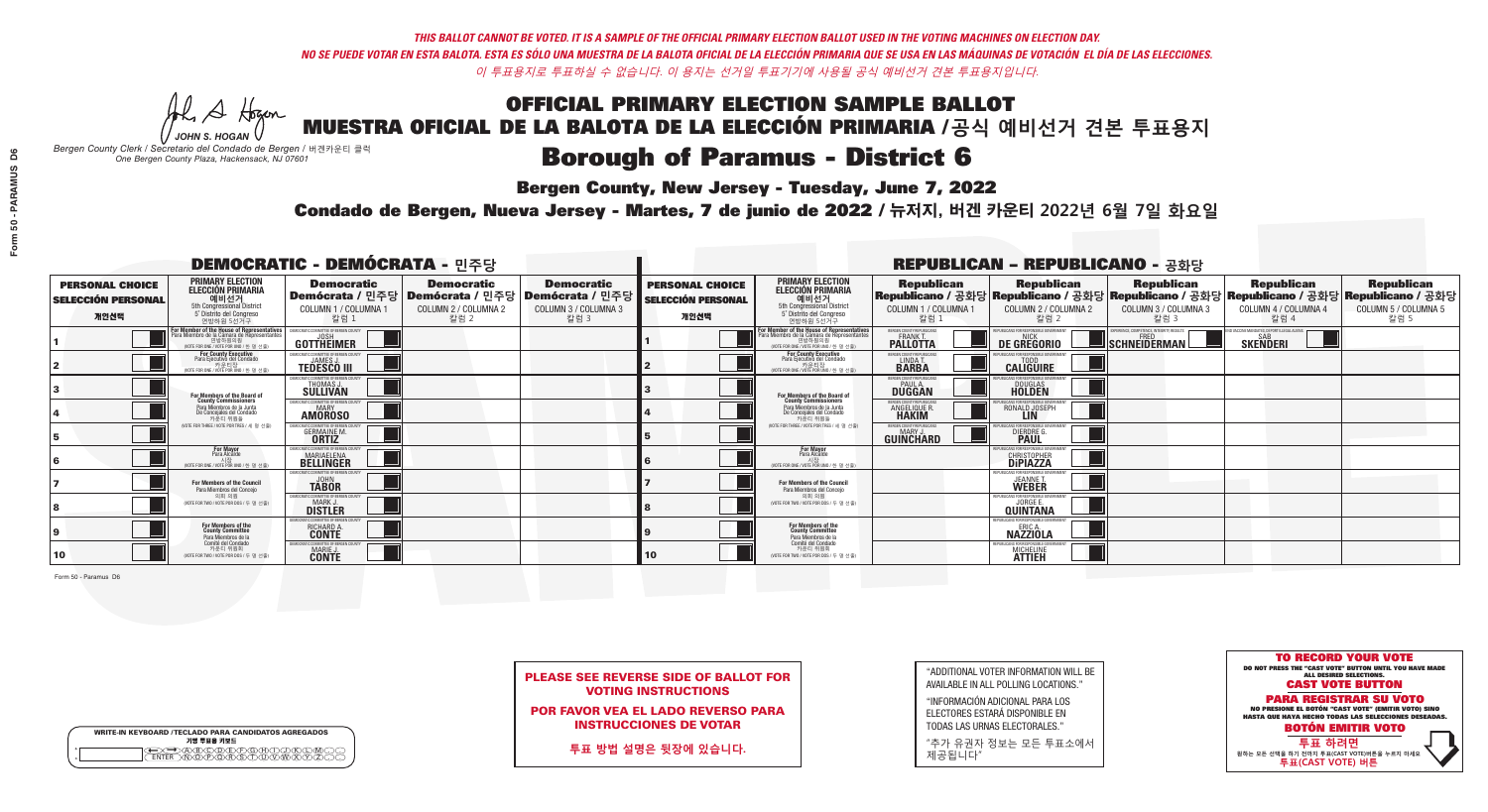A Hogan *JOHN S. HOGAN*

| <b>WRITE-IN KEYBOARD /TECLADO PARA CANDIDATOS AGREGADOS</b><br>기명 투표용 키보드 |  |
|---------------------------------------------------------------------------|--|
| @®©®®®®®™©®<br>™®®®®®®™™®®                                                |  |

# **Borough of Paramus - District 7**

**Bergen County, New Jersey - Tuesday, June 7, 2022** 

*Bergen County Clerk / Secretario del Condado de Bergen /* 버겐카운티 클럭 *One Bergen County Plaza, Hackensack, NJ 07601*



PLEASE SEE REVERSE SIDE OF BALLOT FOR VOTING INSTRUCTIONS

POR FAVOR VEA EL LADO REVERSO PARA INSTRUCCIONES DE VOTAR

**투표 방법 설명은 뒷장에 있습니다.**

| "ADDITIONAL VOTER INFORMATION WILL BE |
|---------------------------------------|
| AVAILABLE IN ALL POLLING LOCATIONS."  |

"INFORMACIÓN ADICIONAL PARA LOS ELECTORES ESTARÁ DISPONIBLE EN TODAS LAS URNAS ELECTORALES."

"추가 유권자 정보는 모든 투표소에서 제공됩니다"

Condado de Bergen, Nueva Jersey - Martes, 7 de junio de 2022 / 뉴저지, 버겐 카운티 2022년 6월 7일 화요일 *One Bergen County Plaza, Hackensack, NJ 07601*

|                                                             |                                                                                                                                                       | <b>DEMOCRATIC - DEMÓCRATA - 민주당</b>                                                                    |                                                   |                                                   |                                                             |                                                                                                                                    |                                                               | <b>REPUBLICAN - REPUBLICANO - 공화당</b>                                        |                                                                                                                                                |                                                                |                                                   |
|-------------------------------------------------------------|-------------------------------------------------------------------------------------------------------------------------------------------------------|--------------------------------------------------------------------------------------------------------|---------------------------------------------------|---------------------------------------------------|-------------------------------------------------------------|------------------------------------------------------------------------------------------------------------------------------------|---------------------------------------------------------------|------------------------------------------------------------------------------|------------------------------------------------------------------------------------------------------------------------------------------------|----------------------------------------------------------------|---------------------------------------------------|
| <b>PERSONAL CHOICE</b><br><b>SELECCIÓN PERSONAL</b><br>개인선택 | <b>PRIMARY ELECTION</b><br><b>ELECCIÓN PRIMARIA</b><br>예비선거<br><sup>5th</sup> Congressional District<br>5° Distrito del Congreso<br>연방하원 5선거구         | <b>Democratic</b><br>│Demócrata / 민주당│Demócrata / 민주당│Demócrata / 민주당│<br>COLUMN 1 / COLUMNA 1<br>칼럼 1 | <b>Democratic</b><br>COLUMN 2 / COLUMNA 2<br>칼럼 2 | <b>Democratic</b><br>COLUMN 3 / COLUMNA 3<br>칼럼 3 | <b>PERSONAL CHOICE</b><br><b>SELECCIÓN PERSONAL</b><br>개인선택 | <b>PRIMARY ELECTION</b><br><b>ELECCIÓN PRIMARIA</b><br>예비선거<br>5th Congressional District<br>5° Distrito del Congreso<br>연방하원 5선거구 | <b>Republican</b><br>COLUMN 1 / COLUMNA 1<br>칼럼 :             | <b>Republican</b><br>COLUMN 2 / COLUMNA 2<br>칼럼 2                            | <b>Republican</b><br>Republicano / 공화당 Republicano / 공화당 Republicano / 공화당 Republicano / 공화당 Republicano / 공화당<br>COLUMN 3 / COLUMNA 3<br>칼럼 3 | <b>Republican</b><br>COLUMN 4 / COLUMNA 4<br>칼럼 4              | <b>Republican</b><br>COLUMN 5 / COLUMNA 5<br>칼럼 5 |
|                                                             | F <b>or Member of the House of Representatives</b><br>Para Miembro de la Cámara de Representantes<br>연방하원의원<br>(VOTE FOR ONE / VOTE POR UNO / 한 명 선출) | COMMITTEE OF BERGEN COUNTY<br>GOTTHEIMER                                                               |                                                   |                                                   |                                                             | For Member of the House of Representatives<br>Para Miembro de la Cámara de Representantes<br>WOTE FOR ONE / VOTE POR UNO / 한 명 선출  | BERGEN COUNTY REPUBLICANS<br><b>PALLOTTA</b>                  | DE GREGORIO                                                                  | KPERIENCE, COMPETENCE, INTEGRITY, RESULTS<br>SCHNEIDERMAN                                                                                      | ND VACCINE MANDATES, DEPORT ILLEGAL ALIENS.<br><b>SKENDERI</b> |                                                   |
|                                                             | <b>For County Executive</b><br>Para Ejecutivo del Condado<br>(VOTE FOR ONE / VOTE POR UNO / 한 명 선출)                                                   | EMOCRATIC COMMITTEE OF BERGEN COUNTY<br><b>TEDESCO III</b>                                             |                                                   |                                                   |                                                             | <b>For County Executive</b><br>Para Ejecutivo del Condado<br>WOTE FOR ONE / VOTE POR UNO / 한 명 선출                                  | BERGEN COUNTY REPUBLICAN<br>LINDA T.                          | <b>CALIGUIRE</b>                                                             |                                                                                                                                                |                                                                |                                                   |
|                                                             | For Members of the Board of<br>County Commissioners                                                                                                   | THOMAS J.                                                                                              |                                                   |                                                   |                                                             | For Members of the Board of<br>County Commissioners                                                                                | BERGEN COUNTY REPUBLICAN<br><b>PAUL A.</b><br><b>DUGGAN</b>   | <b>DOUGLAS</b><br><b>HOLDEN</b>                                              |                                                                                                                                                |                                                                |                                                   |
|                                                             | Para Miembros de la Junta<br>De Concejales del Condado<br>카우티 위원들                                                                                     | <b><i>AOCRATIC COMMITTEE OF BERGEN COUNT</i></b><br><b>AMOROSO</b>                                     |                                                   |                                                   |                                                             | Para Miembros de la Junta<br>De Concejales del Condado<br>카우티 위원들                                                                  | ERGEN COUNTY REPUBLICAN<br><b>ANGELIQUE R</b><br><b>HAKIM</b> | RONALD JOSEPH<br><b>LIN</b>                                                  |                                                                                                                                                |                                                                |                                                   |
|                                                             | NOTE FOR THREE / VOTE POR TRES / 세 명 선출)                                                                                                              | <b>GERMAINE M.</b>                                                                                     |                                                   |                                                   |                                                             | NOTE FOR THREE / VOTE POR TRES / 세 명 선출)                                                                                           | ERGEN COUNTY REPUBLICAN<br><b>GUINCHARD</b>                   | DIERDRE O                                                                    |                                                                                                                                                |                                                                |                                                   |
|                                                             | For Mayor<br>Para Alcalde<br>시장<br>(VOTE FOR ONE / VOTE POR UNO / 한 명 선출)                                                                             | OCRATIC COMMITTEE OF BERGEN CO<br><b>MARIAELENA</b>                                                    |                                                   |                                                   |                                                             | <b>For Mayor</b><br>Para Alcalde<br>NOTE FOR ONE / VOTE POR UNO / 한 명 선출                                                           |                                                               | RI ICANS ENR RESPONSIRI E<br><b>CHRISTOPHER</b>                              |                                                                                                                                                |                                                                |                                                   |
|                                                             | For Members of the Council<br>Para Miembros del Conceio                                                                                               | EMOCRATIC COMMITTEE OF BERGEN COUNTY<br><b>TÄBOR</b>                                                   |                                                   |                                                   |                                                             | <b>For Members of the Council</b><br>Para Miembros del Concejo                                                                     |                                                               | PUBLICANS FOR RESPONSIBLE GOVI<br><b>JEANNE T.</b><br><b>WEBER</b>           |                                                                                                                                                |                                                                |                                                   |
|                                                             | 의회 의원<br>(VOTE FOR TWO / VOTE POR DOS / 두 명 선출)                                                                                                       | RATIC COMMITTEE OF BERGEN COUNT<br><b>DISTLER</b>                                                      |                                                   |                                                   |                                                             | 의회 의원<br>WOTE FOR TWO / VOTE POR DOS / 두 명 선출)                                                                                     |                                                               | FPUBLICANS FOR RESPONSIBLE G<br><b>QUINTANA</b>                              |                                                                                                                                                |                                                                |                                                   |
|                                                             | For Members of the<br>County Committee<br>Para Miembros de la                                                                                         | RATIC COMMITTEE OF BERGEN COUI<br><b>JOSEPH J.</b>                                                     |                                                   |                                                   |                                                             | For Members of the<br>County Committee<br>Para Miembros de la<br>Comité del Condado                                                |                                                               | PUBLICANS FOR RESPONSIBLE GOVERNMEN<br><b>DiPIAZZA</b>                       |                                                                                                                                                |                                                                |                                                   |
| 10                                                          | Comité del Condado<br>카운티 위원회<br>(VOTE FOR TWO / VOTE POR DOS / 두 명 선출)                                                                               | <b>EMOCRATIC COMMITTEE OF BERGEN COUNT</b><br><b>CIRILLO</b>                                           |                                                   |                                                   | 10                                                          | 카운티 위원회<br>(VOTE FOR TWO / VOTE POR DOS / 두 명 선출)                                                                                  |                                                               | URI ICANS ENR RESPONSIRI E GOVERNMEN<br><b>CONCETTINA</b><br><b>DIPIAZZA</b> |                                                                                                                                                |                                                                |                                                   |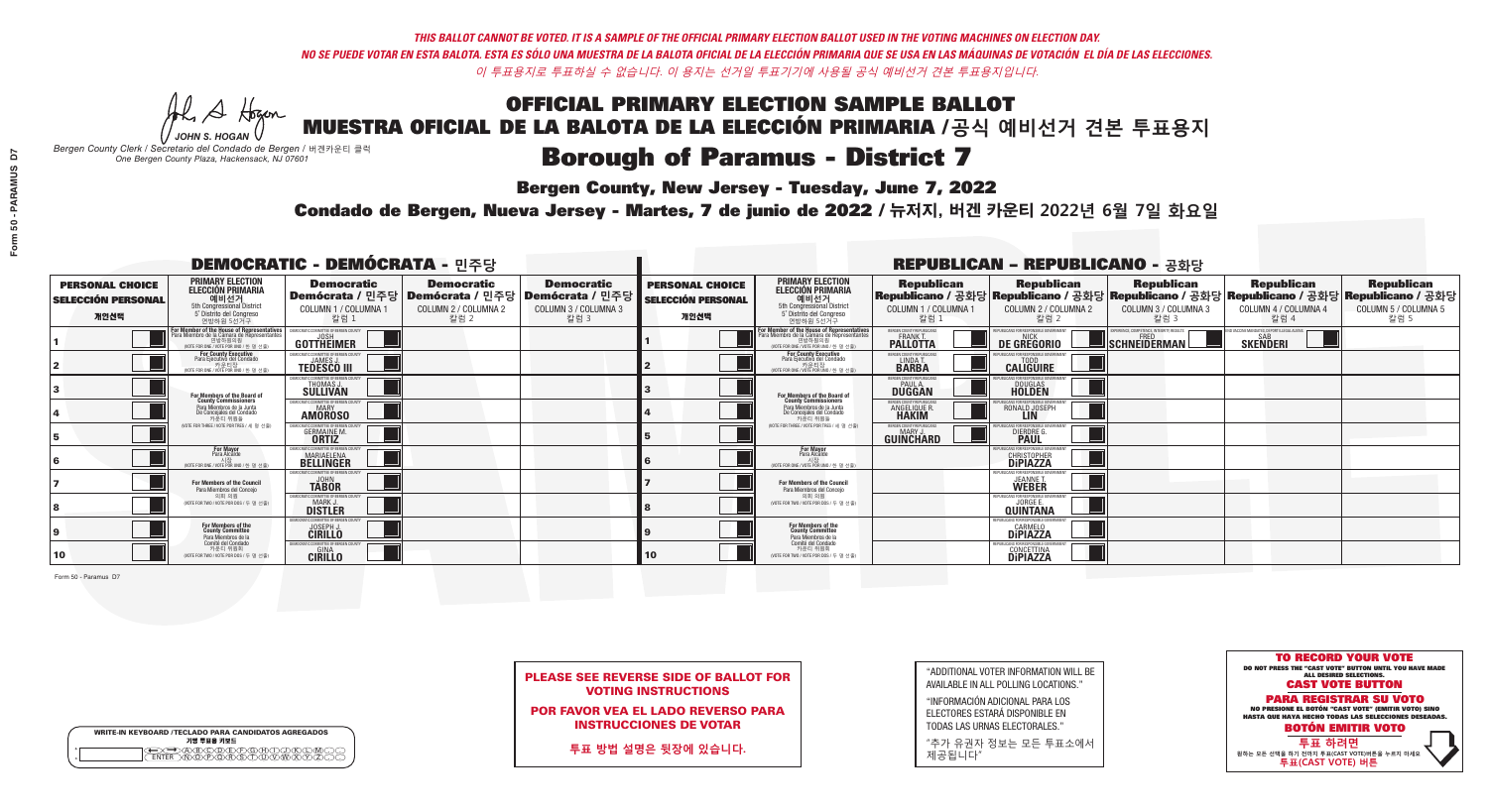A Hogan *JOHN S. HOGAN*

|   | <b>WRITE-IN KEYBOARD /TECLADO PARA CANDIDATOS AGREGADOS</b><br>기명 투표용 키보드 |
|---|---------------------------------------------------------------------------|
| o | <b>BODE/FIGHX</b>                                                         |
| o | <u> እቅነሽነጅነጅነች</u>                                                        |

### **Borough of Paramus - District 8**

**Bergen County, New Jersey - Tuesday, June 7, 2022** 

*Bergen County Clerk / Secretario del Condado de Bergen /* 버겐카운티 클럭 *One Bergen County Plaza, Hackensack, NJ 07601*



PLEASE SEE REVERSE SIDE OF BALLOT FOR VOTING INSTRUCTIONS

POR FAVOR VEA EL LADO REVERSO PARA INSTRUCCIONES DE VOTAR

**투표 방법 설명은 뒷장에 있습니다.**

| "ADDITIONAL VOTER INFORMATION WILL BE |
|---------------------------------------|
| AVAILABLE IN ALL POLLING LOCATIONS."  |

"INFORMACIÓN ADICIONAL PARA LOS ELECTORES ESTARÁ DISPONIBLE EN TODAS LAS URNAS ELECTORALES."

"추가 유권자 정보는 모든 투표소에서 제공됩니다"

Condado de Bergen, Nueva Jersey - Martes, 7 de junio de 2022 / 뉴저지, 버겐 카운티 2022년 6월 7일 화요일 *One Bergen County Plaza, Hackensack, NJ 07601*

| <b>DEMOCRATIC - DEMÓCRATA - 민주당</b>                         |                                                                                                                                               |                                                                          |                                                                                                            |                                                   |                                                             |                                                                                                                                                      |                                                               | <b>REPUBLICAN - REPUBLICANO - 공화당</b>                                |                                                                                                                                                 |                                                               |                                                   |
|-------------------------------------------------------------|-----------------------------------------------------------------------------------------------------------------------------------------------|--------------------------------------------------------------------------|------------------------------------------------------------------------------------------------------------|---------------------------------------------------|-------------------------------------------------------------|------------------------------------------------------------------------------------------------------------------------------------------------------|---------------------------------------------------------------|----------------------------------------------------------------------|-------------------------------------------------------------------------------------------------------------------------------------------------|---------------------------------------------------------------|---------------------------------------------------|
| <b>PERSONAL CHOICE</b><br><b>SELECCIÓN PERSONAL</b><br>개인선택 | <b>PRIMARY ELECTION</b><br><b>ELECCIÓN PRIMARIA</b><br>예비선거<br>5th Congressional District<br>5° Distrito del Congreso<br>연방하원 5선거구            | <b>Democratic</b><br>COLUMN 1 / COLUMNA 1<br>칼럼 :                        | <b>Democratic</b><br>Demócrata / 민주당   Demócrata / 민주당   Demócrata / 민주당  <br>COLUMN 2 / COLUMNA 2<br>칼럼 2 | <b>Democratic</b><br>COLUMN 3 / COLUMNA 3<br>칼럼 3 | <b>PERSONAL CHOICE</b><br><b>SELECCIÓN PERSONAL</b><br>개인선택 | <b>PRIMARY ELECTION</b><br>ELECCIÓN PRIMARIA<br>5th Congressional District<br>5° Distrito del Congreso<br>연방하원 5선거구                                  | <b>Republican</b><br>COLUMN 1 / COLUMNA 1<br>칼럼               | <b>Republican</b><br>COLUMN 2 / COLUMNA 2<br>칼럼 2                    | <b>Republican</b><br>│Republicano / 공화당│Republicano / 공화당│Republicano / 공화당│Republicano / 공화당│Republicano / 공화당<br>COLUMN 3 / COLUMNA 3<br>칼럼 3 | <b>Republican</b><br>COLUMN 4 / COLUMNA 4<br>칼럼 4             | <b>Republican</b><br>COLUMN 5 / COLUMNA 5<br>칼럼 5 |
|                                                             | For Member of the House of Representatives<br>Para Miembro de la Cámara de Representantes<br>연방하원의원<br>(VOTE FOR ONE / VOTE POR UNO / 한 명 선출) | COMMITTEE OF BERGEN COUNTY<br>GOTTHEIMER                                 |                                                                                                            |                                                   |                                                             | .<br>F <mark>or Member of the House of Representatives</mark><br>Para Miembro de la Cámara de Representantes<br>NOTE FOR ONE / VOTE POR UNO / 한 명 선출 | ERGEN COUNTY REPUBLICANS<br>FRANK T.<br><b>PALLOTTA</b>       | DE GREGORIO                                                          | EXPERIENCE, COMPETENCE, INTEGRITY, RESULTS<br>$\blacksquare$ SCHNEIDERMAN                                                                       | VACCINE MANDATES, DEPORT ILLEGAL ALIENS.  <br><b>SKENDERI</b> |                                                   |
|                                                             | For County Executive<br>Para Ejecutivo del Condado<br>(VOTE FOR ONE / VOTE POR UNO / 한 명 선출)                                                  | <b>TEDESCO III</b>                                                       |                                                                                                            |                                                   |                                                             | For County Executive<br>Para Ejecutivo del Condado<br>(VOTE FOR ONE / VOTE POR UNO / 한 명 선출                                                          | BERGEN COUNTY REPUBLICAN<br>LINDA T.                          | <b>CALIGUIRE</b>                                                     |                                                                                                                                                 |                                                               |                                                   |
|                                                             | For Members of the Board of<br>County Commissioners                                                                                           | MOCRATIC COMMITTEE OF BERGEN COUNT<br>THOMAS J.                          |                                                                                                            |                                                   |                                                             | For Members of the Board of<br>County Commissioners                                                                                                  | ERGEN COUNTY REPUBLICAN<br><b>PAUL A.</b><br><b>DUGGAN</b>    | DOUGLAS<br>HOLDEN                                                    |                                                                                                                                                 |                                                               |                                                   |
|                                                             | Para Miembros de la Junta<br>De Concejales del Condado<br>카우티 위원들                                                                             | <b>AMOROSO</b>                                                           |                                                                                                            |                                                   |                                                             | Para Miembros de la Junta<br>De Concejales del Condado<br>카우티 위워들                                                                                    | ERGEN COUNTY REPUBLICAN<br><b>ANGELIQUE F</b><br><b>HAKIM</b> | RONALD JOSEPH<br><b>LIN</b>                                          |                                                                                                                                                 |                                                               |                                                   |
|                                                             | (VOTE FOR THREE / VOTE POR TRES / 세 명 선출)                                                                                                     | <b>GERMAINE M.</b>                                                       |                                                                                                            |                                                   |                                                             | NOTE FOR THREE / VOTE POR TRES / 세 명 선출)                                                                                                             | ERGEN COUNTY REPUBLICAN<br><b>GUINCHARD</b>                   | DIERDRE (                                                            |                                                                                                                                                 |                                                               |                                                   |
|                                                             | For Mayor<br>Para Alcalde<br>시장<br>(VOTE FOR ONE / VOTE POR UNO / 한 명 선립                                                                      | <b>MARIAELENA</b>                                                        |                                                                                                            |                                                   |                                                             | <b>For Mayor</b><br>Para Alcalde<br>NOTE FOR ONE / VOTE POR UNO / 한 명 선출)                                                                            |                                                               | <b>CHRISTOPHER</b>                                                   |                                                                                                                                                 |                                                               |                                                   |
|                                                             | For Members of the Council<br>Para Miembros del Conceio                                                                                       | EMOCRATIC COMMITTEE OF BERGEN COUNTY<br><b>TÅBOR</b>                     |                                                                                                            |                                                   |                                                             | <b>For Members of the Council</b><br>Para Miembros del Concejo                                                                                       |                                                               | PUBLICANS FOR RESPONSIBLE G<br><b>JEANNE T.</b><br><b>WEBER</b>      |                                                                                                                                                 |                                                               |                                                   |
|                                                             | 의회 의원<br>(VOTE FOR TWO / VOTE POR DOS / 두 명 선출)                                                                                               | <b>ITIC COMMITTEE OF BERGEN COUNTY</b><br><b>DISTLER</b>                 |                                                                                                            |                                                   |                                                             | 의회 의워<br>(VOTE FOR TWO / VOTE POR DOS / 두 명 선출)                                                                                                      |                                                               | <b>FPUBLICANS FOR RESPONSIBLE G</b><br>JORGE E<br><b>QUINTANA</b>    |                                                                                                                                                 |                                                               |                                                   |
|                                                             | For Members of the<br>County Committee<br>Para Miembros de la                                                                                 | CRATIC COMMITTEE OF BERGEN CI<br><b>ESPINOZA</b>                         |                                                                                                            |                                                   |                                                             | For Members of the<br>County Committee<br>Para Miembros de la<br>Comité del Condado                                                                  |                                                               | PUBLICANS FOR RESPONSIBLE GOVERNMENT<br><b>SCHWEIDEL</b>             |                                                                                                                                                 |                                                               |                                                   |
| 10                                                          | Comité del Condado<br>카운티 위원회<br>(VOTE FOR TWO / VOTE POR DOS / 두 명 선출)                                                                       | MOCRATIC COMMITTEE OF RERGEN COLINI<br><b>JESSICA</b><br><b>ESPINOZA</b> |                                                                                                            |                                                   | 10                                                          | 카운티 위원회<br>(VOTE FOR TWO / VOTE POR DOS / 두 명 선출)                                                                                                    |                                                               | PUBLICANS FOR RESPONSIBLE GOVERNMENT<br><b>SOSEPHINE</b><br>RUGGIERO |                                                                                                                                                 |                                                               |                                                   |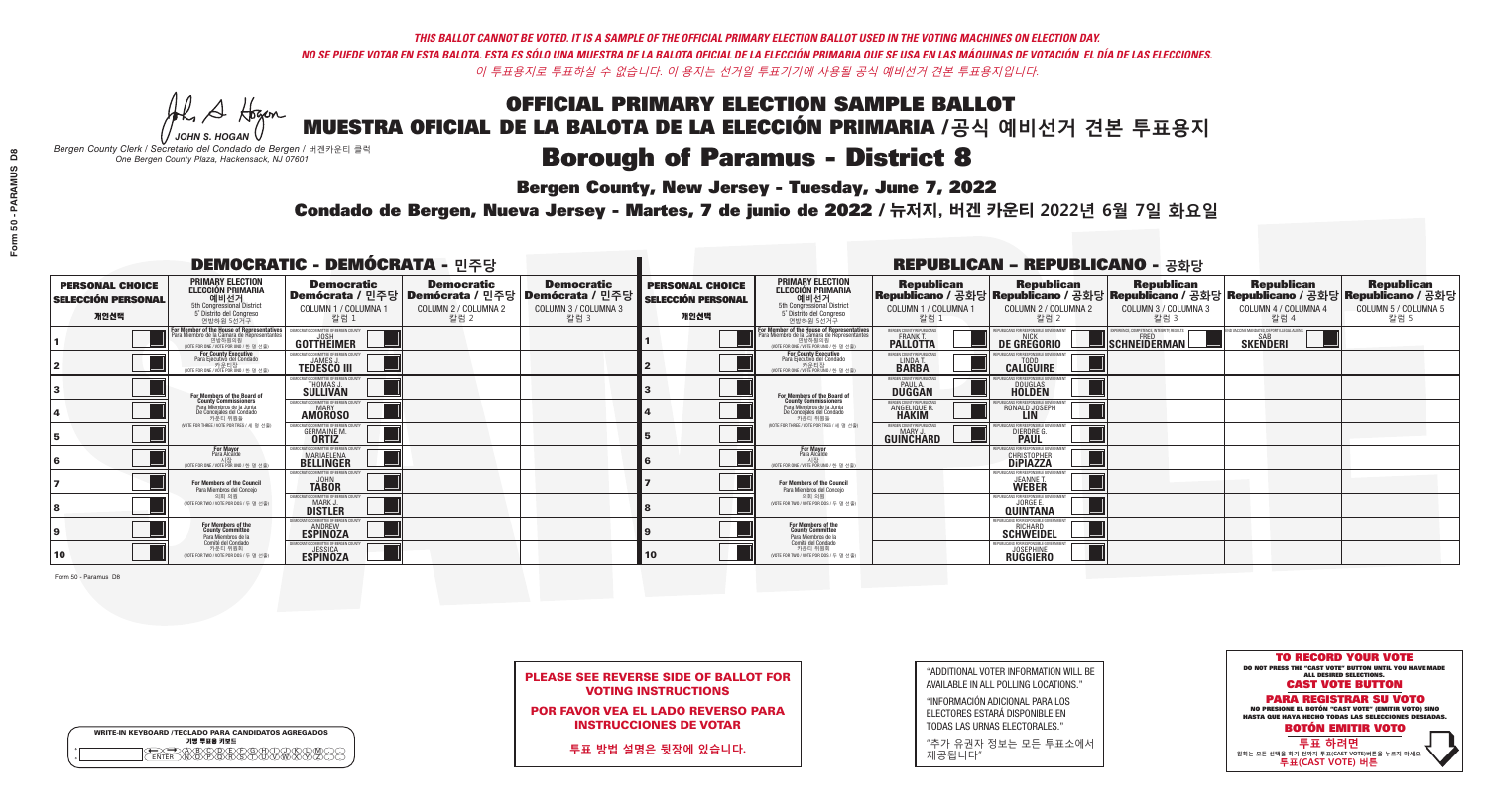A Hogen

| WRITE-IN KEYBOARD /TECLADO PARA CANDIDATOS AGREGADOS<br>기명 투표용 키보드 |  |
|--------------------------------------------------------------------|--|
|                                                                    |  |

# **Borough of Paramus - District 9**

**Bergen County, New Jersey - Tuesday, June 7, 2022** 

*JOHN S. HOGAN Bergen County Clerk / Secretario del Condado de Bergen /* 버겐카운티 클럭 *One Bergen County Plaza, Hackensack, NJ 07601*

Condado de Bergen, Nueva Jersey - Martes, 7 de junio de 2022 / 뉴저지, 버겐 카운티 2022년 6월 7일 화요일 *One Bergen County Plaza, Hackensack, NJ 07601*



PLEASE SEE REVERSE SIDE OF BALLOT FOR VOTING INSTRUCTIONS

POR FAVOR VEA EL LADO REVERSO PARA INSTRUCCIONES DE VOTAR

**투표 방법 설명은 뒷장에 있습니다.**

| "ADDITIONAL VOTER INFORMATION WILL BE |
|---------------------------------------|
| AVAILABLE IN ALL POLLING LOCATIONS."  |

"INFORMACIÓN ADICIONAL PARA LOS ELECTORES ESTARÁ DISPONIBLE EN TODAS LAS URNAS ELECTORALES."

"추가 유권자 정보는 모든 투표소에서 제공됩니다"

| <b>DEMOCRATIC - DEMÓCRATA - 민주당</b>                         |                                                                                                                                                      |                                                                                                        |                                                   |                                                   |                                                             |                                                                                                                                   |                                                             | <b>REPUBLICAN - REPUBLICANO - 공화당</b>                                                                                                          |                                                            |                                                                |                                                   |
|-------------------------------------------------------------|------------------------------------------------------------------------------------------------------------------------------------------------------|--------------------------------------------------------------------------------------------------------|---------------------------------------------------|---------------------------------------------------|-------------------------------------------------------------|-----------------------------------------------------------------------------------------------------------------------------------|-------------------------------------------------------------|------------------------------------------------------------------------------------------------------------------------------------------------|------------------------------------------------------------|----------------------------------------------------------------|---------------------------------------------------|
| <b>PERSONAL CHOICE</b><br><b>SELECCIÓN PERSONAL</b><br>개인선택 | <b>PRIMARY ELECTION</b><br><b>ELECCIÓN PRIMARIA</b><br>예비선거<br><sup>5th</sup> Congressional District<br>5° Distrito del Congreso<br>연방하원 5선거구        | <b>Democratic</b><br>│Demócrata / 민주당│Demócrata / 민주당│Demócrata / 민주당│<br>COLUMN 1 / COLUMNA 1<br>칼럼 1 | <b>Democratic</b><br>COLUMN 2 / COLUMNA 2<br>칼럼 2 | <b>Democratic</b><br>COLUMN 3 / COLUMNA 3<br>칼럼 3 | <b>PERSONAL CHOICE</b><br><b>SELECCIÓN PERSONAL</b><br>개인선택 | <b>PRIMARY ELECTION</b><br>ELECCIÓN PRIMARIA<br>5th Congressional District<br>5° Distrito del Congreso<br>연방하원 5선거구               | <b>Republican</b><br>COLUMN 1 / COLUMNA 1<br>칼럼 :           | <b>Republican</b><br>Republicano / 공화당 Republicano / 공화당 Republicano / 공화당 Republicano / 공화당 Republicano / 공화당<br>COLUMN 2 / COLUMNA 2<br>칼럼 2 | <b>Republican</b><br>COLUMN 3 / COLUMNA 3<br>칼럼 3          | <b>Republican</b><br>COLUMN 4 / COLUMNA 4<br>칼럼 4              | <b>Republican</b><br>COLUMN 5 / COLUMNA 5<br>칼럼 5 |
|                                                             | F <b>or Member of the House of Representatives</b><br>Para Miembro de la Cámara de Representantes<br>연방하원의원<br>(VOTE FOR ONE / VOTE POR UNO / 한 명 선출 | C COMMITTEE OF BERGEN COUNTY<br>GOTTHEIMER                                                             |                                                   |                                                   |                                                             | For Member of the House of Representatives<br>Para Miembro de la Cámara de Representantes<br>WOTE FOR ONE / VOTE POR UNO / 한 명 선출 | BERGEN COUNTY REPUBLICANS<br>FRANK T.<br><b>PALLOTTA</b>    | DE GREGORIO                                                                                                                                    | EXPERIENCE, COMPETENCE, INTEGRITY, RESULTS<br>SCHNEIDERMAN | ND VACCINE MANDATES, DEPORT ILLEGAL ALIENS.<br><b>SKENDERI</b> |                                                   |
|                                                             | For County Executive<br>Para Ejecutivo del Condado<br>NOTE FOR ONE / VOTE POR UNO / 한 명 선출)                                                          | <b>TEDESCO III</b>                                                                                     |                                                   |                                                   |                                                             | <b>For County Executive</b><br>Para Ejecutivo del Condado<br>WOTE FOR ONE / VOTE POR UNO / 한 명 선출                                 | BERGEN COUNTY REPUBLICAN<br>LINDA T.                        | <b>CALIGUIRE</b>                                                                                                                               |                                                            |                                                                |                                                   |
|                                                             | For Members of the Board of<br>County Commissioners                                                                                                  | <b>EMOCRATIC COMMITTEE OF BERGEN COUNT</b><br>THOMAS J.                                                |                                                   |                                                   |                                                             | For Members of the Board of<br>County Commissioners                                                                               | BERGEN COUNTY REPUBLICAN<br><b>PAUL A.</b><br><b>DUGGAN</b> | <b>DOUGLAS</b>                                                                                                                                 |                                                            |                                                                |                                                   |
|                                                             | Para Miembros de la Junta<br>De Concejales del Condado<br>카우티 위원들                                                                                    | MOCRATIC COMMITTEE OF BEBGEN COUNTY<br><b>AMOROSO</b>                                                  |                                                   |                                                   |                                                             | Para Miembros de la Junta<br>De Concejales del Condado<br>카우티 위원들                                                                 | ERGEN COUNTY REPUBLICAN<br>ANGELIQUE R.                     | RONALD JOSEPH<br><b>LIN</b>                                                                                                                    |                                                            |                                                                |                                                   |
|                                                             | NOTE FOR THREE / VOTE POR TRES / 세 명 선출)                                                                                                             | RATIC COMMITTEE OF RERGEN CI<br><b>GERMAINE M.</b>                                                     |                                                   |                                                   |                                                             | NOTE FOR THREE / VOTE POR TRES / 세 명 선출)                                                                                          | ERGEN COUNTY REPUBLICAN<br>MARY J<br>GUIÑCHARD              | DIERDRE G                                                                                                                                      |                                                            |                                                                |                                                   |
|                                                             | <b>For Mayor</b><br>Para Alcalde<br>시장<br>(VOTE FOR ONE / VOTE POR UNO / 한 명 선출)                                                                     | IOCRATIC COMMITTEE OF BERGEN COUN<br><b>MARIAELENA</b>                                                 |                                                   |                                                   |                                                             | <b>For Mayor</b><br>Para Alcalde<br>시장<br>(VOTE FOR ONE / VOTE POR UNO / 한 명 선출                                                   |                                                             | <b>CHRISTOPHER</b>                                                                                                                             |                                                            |                                                                |                                                   |
|                                                             | For Members of the Council<br>Para Miembros del Conceio                                                                                              | MOCRATIC COMMITTEE OF BERGEN COUNTY<br><b>TABOR</b>                                                    |                                                   |                                                   |                                                             | For Members of the Council<br>Para Miembros del Conceio                                                                           |                                                             | <b>JEANNE T.</b><br><b>WEBER</b>                                                                                                               |                                                            |                                                                |                                                   |
|                                                             | 의회 의원<br>(VOTE FOR TWO / VOTE POR DOS / 두 명 선출)                                                                                                      | CRATIC COMMITTEE OF BEBGEN COUNT<br><b>DISTLER</b>                                                     |                                                   |                                                   |                                                             | 이히 이워<br>NOTE FOR TWO / VOTE POR DOS / 두 명 선출)                                                                                    |                                                             | PUBLICANS FOR RESPONSIBLE (<br><b>QUINTANA</b>                                                                                                 |                                                            |                                                                |                                                   |
|                                                             | For Members of the<br>County Committee<br>Para Miembros de la                                                                                        | MOCRATIC COMMITTEE OF BERGEN COUNT<br><b>JOSEPHINE V.</b><br>GIUGLIANO                                 |                                                   |                                                   |                                                             | For Members of the<br>County Committee<br>Para Miembros de la                                                                     |                                                             | PUBLICANS FOR RESPONSIBLE G<br>BARBARA A.                                                                                                      |                                                            |                                                                |                                                   |
| 10                                                          | Comité del Condado<br>카운티 위원회<br>(VOTE FOR TWO / VOTE POR DOS / 두 명 선출)                                                                              | <b>NO PETITION FILED</b>                                                                               |                                                   |                                                   | 10 <sub>1</sub>                                             | Comité del Condado<br>카운티 위원회<br>(VOTE FOR TWO / VOTE POR DOS / 두 명 선출)                                                           |                                                             | <b>NO PETITION FILED</b>                                                                                                                       |                                                            |                                                                |                                                   |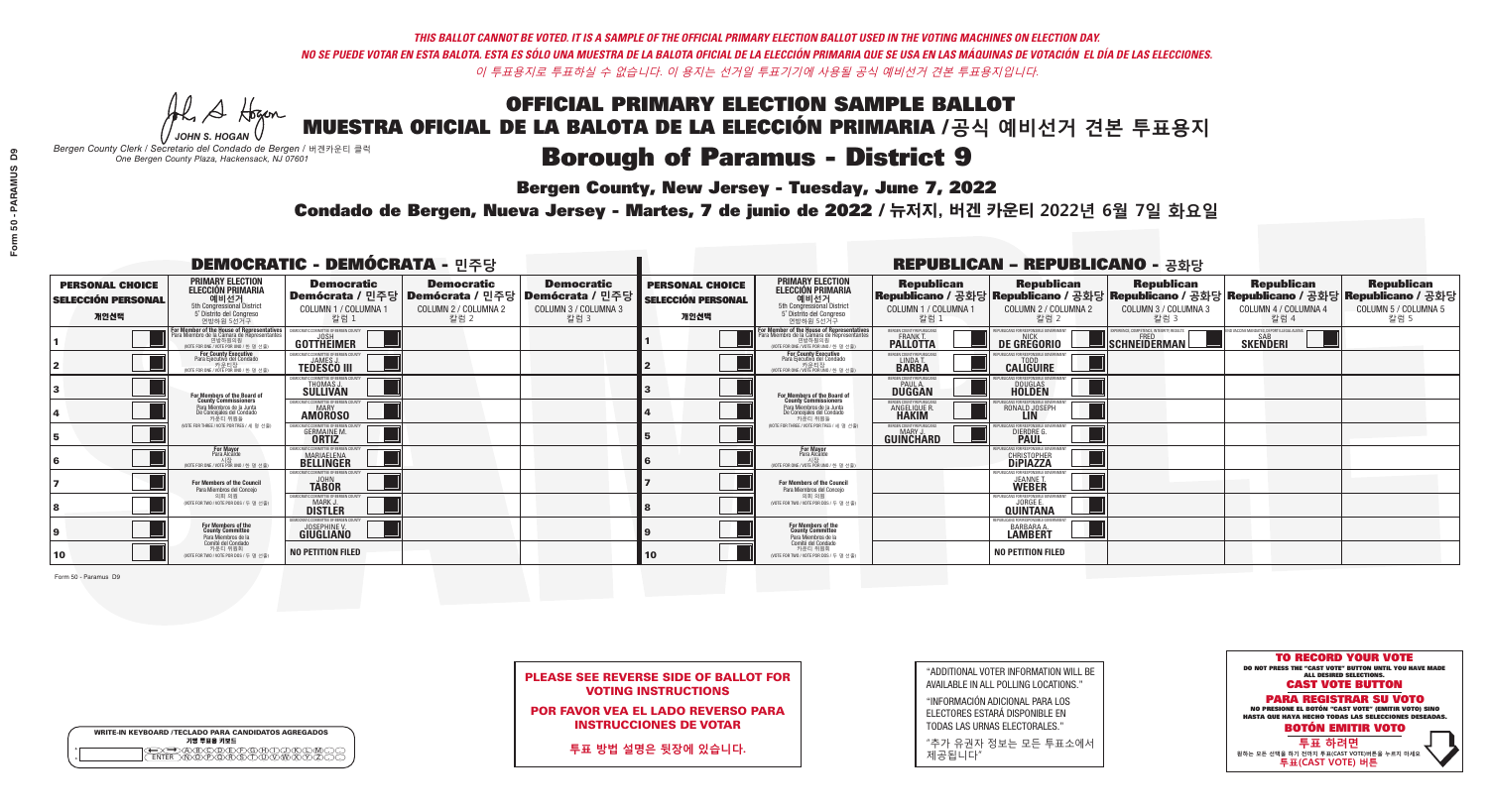### **Bergen County, New Jersey - Tuesday, June 7, 2022**

A Hogan *JOHN S. HOGAN*

| <b>WRITE-IN KEYBOARD /TECLADO PARA CANDIDATOS AGREGADOS</b><br>기명 투표용 키보드 |  |
|---------------------------------------------------------------------------|--|
|                                                                           |  |

*Bergen County Clerk / Secretario del Condado de Bergen /* 버겐카운티 클럭 *One Bergen County Plaza, Hackensack, NJ 07601*



PLEASE SEE REVERSE SIDE OF BALLOT FOR VOTING INSTRUCTIONS

POR FAVOR VEA EL LADO REVERSO PARA INSTRUCCIONES DE VOTAR

**투표 방법 설명은 뒷장에 있습니다.**

| "ADDITIONAL VOTER INFORMATION WILL BE |
|---------------------------------------|
| AVAILABLE IN ALL POLLING LOCATIONS."  |

"INFORMACIÓN ADICIONAL PARA LOS ELECTORES ESTARÁ DISPONIBLE EN TODAS LAS URNAS ELECTORALES."

"추가 유권자 정보는 모든 투표소에서 제공됩니다"

### Condado de Bergen, Nueva Jersey - Martes, 7 de junio de 2022 / 뉴저지, 버겐 카운티 2022년 6월 7일 화요일 *One Bergen County Plaza, Hackensack, NJ 07601*

| <b>DEMOCRATIC - DEMÓCRATA - 민주당</b>                         |                                                                                                                                                       |                                                                          |                                                   |                                                                                           |                                                             |                                                                                                                                           |                                                               | <b>REPUBLICAN - REPUBLICANO - 공화당</b>              |                                                                                                                                                 |                                                                 |                                                   |
|-------------------------------------------------------------|-------------------------------------------------------------------------------------------------------------------------------------------------------|--------------------------------------------------------------------------|---------------------------------------------------|-------------------------------------------------------------------------------------------|-------------------------------------------------------------|-------------------------------------------------------------------------------------------------------------------------------------------|---------------------------------------------------------------|----------------------------------------------------|-------------------------------------------------------------------------------------------------------------------------------------------------|-----------------------------------------------------------------|---------------------------------------------------|
| <b>PERSONAL CHOICE</b><br><b>SELECCIÓN PERSONAL</b><br>개인선택 | <b>PRIMARY ELECTION</b><br><b>ELECCIÓN PRIMARIA</b><br>예비선거<br><sup>5th</sup> Congressional District<br>5° Distrito del Congreso<br>연방하원 5선거구         | <b>Democratic</b><br>Demócrata / 민주당<br>COLUMN 1 / COLUMNA 1<br>칼럼 1     | <b>Democratic</b><br>COLUMN 2 / COLUMNA 2<br>칼럼 2 | <b>Democratic</b><br> Demócrata / 민주당   Demócrata / 민주당  <br>COLUMN 3 / COLUMNA 3<br>칼럼 3 | <b>PERSONAL CHOICE</b><br><b>SELECCIÓN PERSONAL</b><br>개인선택 | <b>PRIMARY ELECTION</b><br>ELECCIÓN PRIMARIA<br>5th Congressional District<br>5° Distrito del Congreso<br>연방하원 5선거구                       | <b>Republican</b><br>COLUMN 1 / COLUMNA 1<br>칼럼               | <b>Republican</b><br>COLUMN 2 / COLUMNA 2<br>칼럼 2  | <b>Republican</b><br>│Republicano / 공화당│Republicano / 공화당│Republicano / 공화당│Republicano / 공화당│Republicano / 공화당<br>COLUMN 3 / COLUMNA 3<br>칼럼 3 | <b>Republican</b><br>COLUMN 4 / COLUMNA 4<br>칼럼 4               | <b>Republican</b><br>COLUMN 5 / COLUMNA 5<br>칼럼 5 |
|                                                             | <b>For Member of the House of Representatives<br/>Para Miembro de la Cámara de Representantes</b><br>연방하원의원<br>(VOTE FOR ONE / VOTE POR UNO / 한 명 선출) | COMMITTEE OF BERGEN COUNTY<br>GOTTHEIMER                                 |                                                   |                                                                                           |                                                             | <b>For Member of the House of Representatives<br/>Para Miembro de la Cámara de Representantes</b><br>NOTE FOR ONE / VOTE POR UNO / 한 명 선출 | ERGEN COUNTY REPUBLICANS<br>FRANK T.<br><b>PALLOTTA</b>       | DE GREGORIO                                        | XPERIENCE, COMPETENCE, INTEGRITY, RESULTS<br>$\blacksquare$ SCHNEIDERMAN                                                                        | D VACCINE MANDATES, DEPORT ILLEGAL ALIENS. [<br><b>SKENDERI</b> |                                                   |
|                                                             | <b>For County Executive</b><br>Para Ejecutivo del Condado<br>NOTE FOR ONE / VOTE POR UNO / 한 명 선출!                                                    | EMOCRATIC COMMITTEE OF BERGEN COUNTY<br><b>TEDESCO III</b>               |                                                   |                                                                                           |                                                             | For County Executive<br>Para Ejecutivo del Condado<br>가운티장<br>(VOTE FOR ONE / VOTE POR UNO / 한 명 선출                                       | BERGEN COUNTY REPUBLICAN<br>LINDA T.                          | <b>CALIGUIRE</b>                                   |                                                                                                                                                 |                                                                 |                                                   |
|                                                             | For Members of the Board of<br>County Commissioners                                                                                                   | MOCRATIC COMMITTEE OF BERGEN CO<br>THOMAS J.                             |                                                   |                                                                                           |                                                             | For Members of the Board of<br>County Commissioners                                                                                       | ERGEN COUNTY REPUBLICAN<br><b>PAUL A.</b><br><b>DUGGAN</b>    | <b>DOUGLAS</b><br><b>HOLDEN</b>                    |                                                                                                                                                 |                                                                 |                                                   |
|                                                             | Para Miembros de la Junta<br>De Concejales del Condado<br>카우티 위원들                                                                                     | MOCRATIC COMMITTEE OF BERGEN COUNT<br><b>AMOROSO</b>                     |                                                   |                                                                                           |                                                             | Para Miembros de la Junta<br>De Concejales del Condado<br>카운티 위원들                                                                         | ERGEN COUNTY REPUBLICAN<br><b>ANGELIQUE F</b><br><b>HAKIM</b> | RONALD JOSEPH<br><b>LIN</b>                        |                                                                                                                                                 |                                                                 |                                                   |
|                                                             | NOTE FOR THREE / VOTE POR TRES / 세 명 선출)                                                                                                              | <b>GERMAINE M.</b>                                                       |                                                   |                                                                                           |                                                             | (VOTE FOR THREE / VOTE POR TRES / 세 명 선출)                                                                                                 | <b>ERGEN COUNTY REPUBLICANS</b><br>GUINCHARD                  | BLICANS FOR RESPONSIBLE (<br>DIERDRE G             |                                                                                                                                                 |                                                                 |                                                   |
|                                                             | <b>For Mayor</b><br>Para Alcalde<br>NOTE FOR ONE / VOTE POR UNO / 하 명 소                                                                               | FMOCRATIC COMMITTEE OF RERGEN O<br><b>MARIAELENA</b>                     |                                                   |                                                                                           |                                                             | For Mayor<br>Para Alcalde<br>(VOTE FOR ONE / VOTE POR UNO / 한 명 선출                                                                        |                                                               | PHRHICANS ENR RESPONSIBLE (<br><b>CHRISTOPHER</b>  |                                                                                                                                                 |                                                                 |                                                   |
|                                                             | <b>For Members of the Council</b><br>Para Miembros del Conceio                                                                                        | MOCRATIC COMMITTEE OF BERGEN COUNT<br><b>TÅBOR</b>                       |                                                   |                                                                                           |                                                             | <b>For Members of the Council</b><br>Para Miembros del Conceio                                                                            |                                                               | <b>JEANNE T.</b><br><b>WEBER</b>                   |                                                                                                                                                 |                                                                 |                                                   |
|                                                             | 의회 의원<br>(VOTE FOR TWO / VOTE POR DOS / 두 명 선출)                                                                                                       | MOCRATIC COMMITTEE OF BERGEN COUNT<br>MARK J.<br><b>DISTLER</b>          |                                                   |                                                                                           |                                                             | 의회 의원<br>NOTE FOR TWO / VOTE POR DOS / 두 명 선출)                                                                                            |                                                               | EPUBLICANS FOR RESPONSIBLE G<br><b>QUINTANA</b>    |                                                                                                                                                 |                                                                 |                                                   |
|                                                             | For Members of the<br>County Committee<br>Para Miembros de la                                                                                         | OCRATIC COMMITTEE OF BERGEN COUNT<br><b>KENNETH C.</b>                   |                                                   |                                                                                           |                                                             | For Members of the<br>County Committee<br>Para Miembros de la<br>Comité del Condado                                                       |                                                               | PUBLICANS FOR RESPONSIBLE GOVERNMEN<br><b>AMIN</b> |                                                                                                                                                 |                                                                 |                                                   |
| 10                                                          | Comité del Condado<br>카운티 위원회<br>(VOTE FOR TWO / VOTE POR DOS / 두 명 선출)                                                                               | <b>RATIC COMMITTEE OF BERGEN COUNTY</b><br><b>ADELE L</b><br><b>HOOK</b> |                                                   |                                                                                           | 10                                                          | 카운티 위원회<br>(VOTE FOR TWO / VOTE POR DOS / 두 명 선출)                                                                                         |                                                               | PUBLICANS FOR RESPONSIBLE GOVERNMENT<br>GAMMON     |                                                                                                                                                 |                                                                 |                                                   |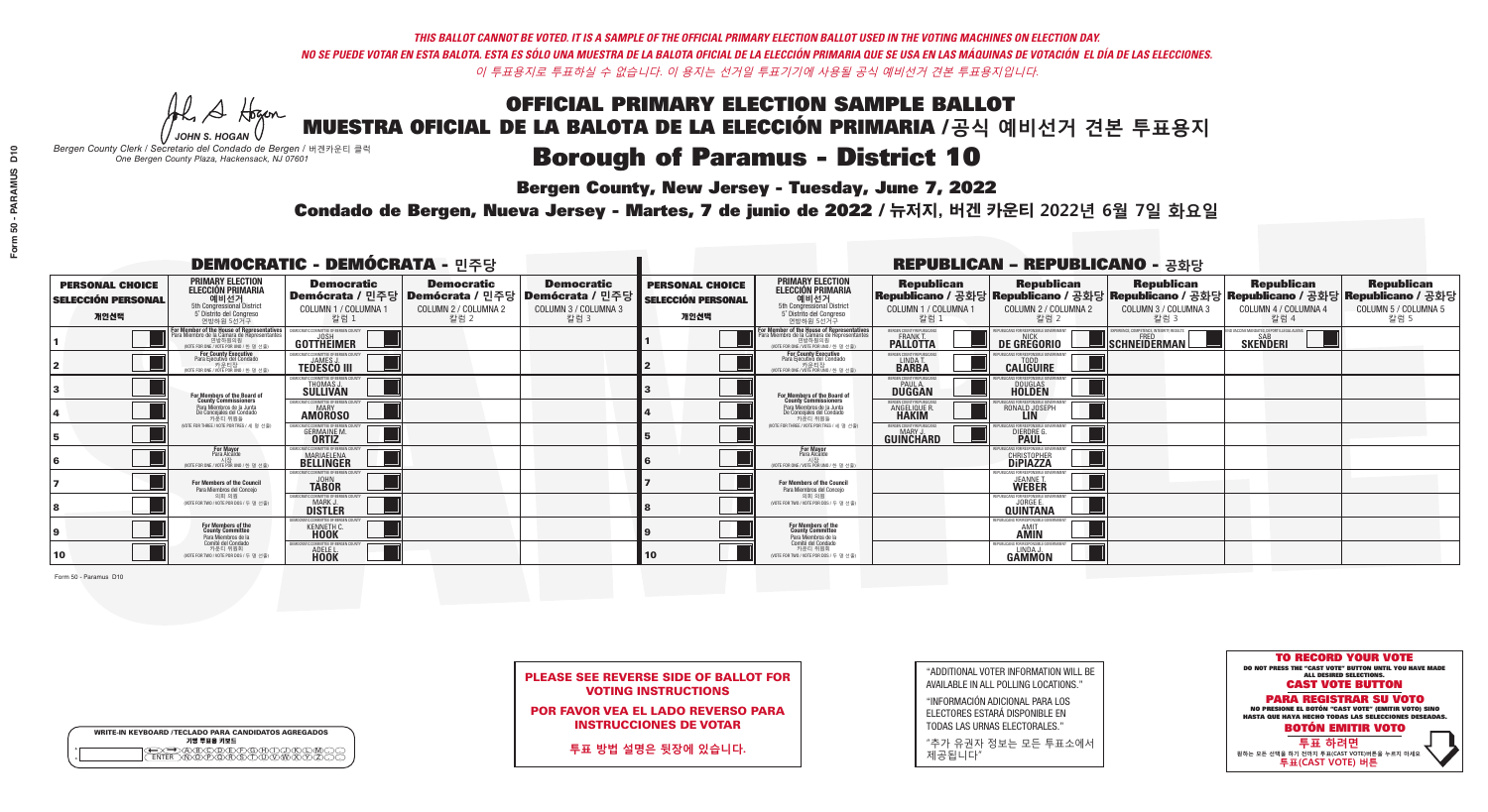### **Bergen County, New Jersey - Tuesday, June 7, 2022**

A Hogan *JOHN S. HOGAN*

| <b>WRITE-IN KEYBOARD /TECLADO PARA CANDIDATOS AGREGADOS</b><br>기명 투표용 키보드 |  |
|---------------------------------------------------------------------------|--|
| @@@@@@@@@QQ<br>\M@@@@&\$\DQ\W\X<br><b>FNTFR</b>                           |  |

| <b>PLEASE SEE REVERSE SIDE OF BALLOT FOR</b> |
|----------------------------------------------|
| <b>VOTING INSTRUCTIONS</b>                   |
|                                              |

*Bergen County Clerk / Secretario del Condado de Bergen /* 버겐카운티 클럭 *One Bergen County Plaza, Hackensack, NJ 07601*

### Condado de Bergen, Nueva Jersey - Martes, 7 de junio de 2022 / 뉴저지, 버겐 카운티 2022년 6월 7일 화요일 *One Bergen County Plaza, Hackensack, NJ 07601*



POR FAVOR VEA EL LADO REVERSO PARA INSTRUCCIONES DE VOTAR

**투표 방법 설명은 뒷장에 있습니다.**

| "ADDITIONAL VOTER INFORMATION WILL BE |
|---------------------------------------|
| AVAILABLE IN ALL POLLING LOCATIONS."  |

"INFORMACIÓN ADICIONAL PARA LOS ELECTORES ESTARÁ DISPONIBLE EN TODAS LAS URNAS ELECTORALES."

"추가 유권자 정보는 모든 투표소에서 제공됩니다"

|                                                             |                                                                                                                                               | <b>DEMOCRATIC - DEMÓCRATA - 민주당</b>                                    |                                                                                        |                                                                      |                                                             |                                                                                                                                            |                                                            | <b>REPUBLICAN - REPUBLICANO - 공화당</b>                             |                                                                                                                                                |                                                   |                                                   |
|-------------------------------------------------------------|-----------------------------------------------------------------------------------------------------------------------------------------------|------------------------------------------------------------------------|----------------------------------------------------------------------------------------|----------------------------------------------------------------------|-------------------------------------------------------------|--------------------------------------------------------------------------------------------------------------------------------------------|------------------------------------------------------------|-------------------------------------------------------------------|------------------------------------------------------------------------------------------------------------------------------------------------|---------------------------------------------------|---------------------------------------------------|
| <b>PERSONAL CHOICE</b><br><b>SELECCIÓN PERSONAL</b><br>개인선택 | <b>PRIMARY ELECTION</b><br><b>ELECCIÓN PRIMARIA</b><br>예비선거<br><sup>5th</sup> Congressional District<br>5° Distrito del Congreso<br>연방하원 5선거구 | <b>Democratic</b><br>COLUMN 1 / COLUMNA 1<br>칼럼 1                      | <b>Democratic</b><br>│Demócrata / 민주당│Demócrata / 민주당│<br>COLUMN 2 / COLUMNA 2<br>칼럼 2 | <b>Democratic</b><br>Demócrata / 민주당<br>COLUMN 3 / COLUMNA 3<br>칼럼 3 | <b>PERSONAL CHOICE</b><br><b>SELECCIÓN PERSONAL</b><br>개인선택 | <b>PRIMARY ELECTION</b><br>ELECCIÓN PRIMARIA<br>5th Congressional District<br>5° Distrito del Congreso<br>연방하원 5선거구                        | <b>Republican</b><br>COLUMN 1 / COLUMNA 1<br>칼럼            | <b>Republican</b><br>COLUMN 2 / COLUMNA 2<br>칼럼 2                 | <b>Republican</b><br>Republicano / 공화당 Republicano / 공화당 Republicano / 공화당 Republicano / 공화당 Republicano / 공화당<br>COLUMN 3 / COLUMNA 3<br>칼럼 3 | <b>Republican</b><br>COLUMN 4 / COLUMNA 4<br>칼럼 4 | <b>Republican</b><br>COLUMN 5 / COLUMNA 5<br>칼럼 5 |
|                                                             | For Member of the House of Representatives<br>Para Miembro de la Cámara de Representantes<br>연방하원의원<br>(VOTE FOR ONE / VOTE POR UNO / 한 명 선출) | GOTTHEIMER                                                             |                                                                                        |                                                                      |                                                             | For Member of the House of Representative<br>Para Miembro de la Cámara de Representante<br>연방하원의원<br>(VOTE FOR ONE / VOTE POR UNO / 한 명 선출 | ERGEN COUNTY REPUBLICANS<br><b>PALLOTTA</b>                | DE GREGORIO                                                       | PERIENCE, COMPETENCE, INTEGRITY, RESULTS<br>SCHNEIDERMAN                                                                                       | <b>SKENDERI</b>                                   |                                                   |
|                                                             | <b>For County Executive</b><br>Para Ejecutivo del Condado<br>WOTE FOR ONE / VOTE POR UNO / 한 명 선출)                                            | JEMOCRATIC COMMITTEE OF BERGEN COUNT<br><b>TEDESCO III</b>             |                                                                                        |                                                                      |                                                             | For County Executive<br>Para Ejecutivo del Condado<br>기운티상<br>(VOTE FOR ONE / VOTE POR UNO / 한 명 선출)                                       | BERGEN COUNTY REPUBLICAN<br>LINDA T.                       | <b>CALIGUIRE</b>                                                  |                                                                                                                                                |                                                   |                                                   |
|                                                             | For Members of the Board of<br>County Commissioners                                                                                           | EMOCRATIC COMMITTEE OF BERGEN (<br><b>THOMAS J.</b><br><b>SULLIVAN</b> |                                                                                        |                                                                      |                                                             | For Members of the Board of<br>County Commissioners                                                                                        | ERGEN COUNTY REPUBLICAN<br><b>PAUL A.</b><br><b>DUGGAN</b> | <b>DOUGLAS</b>                                                    |                                                                                                                                                |                                                   |                                                   |
|                                                             | Para Miembros de la Junta<br>De Concejales del Condado<br>카우티 위원들                                                                             | MOCRATIC COMMITTEE OF BERGEN CO<br><b>AMOROSO</b>                      |                                                                                        |                                                                      |                                                             | Para Miembros de la Junta<br>De Concejales del Condado<br>카운티 위원들                                                                          | ERGEN COUNTY REPUBLICAN<br>ANGELIQUE R                     | RONALD JOSEPH                                                     |                                                                                                                                                |                                                   |                                                   |
|                                                             | NOTE FOR THREE / VOTE POR TRES / 세 명 선출)                                                                                                      | ATIC COMMITTEE OF RERGEN (<br><b>GERMAINE M.</b>                       |                                                                                        |                                                                      |                                                             | (VOTE FOR THREE / VOTE POR TRES / 세 명 선출)                                                                                                  | <b>'ERGEN COUNTY REPUBLICANS</b><br>GUINCHARD              | BLICANS FOR RESPONSIBLE G<br>DIERDRE G                            |                                                                                                                                                |                                                   |                                                   |
|                                                             | <b>For Mayor</b><br>Para Alcalde<br>NOTE FOR ONE / VOTE POR UNO / 한 명 선출                                                                      | MOCRATIC COMMITTEE OF BERGEN (<br><b>MARIAELENA</b>                    |                                                                                        |                                                                      |                                                             | For Mayor<br>Para Alcalde<br>(VOTE FOR ONE / VOTE POR UNO / 한 명 선출)                                                                        |                                                            | PHRHICANS ENR RESPONSIBLE (<br><b>CHRISTOPHER</b>                 |                                                                                                                                                |                                                   |                                                   |
|                                                             | For Members of the Council<br>Para Miembros del Conceio                                                                                       | MOCRATIC COMMITTEE OF BERGEN COUNT<br><b>TABOR</b>                     |                                                                                        |                                                                      |                                                             | <b>For Members of the Council</b><br>Para Miembros del Conceio                                                                             |                                                            | PUBLICANS FOR RESPONSIBLE G<br><b>JEANNE T.</b><br><b>WEBER</b>   |                                                                                                                                                |                                                   |                                                   |
|                                                             | 의회 의원<br>(VOTE FOR TWO / VOTE POR DOS / 두 명 선출)                                                                                               | <b>IOCRATIC COMMITTEE OF BERGEN COUNT</b><br><b>DISTLER</b>            |                                                                                        |                                                                      |                                                             | 의회 의원<br>NOTE FOR TWO / VOTE POR DOS / 두 명 선출)                                                                                             |                                                            | PUBLICANS FOR RESPONSIBLE GO<br><b>QUINTANA</b>                   |                                                                                                                                                |                                                   |                                                   |
|                                                             | For Members of the<br>County Committee<br>Para Miembros de la<br>Comité del Condado                                                           | IOCRATIC COMMITTEE OF BEBGEN COUNTY<br><b>CIAMBRONE</b>                |                                                                                        |                                                                      |                                                             | For Members of the<br>County Committee<br>Para Miembros de la<br>Comité del Condado                                                        |                                                            | PUBLICANS FOR RESPONSIBLE GOV<br><b>HENRY C.</b><br><b>WARNKE</b> |                                                                                                                                                |                                                   |                                                   |
| 10                                                          | 카운티 위원회<br>(VOTE FOR TWO / VOTE POR DOS / 두 명 선출)                                                                                             | NO PETITION FILED                                                      |                                                                                        |                                                                      | 10                                                          | 카운티 위원회<br>(VOTE FOR TWO / VOTE POR DOS / 두 명 선출)                                                                                          |                                                            | PLIRI ICANS FOR RESPONSIRI E GOVERNMEN<br><b>BARONE</b>           |                                                                                                                                                |                                                   |                                                   |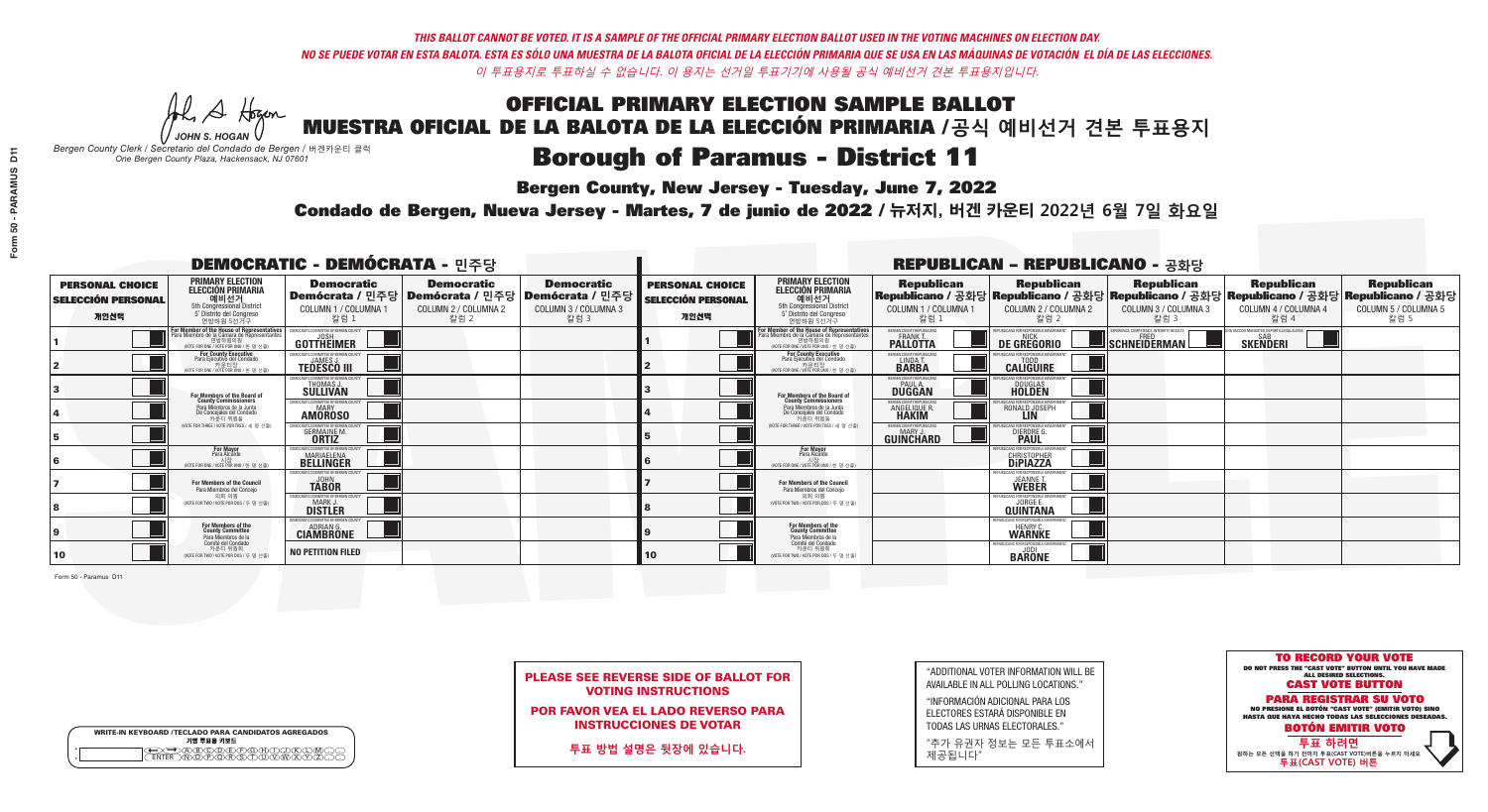**Bergen County, New Jersey - Tuesday, June 7, 2022** 

A Hogan *JOHN S. HOGAN*

| <b>WRITE-IN KEYBOARD /TECLADO PARA CANDIDATOS AGREGADOS</b><br>기명 투표용 키보드 |  |
|---------------------------------------------------------------------------|--|
| )®©®©©©®©<br>`©®®®®©™™                                                    |  |

*Bergen County Clerk / Secretario del Condado de Bergen /* 버겐카운티 클럭 *One Bergen County Plaza, Hackensack, NJ 07601*



PLEASE SEE REVERSE SIDE OF BALLOT FOR VOTING INSTRUCTIONS

POR FAVOR VEA EL LADO REVERSO PARA INSTRUCCIONES DE VOTAR

**투표 방법 설명은 뒷장에 있습니다.**

| "ADDITIONAL VOTER INFORMATION WILL BE |
|---------------------------------------|
| AVAILABLE IN ALL POLLING LOCATIONS."  |

"INFORMACIÓN ADICIONAL PARA LOS ELECTORES ESTARÁ DISPONIBLE EN TODAS LAS URNAS ELECTORALES."

"추가 유권자 정보는 모든 투표소에서 제공됩니다"

Condado de Bergen, Nueva Jersey - Martes, 7 de junio de 2022 / 뉴저지, 버겐 카운티 2022년 6월 7일 화요일 *One Bergen County Plaza, Hackensack, NJ 07601*

| <b>DEMOCRATIC - DEMÓCRATA - 민주당</b>                         |                                                                                                                                               |                                                                          |                                                   |                                                                                                        | <b>REPUBLICAN - REPUBLICANO - 공화당</b>                       |                                                                                                                                           |                                                           |                                                                                                                                                 |                                                   |                                                   |                                                   |
|-------------------------------------------------------------|-----------------------------------------------------------------------------------------------------------------------------------------------|--------------------------------------------------------------------------|---------------------------------------------------|--------------------------------------------------------------------------------------------------------|-------------------------------------------------------------|-------------------------------------------------------------------------------------------------------------------------------------------|-----------------------------------------------------------|-------------------------------------------------------------------------------------------------------------------------------------------------|---------------------------------------------------|---------------------------------------------------|---------------------------------------------------|
| <b>PERSONAL CHOICE</b><br><b>SELECCIÓN PERSONAL</b><br>개인선택 | <b>PRIMARY ELECTION</b><br>ELECCIÓN PRIMARIA<br>예비선거<br><sub>5th Congressional District</sub><br>5° Distrito del Congreso<br>연방하원 5선거구        | <b>Democratic</b><br>COLUMN 1 / COLUMNA 1<br>칼럼 1                        | <b>Democratic</b><br>COLUMN 2 / COLUMNA 2<br>칼럼 2 | <b>Democratic</b><br>│Demócrata / 민주당│Demócrata / 민주당│Demócrata / 민주당│<br>COLUMN 3 / COLUMNA 3<br>칼럼 3 | <b>PERSONAL CHOICE</b><br><b>SELECCIÓN PERSONAL</b><br>개인선택 | <b>PRIMARY ELECTION</b><br>ELECCIÓN PRIMARIA<br>예비선거<br>5th Congressional District<br>5° Distrito del Congreso<br>연방하워 5선거구               | <b>Republican</b><br>COLUMN 1 / COLUMNA 1<br>칼럼 :         | <b>Republican</b><br>│Republicano / 공화당│Republicano / 공화당│Republicano / 공화당│Republicano / 공화당│Republicano / 공화당<br>COLUMN 2 / COLUMNA 2<br>칼럼 2 | <b>Republican</b><br>COLUMN 3 / COLUMNA 3<br>칼럼 3 | <b>Republican</b><br>COLUMN 4 / COLUMNA 4<br>칼럼 4 | <b>Republican</b><br>COLUMN 5 / COLUMNA 5<br>칼럼 5 |
|                                                             | For Member of the House of Representatives<br>Para Miembro de la Cámara de Representantes<br>연방하원의원<br>(VOTE FOR ONE / VOTE POR UNO / 한 명 선출) | GOTTHEIMER                                                               |                                                   |                                                                                                        |                                                             | <b>For Member of the House of Representatives<br/>Para Miembro de la Cámara de Representantes</b><br>WOTE FOR ONE / VOTE POR UNO / 한 명 선출 | ERGEN COUNTY REPUBLICANS<br><b>PALLOTTA</b>               | DE GREGORIO                                                                                                                                     | SCHNEIDERMAN                                      | <b>SKENDERI</b>                                   |                                                   |
|                                                             | <b>For County Executive</b><br>Para Ejecutivo del Condado<br>7 카운티장<br>(VOTE FOR ONE / VOTE POR UNO / 한 명 선출)                                 | JEMOCRATIC COMMITTEE OF BEBGEN COUNTY<br><b>TEDESCO III</b>              |                                                   |                                                                                                        |                                                             | For County Executive<br>Para Ejecutivo del Condado<br>7 카운티장<br>(VOTE FOR ONE / VOTE POR UNO / 한 명 선출)                                    | BERGEN COUNTY REPUBLICAN<br>LINDA T.                      | <b>CALIGUIRE</b>                                                                                                                                |                                                   |                                                   |                                                   |
|                                                             | For Members of the Board of<br>County Commissioners                                                                                           | MOCRATIC COMMITTEE OF BERGEN COUN<br><b>THOMAS J.</b><br><b>SULLIVAN</b> |                                                   |                                                                                                        |                                                             | For Members of the Board of<br>County Commissioners                                                                                       | ERGEN COUNTY REPUBLICA<br><b>PAUL A.</b><br><b>DUGGAN</b> | <b>DOUGLAS</b><br><b>HOLDEN</b>                                                                                                                 |                                                   |                                                   |                                                   |
|                                                             | Para Miembros de la Junta<br>De Concejales del Condado<br>카우티 위원들                                                                             | OCRATIC COMMITTEE OF BERGEN COUNT<br><b>AMOROSO</b>                      |                                                   |                                                                                                        |                                                             | Para Miembros de la Junta<br>De Concejales del Condado<br>카우티 위워들                                                                         | ERGEN COUNTY REPUBLICAN<br>ANGELIQUE R                    | ICANS FOR RESPONSIBI E GOVERNME<br>RONALD JOSEPH                                                                                                |                                                   |                                                   |                                                   |
|                                                             | NOTE FOR THREE / VOTE POR TRES / 세 명 선출)                                                                                                      | RATIC COMMUTTEE OF RERGEN COLIN<br><b>GERMAINE M.</b><br><b>ORTIZ</b>    |                                                   |                                                                                                        |                                                             | (VOTE FOR THREE / VOTE POR TRES / 세 명 선출)                                                                                                 | ERGEN COUNTY REPUBLICANS<br><b>GUINCHARD</b>              | DIERDRE G                                                                                                                                       |                                                   |                                                   |                                                   |
|                                                             | <b>For Mayor</b><br>Para Alcalde<br>(VOTE FOR ONE / VOTE POR UNO / 한                                                                          | <b>MARIAELENA</b>                                                        |                                                   |                                                                                                        |                                                             | For Mayor<br>Para Alcalde<br>NOTE FOR ONE/VOTE POR UNO/한 명 선출                                                                             |                                                           | <b>CHRISTOPHER</b>                                                                                                                              |                                                   |                                                   |                                                   |
|                                                             | <b>For Members of the Council</b><br>Para Miembros del Conceio                                                                                | <b>MOCRATIC COMMITTEE OF BERGEN COUNT</b><br><b>TÄBOR</b>                |                                                   |                                                                                                        |                                                             | <b>For Members of the Council</b><br>Para Miembros del Conceio                                                                            |                                                           | PUBLICANS FOR RESPONSIBLE G<br><b>JEANNE T.</b><br><b>WEBER</b>                                                                                 |                                                   |                                                   |                                                   |
|                                                             | 의회 의원<br>(VOTE FOR TWO / VOTE POR DOS / 두 명 선출)                                                                                               | MOCRATIC COMMITTEE OF BERGEN COUNTY<br><b>DISTLER</b>                    |                                                   |                                                                                                        |                                                             | 의회 의원<br>WOTE FOR TWO / VOTE POR DOS / 두 명 선출)                                                                                            |                                                           | PUBLICANS FOR RESPONSIBLE GO<br><b>QUINTANA</b>                                                                                                 |                                                   |                                                   |                                                   |
|                                                             | For Members of the<br>County Committee<br>Para Miembros de la                                                                                 | ICRATIC COMMITTEE OF BERGEN COUNT<br>DANIEL R.                           |                                                   |                                                                                                        |                                                             | For Members of the<br>County Committee<br>Para Miembros de la<br>Comité del Condado                                                       |                                                           | FPUBLICANS FOR RESPONSIBLE GOVE<br>PATRICK<br><b>O'BRIEN</b>                                                                                    |                                                   |                                                   |                                                   |
| 10                                                          | Comité del Condado<br>카운티 위원회<br>(VOTE FOR TWO / VOTE POR DOS / 두 명 선출)                                                                       | ATIC COMMITTEE OF BERGEN COUNT<br><b>KRISTINE M.</b><br><b>LAGANA</b>    |                                                   |                                                                                                        | 10                                                          | 카운티 위원회<br>(VOTE FOR TWO / VOTE POR DOS / 두 명 선출)                                                                                         |                                                           | UBI ICANS FOR RESPONSIBI E GOVERNMENT<br><b>MAUREEN</b>                                                                                         |                                                   |                                                   |                                                   |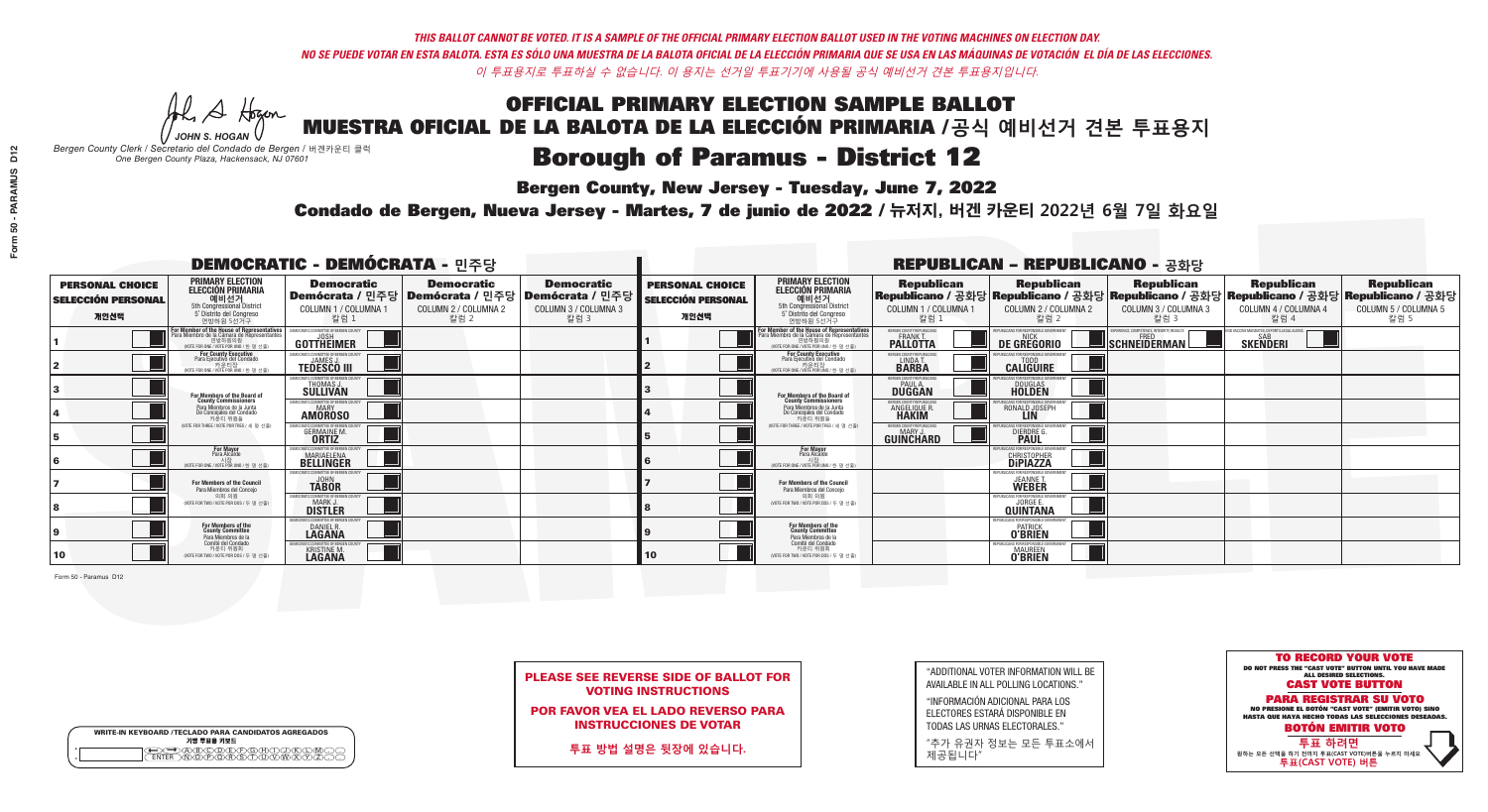**Bergen County, New Jersey - Tuesday, June 7, 2022** 

A Hogan *JOHN S. HOGAN*

| <b>WRITE-IN KEYBOARD /TECLADO PARA CANDIDATOS AGREGADOS</b><br>기명 투표용 키보드 |  |
|---------------------------------------------------------------------------|--|
| >@B\C\D\E\F\G\A\T\J<br><u> ዂዀዀዂዂ፝ጜጟጟ</u>                                  |  |

*Bergen County Clerk / Secretario del Condado de Bergen /* 버겐카운티 클럭 *One Bergen County Plaza, Hackensack, NJ 07601*



PLEASE SEE REVERSE SIDE OF BALLOT FOR VOTING INSTRUCTIONS

POR FAVOR VEA EL LADO REVERSO PARA INSTRUCCIONES DE VOTAR

**투표 방법 설명은 뒷장에 있습니다.**

| "ADDITIONAL VOTER INFORMATION WILL BE |
|---------------------------------------|
| AVAILABLE IN ALL POLLING LOCATIONS."  |

"INFORMACIÓN ADICIONAL PARA LOS ELECTORES ESTARÁ DISPONIBLE EN TODAS LAS URNAS ELECTORALES."

"추가 유권자 정보는 모든 투표소에서 제공됩니다"

Condado de Bergen, Nueva Jersey - Martes, 7 de junio de 2022 / 뉴저지, 버겐 카운티 2022년 6월 7일 화요일 *One Bergen County Plaza, Hackensack, NJ 07601*

| <b>DEMOCRATIC - DEMÓCRATA - 민주당</b>                         |                                                                                                                                               |                                                             |                                                   |                                                                                                        | <b>REPUBLICAN - REPUBLICANO - 공화당</b>                       |                                                                                                                                                             |                                                           |                                                                 |                                                                                                                                                 |                                                   |                                                   |
|-------------------------------------------------------------|-----------------------------------------------------------------------------------------------------------------------------------------------|-------------------------------------------------------------|---------------------------------------------------|--------------------------------------------------------------------------------------------------------|-------------------------------------------------------------|-------------------------------------------------------------------------------------------------------------------------------------------------------------|-----------------------------------------------------------|-----------------------------------------------------------------|-------------------------------------------------------------------------------------------------------------------------------------------------|---------------------------------------------------|---------------------------------------------------|
| <b>PERSONAL CHOICE</b><br><b>SELECCIÓN PERSONAL</b><br>개인선택 | <b>PRIMARY ELECTION</b><br>ELECCIÓN PRIMARIA<br>예비선거<br><sub>5th Congressional District</sub><br>5° Distrito del Congreso<br>연방하원 5선거구        | <b>Democratic</b><br>COLUMN 1 / COLUMNA 1<br>칼럼 1           | <b>Democratic</b><br>COLUMN 2 / COLUMNA 2<br>칼럼 2 | <b>Democratic</b><br>│Demócrata / 민주당│Demócrata / 민주당│Demócrata / 민주당│<br>COLUMN 3 / COLUMNA 3<br>칼럼 3 | <b>PERSONAL CHOICE</b><br><b>SELECCIÓN PERSONAL</b><br>개인선택 | <b>PRIMARY ELECTION</b><br>ELECCIÓN PRIMARIA<br>5th Congressional District<br>5° Distrito del Congreso<br>연방하워 5선거구                                         | <b>Republican</b><br>COLUMN 1 / COLUMNA 1<br>칼럼 :         | <b>Republican</b><br>COLUMN 2 / COLUMNA 2<br>칼럼 2               | <b>Republican</b><br>│Republicano / 공화당│Republicano / 공화당│Republicano / 공화당│Republicano / 공화당│Republicano / 공화당<br>COLUMN 3 / COLUMNA 3<br>칼럼 3 | <b>Republican</b><br>COLUMN 4 / COLUMNA 4<br>칼럼 4 | <b>Republican</b><br>COLUMN 5 / COLUMNA 5<br>칼럼 5 |
|                                                             | For Member of the House of Representatives<br>Para Miembro de la Cámara de Representantes<br>연방하원의원<br>(VOTE FOR ONE / VOTE POR UNO / 한 명 선출) | GOTTHEIMER                                                  |                                                   |                                                                                                        |                                                             | F <mark>or Member of the House of Representatives</mark><br>Para Miembro de la Cámara de Representantes<br>연방하원의원<br>(VOTE FOR ONE / VOTE POR UNO / 한 명 선출) | ERGEN COUNTY REPUBLICAN<br><b>PALLOTTA</b>                | DE GREGORIO                                                     | SCHNEIDERMAN                                                                                                                                    | <b>SKENDERI</b>                                   |                                                   |
|                                                             | <b>For County Executive</b><br>Para Ejecutivo del Condado<br>7 카운티장<br>(VOTE FOR ONE / VOTE POR UNO / 한 명 선출)                                 | JEMOCRATIC COMMITTEE OF BERGEN COUNTY<br><b>TEDESCO III</b> |                                                   |                                                                                                        |                                                             | For County Executive<br>Para Ejecutivo del Condado<br>7 카운티장<br>(VOTE FOR ONE / VOTE POR UNO / 한 명 선출                                                       | BERGEN COUNTY REPUBLICAN<br>LINDA T.                      | <b>CALIGUIRE</b>                                                |                                                                                                                                                 |                                                   |                                                   |
|                                                             | For Members of the Board of<br>County Commissioners                                                                                           | MOCRATIC COMMITTEE OF BERGEN CI<br>THOMAS J.                |                                                   |                                                                                                        |                                                             | For Members of the Board of<br>County Commissioners                                                                                                         | ERGEN COUNTY REPUBLICA<br><b>PAUL A.</b><br><b>DUGGAN</b> | <b>DOUGLAS</b><br><b>HOLDEN</b>                                 |                                                                                                                                                 |                                                   |                                                   |
|                                                             | Para Miembros de la Junta<br>De Concejales del Condado<br>카우티 위원들                                                                             | OCRATIC COMMITTEE OF BEBGEN COUN'<br><b>AMOROSO</b>         |                                                   |                                                                                                        |                                                             | Para Miembros de la Junta<br>De Concejales del Condado<br>카우티 위원들                                                                                           | ERGEN COUNTY REPUBLICAN<br><b>ANGELIQUE R<br/>HAKIM</b>   | ICANS FOR RESPONSIBLE GOV<br>RONALD JOSEPH                      |                                                                                                                                                 |                                                   |                                                   |
|                                                             | NOTE FOR THREE / VOTE POR TRES / 세 명 선출)                                                                                                      | RATIC COMMUTTEE OF RERGEN COLIN<br><b>GERMAINE M.</b>       |                                                   |                                                                                                        |                                                             | (VOTE FOR THREE / VOTE POR TRES / 세 명 선출)                                                                                                                   | ERGEN COUNTY REPUBLICAN<br><b>GUINCHARD</b>               | DIERDRE G.                                                      |                                                                                                                                                 |                                                   |                                                   |
|                                                             | <b>For Mayor</b><br>Para Alcalde<br>(VOTE FOR ONE / VOTE POR UNO / 한                                                                          | <b>MARIAELENA</b>                                           |                                                   |                                                                                                        |                                                             | For Mayor<br>Para Alcalde<br>NOTE FOR ONE / VOTE POR UNO / 한 명 선출                                                                                           |                                                           | <b>CHRISTOPHER</b>                                              |                                                                                                                                                 |                                                   |                                                   |
|                                                             | For Members of the Council<br>Para Miembros del Conceio                                                                                       | MOCRATIC COMMITTEE OF BERGEN COUN<br><b>TÄBOR</b>           |                                                   |                                                                                                        |                                                             | <b>For Members of the Council</b><br>Para Miembros del Conceio                                                                                              |                                                           | PUBLICANS FOR RESPONSIBLE (<br><b>JEANNE T.</b><br><b>WEBER</b> |                                                                                                                                                 |                                                   |                                                   |
|                                                             | 의회 의원<br>(VOTE FOR TWO / VOTE POR DOS / 두 명 선출)                                                                                               | MOCRATIC COMMITTEE OF BERGEN COUNTY<br><b>DISTLER</b>       |                                                   |                                                                                                        |                                                             | 의회 의원<br>NOTE FOR TWO / VOTE POR DOS / 두 명 선출)                                                                                                              |                                                           | PUBLICANS FOR RESPONSIBLE G(<br><b>QUINTANA</b>                 |                                                                                                                                                 |                                                   |                                                   |
|                                                             | For Members of the<br>County Committee<br>Para Miembros de la                                                                                 | MOCRATIC COMMITTEE OF BERGEN COUNTY<br><b>CAMINITI Sr.</b>  |                                                   |                                                                                                        |                                                             | For Members of the<br>County Committee<br>Para Miembros de la<br>Comité del Condado                                                                         |                                                           | PUBLICANS FOR RESPONSIBLE GOVERN<br><b>QUINTANA</b>             |                                                                                                                                                 |                                                   |                                                   |
| 10                                                          | Comité del Condado<br>카운티 위원회<br>(VOTE FOR TWO / VOTE POR DOS / 두 명 선출)                                                                       | MOCRATIC COMMITTEE OF RERGEN COLINT<br><b>CAMINITI</b>      |                                                   |                                                                                                        | 10                                                          | 카운티 위원회<br>(VOTE FOR TWO / VOTE POR DOS / 두 명 선출)                                                                                                           |                                                           | PUBLICANS FOR RESPONSIBLE GOVERNMENT<br><b>QUINTANA</b>         |                                                                                                                                                 |                                                   |                                                   |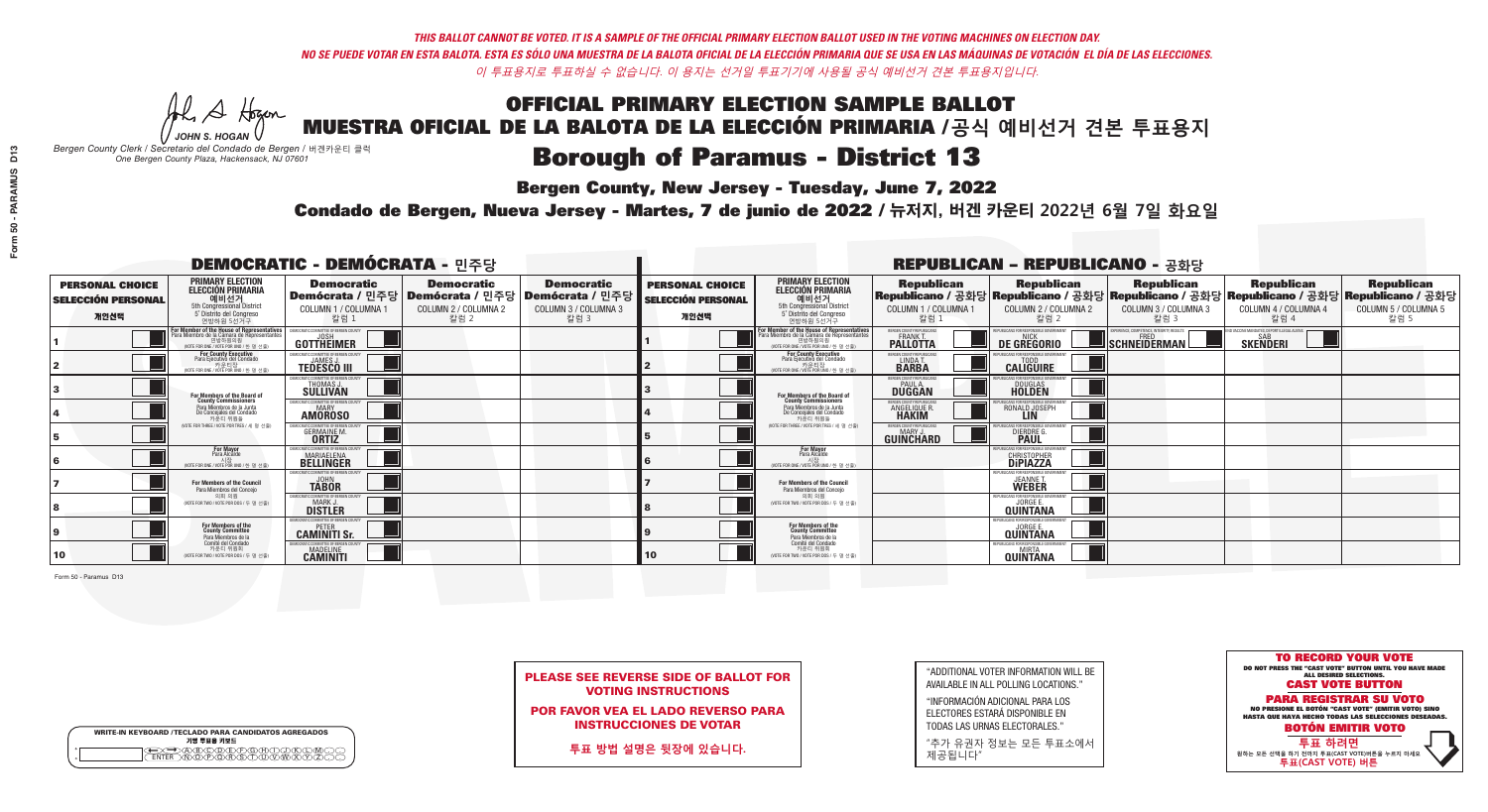Hracin

### **Bergen County, New Jersey - Tuesday, June 7, 2022**

| <b>WRITE-IN KEYBOARD /TECLADO PARA CANDIDATOS AGREGADOS</b><br>기명 투표용 키보드 |
|---------------------------------------------------------------------------|
| @®©®©E@®DO®<br>M@P@R\$TWW\                                                |

*JOHN S. HOGAN Bergen County Clerk / Secretario del Condado de Bergen /* 버겐카운티 클럭 *One Bergen County Plaza, Hackensack, NJ 07601*

### Condado de Bergen, Nueva Jersey - Martes, 7 de junio de 2022 / 뉴저지, 버겐 카운티 2022년 6월 7일 화요일 *One Bergen County Plaza, Hackensack, NJ 07601*



PLEASE SEE REVERSE SIDE OF BALLOT FOR VOTING INSTRUCTIONS

POR FAVOR VEA EL LADO REVERSO PARA INSTRUCCIONES DE VOTAR

**투표 방법 설명은 뒷장에 있습니다.**

"ADDITIONAL VOTER INFORMATION WILL BE AVAILABLE IN ALL POLLING LOCATIONS."

"INFORMACIÓN ADICIONAL PARA LOS ELECTORES ESTARÁ DISPONIBLE EN TODAS LAS URNAS ELECTORALES."

"추가 유권자 정보는 모든 투표소에서 제공됩니다"

| <b>DEMOCRATIC - DEMÓCRATA - 민주당</b>                         |                                                                                                                                                       |                                                             |                                                                                                        |                                                   | <b>REPUBLICAN - REPUBLICANO - 공화당</b>                       |                                                                                                                                           |                                                                     |                                                                             |                                                                                                                                                  |                                                                        |                                                   |
|-------------------------------------------------------------|-------------------------------------------------------------------------------------------------------------------------------------------------------|-------------------------------------------------------------|--------------------------------------------------------------------------------------------------------|---------------------------------------------------|-------------------------------------------------------------|-------------------------------------------------------------------------------------------------------------------------------------------|---------------------------------------------------------------------|-----------------------------------------------------------------------------|--------------------------------------------------------------------------------------------------------------------------------------------------|------------------------------------------------------------------------|---------------------------------------------------|
| <b>PERSONAL CHOICE</b><br><b>SELECCIÓN PERSONAL</b><br>개인선택 | <b>PRIMARY ELECTION</b><br><b>ELECCIÓN PRIMARIA</b><br>예비선거<br><sup>6</sup> 60ngressional District<br>5° Distrito del Congreso<br>연방하원 5선거구           | <b>Democratic</b><br>COLUMN 1 / COLUMNA 1<br>칼럼 :           | <b>Democratic</b><br>│Demócrata / 민주당│Demócrata / 민주당│Demócrata / 민주당│<br>COLUMN 2 / COLUMNA 2<br>칼럼 2 | <b>Democratic</b><br>COLUMN 3 / COLUMNA 3<br>칼럼 3 | <b>PERSONAL CHOICE</b><br><b>SELECCIÓN PERSONAL</b><br>개인선택 | <b>PRIMARY ELECTION</b><br>ELECCIÓN PRIMARIA<br>5th Congressional District<br>5° Distrito del Congreso<br>연방하원 5선거구                       | <b>Republican</b><br>COLUMN 1 / COLUMNA 1<br>칼럼 :                   | <b>Republican</b><br>COLUMN 2 / COLUMNA 2<br>칼럼 2                           | <b>Republican</b><br> Republicano / 공화당 Republicano / 공화당 Republicano / 공화당 Republicano / 공화당 Republicano / 공화당 <br>COLUMN 3 / COLUMNA 3<br>칼럼 3 | <b>Republican</b><br>COLUMN 4 / COLUMNA 4<br>칼럼 4                      | <b>Republican</b><br>COLUMN 5 / COLUMNA 5<br>칼럼 5 |
|                                                             | <b>For Member of the House of Representatives<br/>Para Miembro de la Cámara de Representantes</b><br>연방하원의원<br>(VOTE FOR ONE / VOTE POR UNO / 한 명 선출) | DEMOCRATIC COMMITTEE OF BERGEN COUNTY<br>GOTTHEIMER         |                                                                                                        |                                                   |                                                             | <b>For Member of the House of Representatives<br/>Para Miembro de la Cámara de Representantes</b><br>WOTE FOR ONE / VOTE POR UNO / 한 명 선출 | ERGEN COUNTY REPUBLICANS<br><b>PALLOTTA</b>                         | DE GREGORIO                                                                 | KPERIENCE. COMPETENCE. INTEGRITY. RESULTS<br>$\blacksquare$ SCHNEIDERMAN                                                                         | <b>D VACCINE MANDATES, DEPORT ILLEGAL ALIENS. F</b><br><b>SKENDERI</b> |                                                   |
|                                                             | <b>For County Executive</b><br>Para Ejecutivo del Condado<br>(VOTE FOR ONE / VOTE POR UNO / 한 명 선출)                                                   | DEMOCRATIC COMMITTEE OF BERGEN COUNTY<br><b>TEDESCO III</b> |                                                                                                        |                                                   |                                                             | <b>For County Executive</b><br>Para Ejecutivo del Condado<br>가운티장<br>(VOTE FOR ONE / VOTE POR UNO / 한 명 선출)                               | BERGEN COUNTY REPUBLICAN<br>LINDA T.                                | <b>CALIGUIRE</b>                                                            |                                                                                                                                                  |                                                                        |                                                   |
|                                                             | For Members of the Board of<br>County Commissioners                                                                                                   | MOCRATIC COMMITTEE OF BERGEN COL<br>THOMAS J.               |                                                                                                        |                                                   |                                                             | For Members of the Board of<br>County Commissioners                                                                                       | ERGEN COUNTY REPUBLICAN<br><b>PAUL A.</b><br><b>DUGGAN</b>          | <b>DOUGLAS</b><br><b>HOLDEN</b>                                             |                                                                                                                                                  |                                                                        |                                                   |
|                                                             | Para Miembros de la Junta<br>De Concejales del Condado<br>카우티 위원들                                                                                     | AOCRATIC COMMITTEE OF BERGEN COUNTY<br><b>AMOROSO</b>       |                                                                                                        |                                                   |                                                             | Para Miembros de la Junta<br>De Concejales del Condado<br>카운티 위원들                                                                         | <b>FRGEN COUNTY REPUBLICA</b><br><b>ANGELIQUE R</b><br><b>HAKIM</b> | RONALD JOSEPH<br><b>LIN</b>                                                 |                                                                                                                                                  |                                                                        |                                                   |
|                                                             | (VOTE FOR THREE / VOTE POR TRES / 세 명 선출)                                                                                                             | RATIC COMMITTEE OF RERGEN<br>GERMAINE M.                    |                                                                                                        |                                                   |                                                             | (VOTE FOR THREE / VOTE POR TRES / 세 명 선출                                                                                                  | ERGEN COUNTY REPUBLICANS<br>GUIÑCHARD                               | I ICANS FOR RESPONSIBI F<br>DIERDRE L                                       |                                                                                                                                                  |                                                                        |                                                   |
|                                                             | <b>For Mayor</b><br>Para Alcalde<br>시장<br>(VOTE FOR ONE / VOTE POR UNO / 한 명 선출)                                                                      | <b>MARIAELENA</b>                                           |                                                                                                        |                                                   |                                                             | <b>For Mayor</b><br>Para Alcalde<br>(VOTE FOR ONE / VOTE POR UNO / 한 명 선출)                                                                |                                                                     | <b>CHRISTOPHER</b>                                                          |                                                                                                                                                  |                                                                        |                                                   |
|                                                             | <b>For Members of the Council</b><br>Para Miembros del Conceio                                                                                        | EMOCRATIC COMMITTEE OF BERGEN COUNTY<br><b>TÅBOR</b>        |                                                                                                        |                                                   |                                                             | <b>For Members of the Council</b><br>Para Miembros del Concejo                                                                            |                                                                     | PUBLICANS FOR RESPONSIBLE (<br><b>JEANNE T.</b><br><b>WEBER</b>             |                                                                                                                                                  |                                                                        |                                                   |
|                                                             | 의회 의유<br>(VOTE FOR TWO / VOTE POR DOS / 두 명 선출)                                                                                                       | <b>DCRATIC COMMITTEE OF BERGEN COUNTY</b><br><b>DISTLER</b> |                                                                                                        |                                                   |                                                             | 의회 의원<br>NOTE FOR TWO / VOTE POR DOS / 두 명 선출)                                                                                            |                                                                     | <b>IEPUBLICANS FOR RESPONSIBLE G!</b><br><b>QUINTANA</b>                    |                                                                                                                                                  |                                                                        |                                                   |
|                                                             | <b>For Members of the<br/>County Committee</b><br>Para Miembros de la                                                                                 | <b>NO PETITION FILED</b>                                    |                                                                                                        |                                                   |                                                             | For Members of the<br>County Committee<br>Para Miembros de la<br>Comité del Condado                                                       | BERGEN COUNTY REPUBLICANS<br><b>CHRISTOPHER</b>                     | <b>THOMAS A.</b><br>LOCICERO                                                |                                                                                                                                                  |                                                                        |                                                   |
| 10                                                          | Comité del Condado<br>카운티 위원회<br>(VOTE FOR TWO / VOTE POR DOS / 두 명 선출)                                                                               | <b>NO PETITION FILED</b>                                    |                                                                                                        |                                                   | 10                                                          | 카운티 위원회<br>(VOTE FOR TWO / VOTE POR DOS / 두 명 선출)                                                                                         |                                                                     | UBI ICANS FOR RESPONSIBI E GOVERNMEN<br><b>SALLY ANN</b><br><b>LOCICERO</b> |                                                                                                                                                  |                                                                        |                                                   |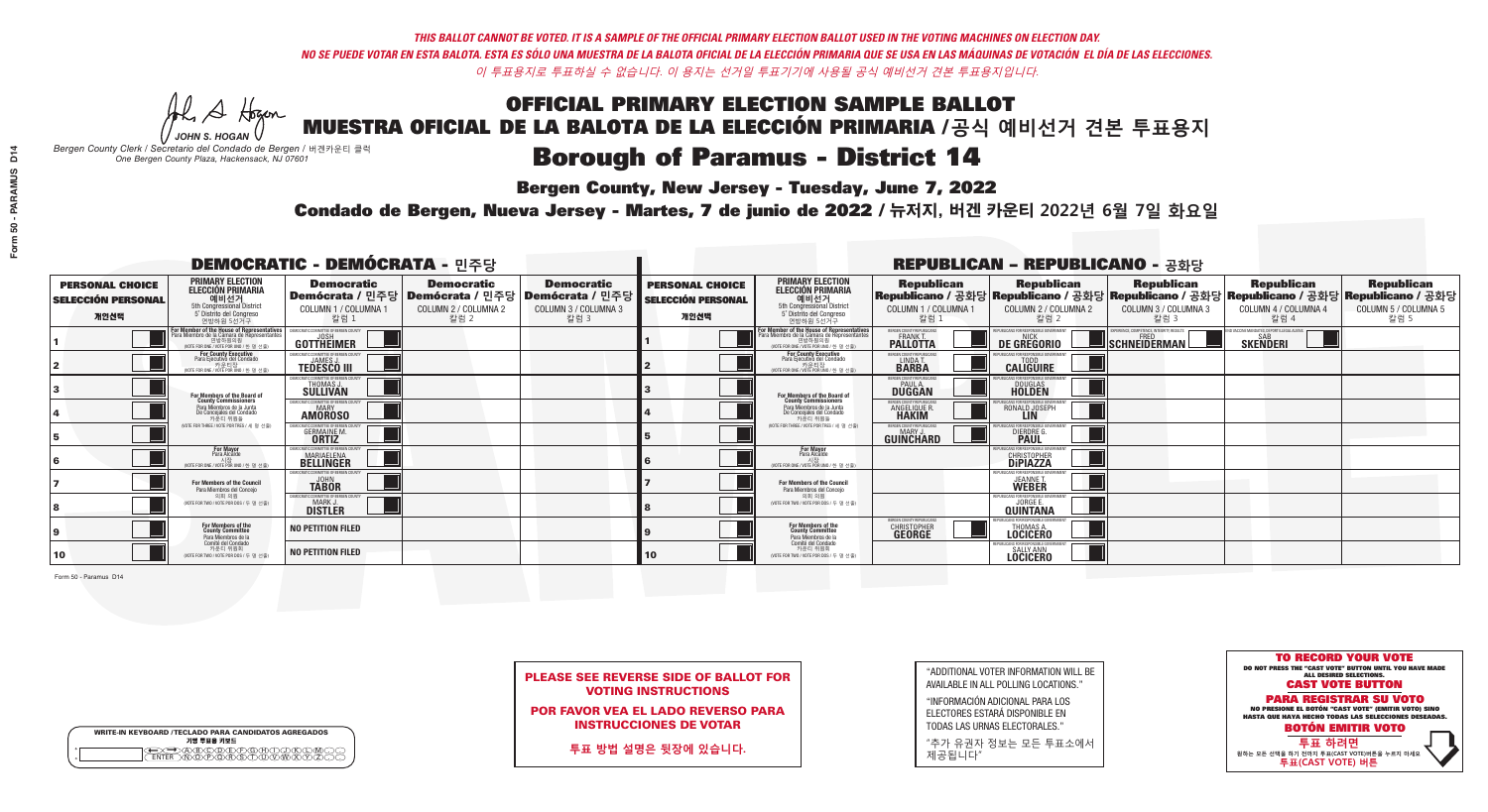A Hram

### **Bergen County, New Jersey - Tuesday, June 7, 2022**

| WRITE-IN KEYBOARD /TECLADO PARA CANDIDATOS AGREGADOS |  |
|------------------------------------------------------|--|
| 기명 투표용 키보드                                           |  |
|                                                      |  |

*JOHN S. HOGAN Bergen County Clerk / Secretario del Condado de Bergen /* 버겐카운티 클럭 *One Bergen County Plaza, Hackensack, NJ 07601*

### Condado de Bergen, Nueva Jersey - Martes, 7 de junio de 2022 / 뉴저지, 버겐 카운티 2022년 6월 7일 화요일 *One Bergen County Plaza, Hackensack, NJ 07601*





POR FAVOR VEA EL LADO REVERSO PARA INSTRUCCIONES DE VOTAR

**투표 방법 설명은 뒷장에 있습니다.**

| "ADDITIONAL VOTER INFORMATION WILL BE |
|---------------------------------------|
| AVAILABLE IN ALL POLLING LOCATIONS."  |

"INFORMACIÓN ADICIONAL PARA LOS ELECTORES ESTARÁ DISPONIBLE EN TODAS LAS URNAS ELECTORALES."

"추가 유권자 정보는 모든 투표소에서 제공됩니다"

| <b>DEMOCRATIC - DEMÓCRATA - 민주당</b>                         |                                                                                                                                               |                                                                        |                                                                                        |                                                                      | <b>REPUBLICAN - REPUBLICANO - 공화당</b>                       |                                                                                                                                                      |                                                             |                                                                 |                                                                                                                                                |                                                   |                                                   |  |
|-------------------------------------------------------------|-----------------------------------------------------------------------------------------------------------------------------------------------|------------------------------------------------------------------------|----------------------------------------------------------------------------------------|----------------------------------------------------------------------|-------------------------------------------------------------|------------------------------------------------------------------------------------------------------------------------------------------------------|-------------------------------------------------------------|-----------------------------------------------------------------|------------------------------------------------------------------------------------------------------------------------------------------------|---------------------------------------------------|---------------------------------------------------|--|
| <b>PERSONAL CHOICE</b><br><b>SELECCIÓN PERSONAL</b><br>개인선택 | <b>PRIMARY ELECTION</b><br>ELECCIÓN PRIMARIA<br>예비선거<br><sub>5th Congressional District</sub><br>5° Distrito del Congreso<br>연방하원 5선거구        | <b>Democratic</b><br>COLUMN 1 / COLUMNA 1<br>칼럼 1                      | <b>Democratic</b><br>│Demócrata / 민주당│Demócrata / 민주당│<br>COLUMN 2 / COLUMNA 2<br>칼럼 2 | <b>Democratic</b><br>Demócrata / 민주당<br>COLUMN 3 / COLUMNA 3<br>칼럼 3 | <b>PERSONAL CHOICE</b><br><b>SELECCIÓN PERSONAL</b><br>개인선택 | <b>PRIMARY ELECTION</b><br>ELECCIÓN PRIMARIA<br>5th Congressional District<br>5° Distrito del Congreso<br>연방하원 5선거구                                  | <b>Republican</b><br>COLUMN 1 / COLUMNA 1<br>칼럼 1           | <b>Republican</b><br>COLUMN 2 / COLUMNA 2<br>칼럼 2               | <b>Republican</b><br>Republicano / 공화당 Republicano / 공화당 Republicano / 공화당 Republicano / 공화당 Republicano / 공화당<br>COLUMN 3 / COLUMNA 3<br>칼럼 3 | <b>Republican</b><br>COLUMN 4 / COLUMNA 4<br>칼럼 4 | <b>Republican</b><br>COLUMN 5 / COLUMNA 5<br>칼럼 5 |  |
|                                                             | For Member of the House of Representatives<br>Para Miembro de la Cámara de Representantes<br>연방하원의원<br>(VOTE FOR ONE / VOTE POR UNO / 한 명 선출) | GOTTHEIMER                                                             |                                                                                        |                                                                      |                                                             | <b>For Member of the House of Representatives<br/>Para Miembro de la Cámara de Representantes</b><br>연방하원의원<br>(VOTE FOR ONE / VOTE POR UNO / 한 명 선출 | BERGEN COUNTY REPUBLICANS<br><b>PALLOTTA</b>                | DE GREGORIO                                                     | (PERIENCE, COMPETENCE, INTEGRITY, RESULTS<br>SCHNEIDERMAN                                                                                      | <b>SKENDERI</b>                                   |                                                   |  |
|                                                             | <b>For County Executive</b><br>Para Ejecutivo del Condado<br>WOTE FOR ONE / VOTE POR UNO / 한 명 선출)                                            | JEMOCRATIC COMMITTEE OF BERGEN COUNT<br><b>TEDESCO III</b>             |                                                                                        |                                                                      |                                                             | <b>For County Executive</b><br>Para Ejecutivo del Condado<br>카운티장<br>(VOTE FOR ONE / VOTE POR UNO / 한 명 선출)                                          | BERGEN COUNTY REPUBLICA!<br>LINDAT.                         | <b>CALIGUIRE</b>                                                |                                                                                                                                                |                                                   |                                                   |  |
|                                                             | For Members of the Board of<br>County Commissioners                                                                                           | EMOCRATIC COMMITTEE OF BERGEN (<br><b>THOMAS J.</b><br><b>SULLIVAN</b> |                                                                                        |                                                                      |                                                             | For Members of the Board of<br>County Commissioners                                                                                                  | BERGEN COUNTY REPUBLICA!<br><b>PAUL A.</b><br><b>DUGGAN</b> | <b>DOUGLAS</b>                                                  |                                                                                                                                                |                                                   |                                                   |  |
|                                                             | Para Miembros de la Junta<br>De Concejales del Condado<br>카우티 위원들                                                                             | MOCRATIC COMMITTEE OF BERGEN C'<br><b>AMOROSO</b>                      |                                                                                        |                                                                      |                                                             | Para Miembros de la Junta<br>De Concejales del Condado<br>카운티 위원들                                                                                    | BERGEN COUNTY REPUBLICA!<br>ANGELIQUE F                     | RONALD JOSEPH<br><b>LIN</b>                                     |                                                                                                                                                |                                                   |                                                   |  |
|                                                             | NOTE FOR THREE / VOTE POR TRES / 세 명 선출)                                                                                                      | ITIC COMMITTEE OF RERGEN (<br><b>GERMAINE M.</b>                       |                                                                                        |                                                                      |                                                             | (VOTE FOR THREE / VOTE POR TRES / 세 명 선출)                                                                                                            | ERGEN COUNTY REPUBLICANS<br><b>GUINCHARD</b>                | ICANS FOR RESPONSIBLE G<br><b>DIERDRE</b> C                     |                                                                                                                                                |                                                   |                                                   |  |
|                                                             | <b>For Mayor</b><br>Para Alcalde<br>(VOTE FOR ONE / VOTE POR UNO / 한 명 선출)                                                                    | MOCRATIC COMMITTEE OF BERGEN (<br><b>MARIAELENA</b>                    |                                                                                        |                                                                      |                                                             | For Mayor<br>Para Alcalde<br>NOTE FOR ONE / VOTE POR UNO / 한 명 선출                                                                                    |                                                             | PHRI ICANS ENR RESPONSIRI E I<br><b>CHRISTOPHER</b>             |                                                                                                                                                |                                                   |                                                   |  |
|                                                             | For Members of the Council<br>Para Miembros del Conceio                                                                                       | VIOCRATIC COMMITTEE OF BERGEN COUNTY<br><b>TABOR</b>                   |                                                                                        |                                                                      |                                                             | <b>For Members of the Council</b><br>Para Miembros del Conceio                                                                                       |                                                             | PUBLICANS FOR RESPONSIBLE (<br><b>JEANNE T.</b><br><b>WEBER</b> |                                                                                                                                                |                                                   |                                                   |  |
|                                                             | 의회 의원<br>(VOTE FOR TWO / VOTE POR DOS / 두 명 선출)                                                                                               | OCRATIC COMMITTEE OF BERGEN COUNTY<br><b>DISTLER</b>                   |                                                                                        |                                                                      |                                                             | 의회 의원<br>(VOTE FOR TWO / VOTE POR DOS / 두 명 선출)                                                                                                      |                                                             | REPUBLICANS FOR RESPONSIBLE GI<br><b>QUINTANA</b>               |                                                                                                                                                |                                                   |                                                   |  |
|                                                             | For Members of the<br>County Committee<br>Para Miembros de la<br>Comité del Condado                                                           | OCRATIC COMMITTEE OF BERGEN COUN<br><b>MONTAG</b>                      |                                                                                        |                                                                      |                                                             | For Members of the<br>County Committee<br>Para Miembros de la<br>Comité del Condado                                                                  |                                                             | <b>NO PETITION FILED</b>                                        |                                                                                                                                                |                                                   |                                                   |  |
| 10                                                          | 카운티 위원회<br>(VOTE FOR TWO / VOTE POR DOS / 두 명 선출)                                                                                             | NO PETITION FILED                                                      |                                                                                        |                                                                      | <b>10</b>                                                   | 카운티 위원회<br>(VOTE FOR TWO / VOTE POR DOS / 두 명 선출)                                                                                                    |                                                             | <b>NO PETITION FILED</b>                                        |                                                                                                                                                |                                                   |                                                   |  |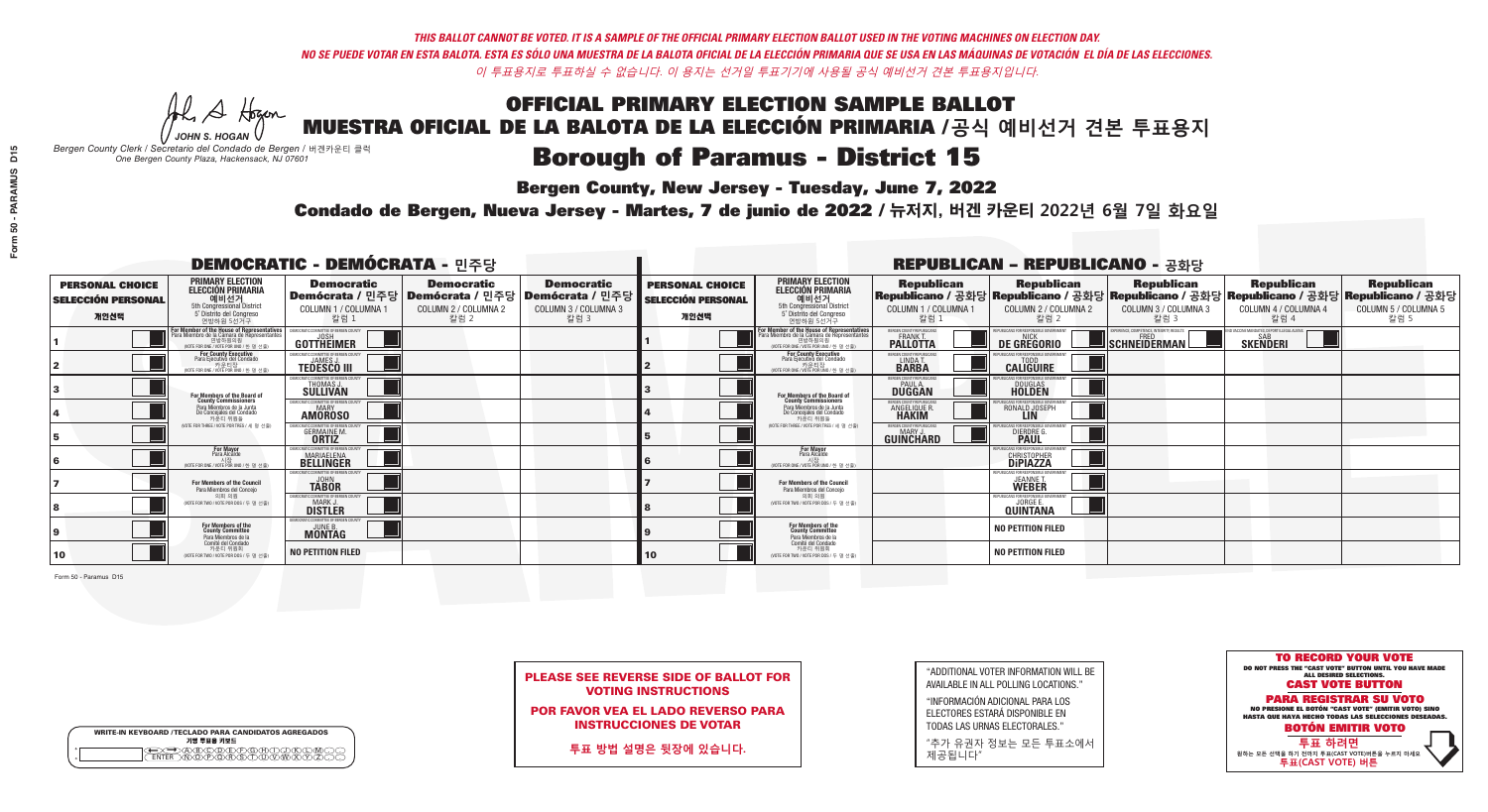### **Bergen County, New Jersey - Tuesday, June 7, 2022**

A Hogan *JOHN S. HOGAN*

| <b>WRITE-IN KEYBOARD /TECLADO PARA CANDIDATOS AGREGADOS</b><br>기명 투표용 키보드 |  |
|---------------------------------------------------------------------------|--|
| @@@@@@@@@@<br>\M@@@@&\$@@W                                                |  |

*Bergen County Clerk / Secretario del Condado de Bergen /* 버겐카운티 클럭 *One Bergen County Plaza, Hackensack, NJ 07601*



PLEASE SEE REVERSE SIDE OF BALLOT FOR VOTING INSTRUCTIONS

POR FAVOR VEA EL LADO REVERSO PARA INSTRUCCIONES DE VOTAR

**투표 방법 설명은 뒷장에 있습니다.**

| "ADDITIONAL VOTER INFORMATION WILL BE |
|---------------------------------------|
| AVAILABLE IN ALL POLLING LOCATIONS."  |

"INFORMACIÓN ADICIONAL PARA LOS ELECTORES ESTARÁ DISPONIBLE EN TODAS LAS URNAS ELECTORALES."

"추가 유권자 정보는 모든 투표소에서 제공됩니다"

### Condado de Bergen, Nueva Jersey - Martes, 7 de junio de 2022 / 뉴저지, 버겐 카운티 2022년 6월 7일 화요일 *One Bergen County Plaza, Hackensack, NJ 07601*

| <b>DEMOCRATIC - DEMÓCRATA - 민주당</b>                         |                                                                                                                                                       |                                                                      |                                                                                                       |                                                   | <b>REPUBLICAN - REPUBLICANO - 공화당</b>                       |                                                                                                                                                       |                                                            |                                                                |                                                                                                                                                |                                                   |                                                   |
|-------------------------------------------------------------|-------------------------------------------------------------------------------------------------------------------------------------------------------|----------------------------------------------------------------------|-------------------------------------------------------------------------------------------------------|---------------------------------------------------|-------------------------------------------------------------|-------------------------------------------------------------------------------------------------------------------------------------------------------|------------------------------------------------------------|----------------------------------------------------------------|------------------------------------------------------------------------------------------------------------------------------------------------|---------------------------------------------------|---------------------------------------------------|
| <b>PERSONAL CHOICE</b><br><b>SELECCIÓN PERSONAL</b><br>개인선택 | <b>PRIMARY ELECTION</b><br><b>ELECCIÓN PRIMARIA</b><br>$\left[$ 예비선거 $\right]$<br>5th Congressional District<br>5° Distrito del Congreso<br>연방하원 5선거구 | <b>Democratic</b><br>COLUMN 1 / COLUMNA 1<br>칼럼 :                    | <b>Democratic</b><br>│Demócrata / 민주당│Demócrata / 민주당│Demócrata / 민주당<br>COLUMN 2 / COLUMNA 2<br>칼럼 2 | <b>Democratic</b><br>COLUMN 3 / COLUMNA 3<br>칼럼 3 | <b>PERSONAL CHOICE</b><br><b>SELECCIÓN PERSONAL</b><br>개인선택 | <b>PRIMARY ELECTION</b><br>ELECCIÓN PRIMARIA<br>5th Congressional District<br>5° Distrito del Congreso<br>연방하원 5선거구                                   | <b>Republican</b><br>COLUMN 1 / COLUMNA 1<br>칼럼 :          | <b>Republican</b><br>COLUMN 2 / COLUMNA 2<br>칼럼 2              | <b>Republican</b><br>Republicano / 공화당 Republicano / 공화당 Republicano / 공화당 Republicano / 공화당 Republicano / 공화당<br>COLUMN 3 / COLUMNA 3<br>칼럼 3 | <b>Republican</b><br>COLUMN 4 / COLUMNA 4<br>칼럼 4 | <b>Republican</b><br>COLUMN 5 / COLUMNA 5<br>칼럼 5 |
|                                                             | <b>For Member of the House of Representatives<br/>Para Miembro de la Cámara de Representantes</b><br>연방하원의원<br>(VOTE FOR ONE / VOTE POR UNO / 한 명 선출) | GOTTHEIMER                                                           |                                                                                                       |                                                   |                                                             | <b>For Member of the House of Representatives<br/>Para Miembro de la Cámara de Representantes</b><br>연방하원의원<br>(VOTE FOR ONE / VOTE POR UNO / 한 명 선출) | ERGEN COUNTY REPUBLICANS<br><b>PALLOTTA</b>                | DE GREGORIO                                                    | PERIENCE, COMPETENCE, INTEGRITY, RESULTS<br>SCHNEIDERMAN                                                                                       | <b>SKENDERI</b>                                   |                                                   |
|                                                             | <b>For County Executive</b><br>Para Ejecutivo del Condado<br>NOTE FOR ONE / VOTE POR UNO / 한 명 선출!                                                    | FMOCRATIC COMMITTEE OF BERGEN COUNTY<br><b>TEDESCO III</b>           |                                                                                                       |                                                   |                                                             | <b>For County Executive</b><br>Para Ejecutivo del Condado<br>카운티장<br>(VOTE FOR ONE / VOTE POR UNO / 한 명 선출)                                           | BERGEN COUNTY REPUBLICAN<br>LINDA T.                       | <b>CALIGUIRE</b>                                               |                                                                                                                                                |                                                   |                                                   |
|                                                             | For Members of the Board of<br>County Commissioners                                                                                                   | EMOCRATIC COMMITTEE OF BERGEN C<br>THOMAS J.                         |                                                                                                       |                                                   |                                                             | For Members of the Board of<br>County Commissioners                                                                                                   | ERGEN COUNTY REPUBLICAN<br><b>PAUL A.</b><br><b>DUGGAN</b> | DOUGLAS<br>HOLDEN                                              |                                                                                                                                                |                                                   |                                                   |
|                                                             | Para Miembros de la Junta<br>De Concejales del Condado<br>카우티 위원들                                                                                     | MOCRATIC COMMITTEE OF BERGEN CO<br><b>AMOROSO</b>                    |                                                                                                       |                                                   |                                                             | Para Miembros de la Junta<br>De Concejales del Condado<br>카운티 위원들                                                                                     | ERGEN COUNTY REPUBLICAN<br>ANGELIQUE R                     | RONALD JOSEPH                                                  |                                                                                                                                                |                                                   |                                                   |
|                                                             | NOTE FOR THREE / VOTE POR TRES / 세 명 선출)                                                                                                              | JTIC COMMITTEE OF RERGEN COLII<br><b>GERMAINE M.</b><br><b>ORTIZ</b> |                                                                                                       |                                                   |                                                             | (VOTE FOR THREE / VOTE POR TRES / 세 명 선출)                                                                                                             | <b>'ERGEN COUNTY REPUBLICANS</b><br><b>GUINCHARD</b>       | LICANS FOR RESPONSIBLE G<br><b>DIERDRE</b> O                   |                                                                                                                                                |                                                   |                                                   |
|                                                             | <b>For Mayor</b><br>Para Alcalde<br>NOTE FOR ONE / VOTE POR UNO / 하 명 소                                                                               | MOCRATIC COMMITTEE OF BERGEN C<br><b>MARIAELENA</b>                  |                                                                                                       |                                                   |                                                             | <b>For Mayor</b><br>Para Alcalde<br>NOTE FOR ONE / VOTE POR UNO / 한 명 선출                                                                              |                                                            | <b>MIRLICANS FOR RESPONSIBLE G</b><br><b>CHRISTOPHER</b>       |                                                                                                                                                |                                                   |                                                   |
|                                                             | <b>For Members of the Council</b><br>Para Miembros del Conceio                                                                                        | MOCRATIC COMMITTEE OF BERGEN COUNT<br><b>TÅBOR</b>                   |                                                                                                       |                                                   |                                                             | For Members of the Council<br>Para Miembros del Conceio                                                                                               |                                                            | UBLICANS FOR RESPONSIBLE G<br><b>JEANNE T.</b><br><b>WEBER</b> |                                                                                                                                                |                                                   |                                                   |
|                                                             | 의회 의원<br>(VOTE FOR TWO / VOTE POR DOS / 두 명 선출)                                                                                                       | <b><i>AOCRATIC COMMITTEE OF BERGEN COUNTY</i></b><br><b>DISTLER</b>  |                                                                                                       |                                                   |                                                             | 의회 의원<br>NOTE FOR TWO / VOTE POR DOS / 두 명 선출)                                                                                                        |                                                            | <b>FPUBLICANS FOR RESPONSIBLE GO</b><br><b>QUINTANA</b>        |                                                                                                                                                |                                                   |                                                   |
|                                                             | For Members of the<br>County Committee<br>Para Miembros de la                                                                                         | <b>AOCRATIC COMMITTEE OF BEBGEN COUNTY</b><br><b>SINISCALCHI</b>     |                                                                                                       |                                                   |                                                             | For Members of the<br>County Committee<br>Para Miembros de la<br>Comité del Condado                                                                   |                                                            | PUBLICANS FOR RESPONSIBLE GO<br>DAREN F.                       |                                                                                                                                                |                                                   |                                                   |
| 10                                                          | Comité del Condado<br>카운티 위원회<br>(VOTE FOR TWO / VOTE POR DOS / 두 명 선출)                                                                               | <b>SALIMBENO</b>                                                     |                                                                                                       |                                                   | 10                                                          | 카운티 위원회<br>(VOTE FOR TWO / VOTE POR DOS / 두 명 선출)                                                                                                     |                                                            | PLIRI ICANS FOR RESPONSIRI E GOVERNMEN<br><b>BURGER</b>        |                                                                                                                                                |                                                   |                                                   |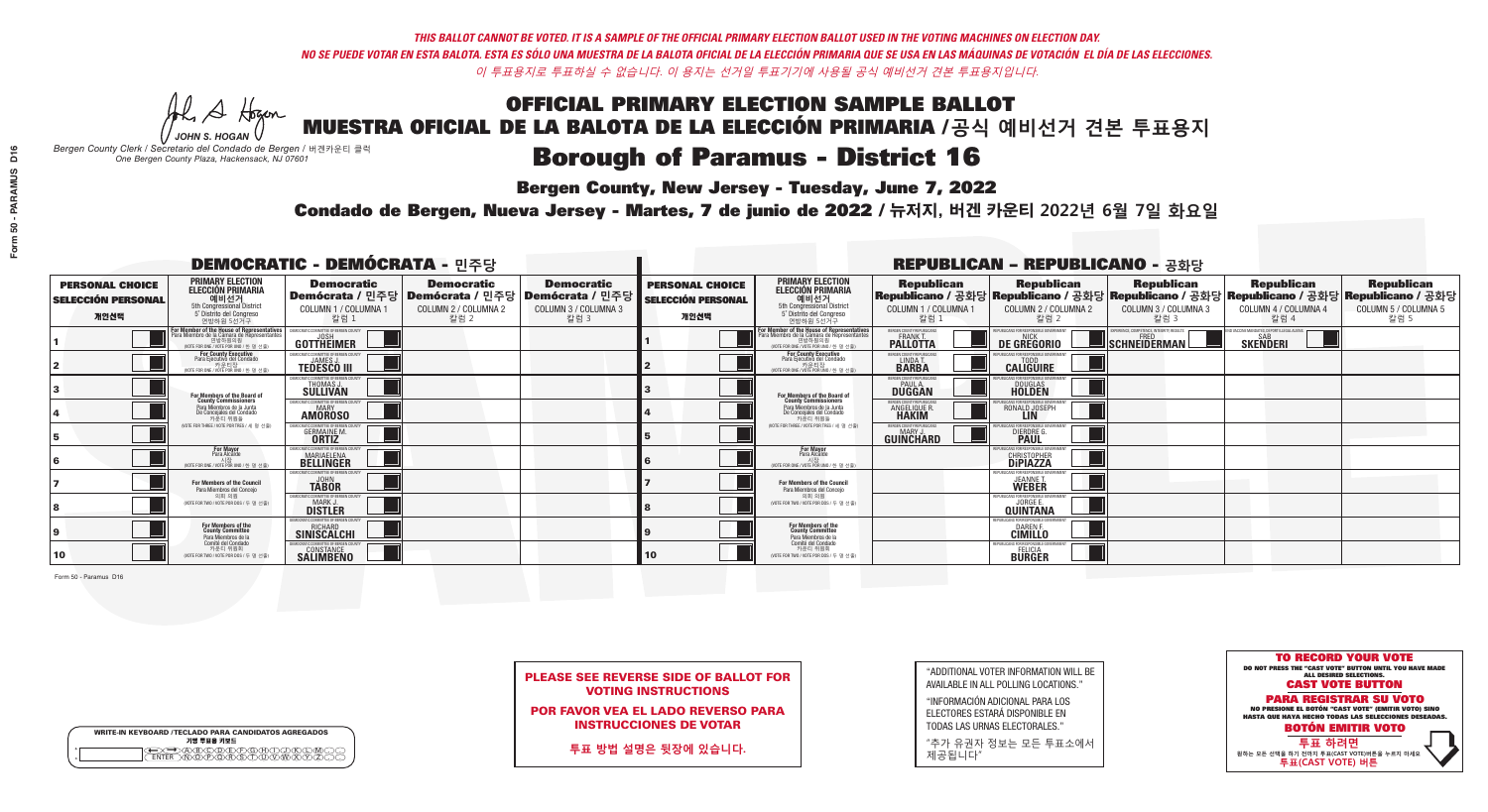### **Bergen County, New Jersey - Tuesday, June 7, 2022**

A Hogan *JOHN S. HOGAN*

| <b>WRITE-IN KEYBOARD /TECLADO PARA CANDIDATOS AGREGADOS</b><br>기명 투표용 키보드 |  |
|---------------------------------------------------------------------------|--|
| @@@@@@@@@@@@<br>\@@@@@@@@@@@@@@<br><b>FNTFR</b>                           |  |

*Bergen County Clerk / Secretario del Condado de Bergen /* 버겐카운티 클럭 *One Bergen County Plaza, Hackensack, NJ 07601*



PLEASE SEE REVERSE SIDE OF BALLOT FOR VOTING INSTRUCTIONS

POR FAVOR VEA EL LADO REVERSO PARA INSTRUCCIONES DE VOTAR

**투표 방법 설명은 뒷장에 있습니다.**

"ADDITIONAL VOTER INFORMATION WILL BE AVAILABLE IN ALL POLLING LOCATIONS."

"INFORMACIÓN ADICIONAL PARA LOS ELECTORES ESTARÁ DISPONIBLE EN TODAS LAS URNAS ELECTORALES."

"추가 유권자 정보는 모든 투표소에서 제공됩니다"

### Condado de Bergen, Nueva Jersey - Martes, 7 de junio de 2022 / 뉴저지, 버겐 카운티 2022년 6월 7일 화요일 *One Bergen County Plaza, Hackensack, NJ 07601*

| <b>DEMOCRATIC - DEMÓCRATA - 민주당</b>                         |                                                                                                                                               |                                                                      |                                                                                       |                                                                      |                                                             |                                                                                                                                               |                                                            | <b>REPUBLICAN - REPUBLICANO - 공화당</b>                                                                                                          |                                                   |                                                   |                                                   |
|-------------------------------------------------------------|-----------------------------------------------------------------------------------------------------------------------------------------------|----------------------------------------------------------------------|---------------------------------------------------------------------------------------|----------------------------------------------------------------------|-------------------------------------------------------------|-----------------------------------------------------------------------------------------------------------------------------------------------|------------------------------------------------------------|------------------------------------------------------------------------------------------------------------------------------------------------|---------------------------------------------------|---------------------------------------------------|---------------------------------------------------|
| <b>PERSONAL CHOICE</b><br><b>SELECCIÓN PERSONAL</b><br>개인선택 | <b>PRIMARY ELECTION</b><br><b>ELECCIÓN PRIMARIA</b><br>예비선거<br>5th Congressional District<br>5° Distrito del Conareso<br>연방하원 5선거구            | <b>Democratic</b><br>COLUMN 1 / COLUMNA 1<br>칼럼 1                    | <b>Democratic</b><br>│Demócrata / 민주당│Demócrata / 민주당<br>COLUMN 2 / COLUMNA 2<br>칼럼 2 | <b>Democratic</b><br>Demócrata / 민주당<br>COLUMN 3 / COLUMNA 3<br>칼럼 3 | <b>PERSONAL CHOICE</b><br><b>SELECCIÓN PERSONAL</b><br>개인선택 | <b>PRIMARY ELECTION</b><br>ELECCIÓN PRIMARIA<br>5th Congressional District<br>5° Distrito del Congreso<br>연방하원 5선거구                           | <b>Republican</b><br>COLUMN 1 / COLUMNA 1<br>칼럼            | <b>Republican</b><br>Republicano / 공화당 Republicano / 공화당 Republicano / 공화당 Republicano / 공화당 Republicano / 공화당<br>COLUMN 2 / COLUMNA 2<br>칼럼 2 | <b>Republican</b><br>COLUMN 3 / COLUMNA 3<br>칼럼 3 | <b>Republican</b><br>COLUMN 4 / COLUMNA 4<br>칼럼 4 | <b>Republican</b><br>COLUMN 5 / COLUMNA 5<br>칼럼 5 |
|                                                             | For Member of the House of Representatives<br>Para Miembro de la Cámara de Representantes<br>연방하원의원<br>(VOTE FOR ONE / VOTE POR UNO / 한 명 선출) | GOTTHEIMER                                                           |                                                                                       |                                                                      |                                                             | For Member of the House of Representatives<br>Para Miembro de la Cámara de Representantes<br>연방하원의원<br>(VOTE FOR ONE / VOTE POR UNO / 한 명 선출) | ERGEN COUNTY REPUBLICAN<br><b>PALLOTTA</b>                 | DE GREGORIO                                                                                                                                    | SCHNEIDERMAN                                      | <b>SKENDERI</b>                                   |                                                   |
|                                                             | <b>For County Executive</b><br>Para Ejecutivo del Condado<br>가운티장<br>(VOTE FOR ONE / VOTE POR UNO / 한 명 선출)                                   | JEMOCRATIC COMMITTEE OF BERGEN COUNTY<br><b>TEDESCO III</b>          |                                                                                       |                                                                      |                                                             | For County Executive<br>Para Ejecutivo del Condado<br>가운티장<br>(VOTE FOR ONE / VOTE POR UNO / 한 명 선출)                                          | BERGEN COUNTY REPUBLICAN<br>LINDA T.                       | <b>CALIGUIRE</b>                                                                                                                               |                                                   |                                                   |                                                   |
|                                                             | For Members of the Board of<br>County Commissioners                                                                                           | EMOCRATIC COMMITTEE OF BERGEN<br><b>THOMAS J.</b><br><b>SULLIVAN</b> |                                                                                       |                                                                      |                                                             | For Members of the Board of<br>County Commissioners                                                                                           | ERGEN COUNTY REPUBLICAN<br><b>PAUL A.</b><br><b>DUGGAN</b> | <b>DOUGLAS</b><br><b>HOLDEN</b>                                                                                                                |                                                   |                                                   |                                                   |
|                                                             | Para Miembros de la Junta<br>De Concejales del Condado<br>카우티 위원들                                                                             | OCRATIC COMMITTEE OF BERGEN COUN<br><b>AMOROSO</b>                   |                                                                                       |                                                                      |                                                             | Para Miembros de la Junta<br>De Concejales del Condado<br>카우티 위워들                                                                             | ERGEN COUNTY REPUBLICAN<br><b>ANGELIQUE R<br/>HAKIM</b>    | ICANS FOR RESPONSIBI E GOVERNMI<br>RONALD JOSEPH                                                                                               |                                                   |                                                   |                                                   |
|                                                             | (VOTE FOR THREE / VOTE POR TRES / 세 명 선출)                                                                                                     | <b>GERMAINE M.</b>                                                   |                                                                                       |                                                                      |                                                             | (VOTE FOR THREE / VOTE POR TRES / 세 명 선출)                                                                                                     | ERGEN COUNTY REPUBLICAN<br><b>GUINCHARD</b>                | DIERDRE G.                                                                                                                                     |                                                   |                                                   |                                                   |
|                                                             | <b>For Mayor</b><br>Para Alcalde<br>NOTE FOR ONE / VOTE POR UNO / 하                                                                           | <b>MARIAELENA</b>                                                    |                                                                                       |                                                                      |                                                             | For Mayor<br>Para Alcalde<br>(VOTE FOR ONE / VOTE POR UNO / 한 명 선출                                                                            |                                                            | CHRISTOPHER                                                                                                                                    |                                                   |                                                   |                                                   |
|                                                             | <b>For Members of the Council</b><br>Para Miembros del Conceio                                                                                | <b>TÅBOR</b>                                                         |                                                                                       |                                                                      |                                                             | <b>For Members of the Council</b><br>Para Miembros del Concejo                                                                                |                                                            | <b>JEANNE T.</b><br><b>WEBER</b>                                                                                                               |                                                   |                                                   |                                                   |
|                                                             | 의회 의원<br>VOTE FOR TWO / VOTE POR DOS / 두 명 선출)                                                                                                | RATIC COMMITTEE OF BERGEN COUNTY<br><b>DISTLER</b>                   |                                                                                       |                                                                      |                                                             | 의회 의원<br>(VOTE FOR TWO / VOTE POR DOS / 두 명 선출)                                                                                               |                                                            | PUBLICANS FOR RESPONSIBLE GOV<br><b>QUINTANA</b>                                                                                               |                                                   |                                                   |                                                   |
|                                                             | For Members of the<br>County Committee<br>Para Miembros de la                                                                                 | DELAMATER                                                            |                                                                                       |                                                                      |                                                             | For Members of the<br>County Committee<br>Para Miembros de la<br>Comité del Condado                                                           |                                                            | PUBLICANS FOR RESPONSIBLE<br>STEPHEN J.                                                                                                        |                                                   |                                                   |                                                   |
| 10                                                          | `omité del Condado<br>카운티 위원회<br>(VOTE FOR TWO / VOTE POR DOS / 두 명 선출)                                                                       | EMOCRATIC COMMITTEE OF BERGEN COUNTY<br><b>DELAMATER</b>             |                                                                                       |                                                                      | 10                                                          | 카운티 위원회<br>(VOTE FOR TWO / VOTE POR DOS / 두 명 선출)                                                                                             |                                                            | PUBLICANS FOR RESPONSIBLE GOVERNMENT<br><b>SULLIVAN</b>                                                                                        |                                                   |                                                   |                                                   |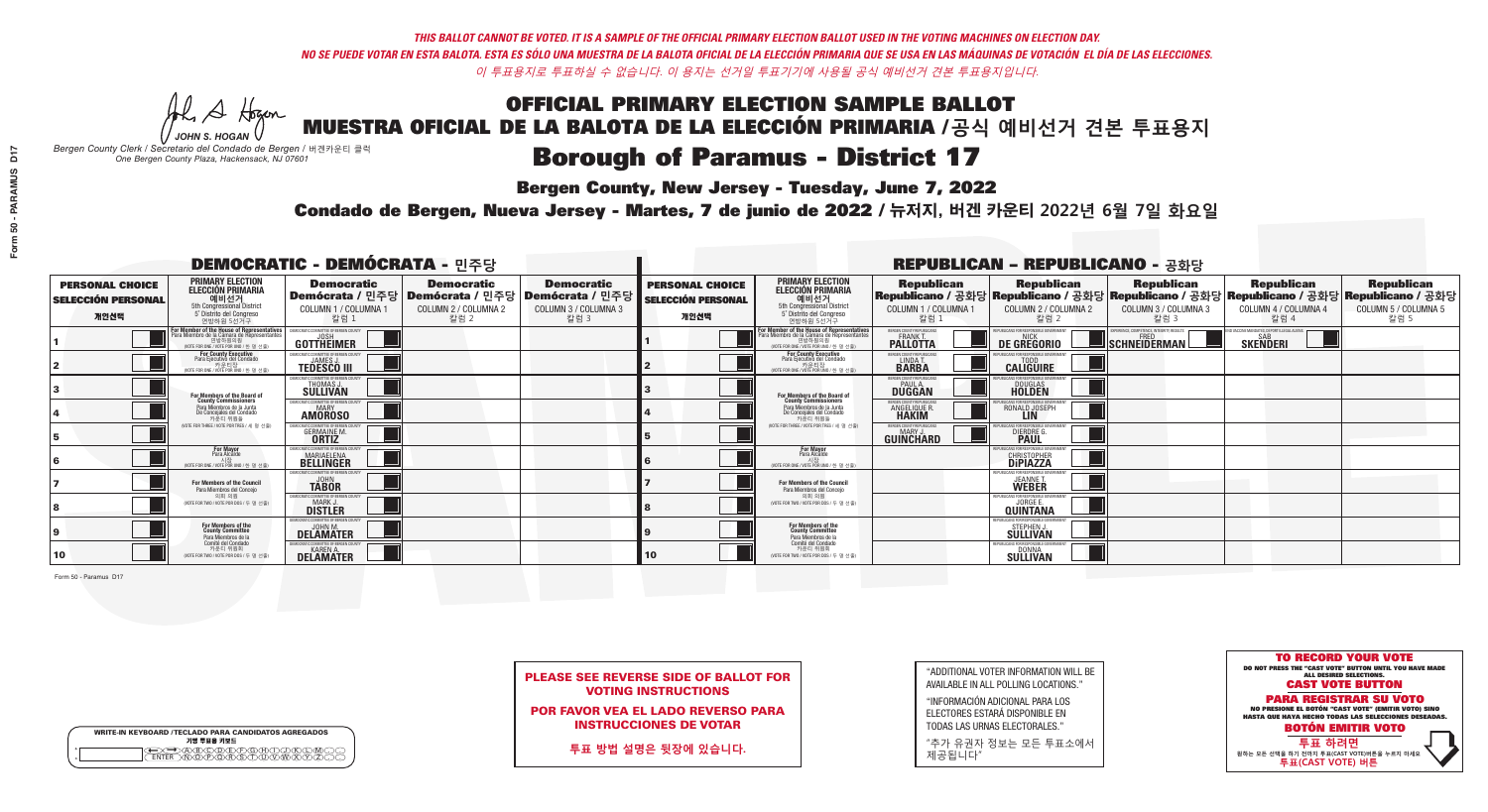**Bergen County, New Jersey - Tuesday, June 7, 2022** 

A Hogan *JOHN S. HOGAN*

| <b>WRITE-IN KEYBOARD /TECLADO PARA CANDIDATOS AGREGADOS</b><br>기명 투표용 키보드 |  |
|---------------------------------------------------------------------------|--|
| DACBOODECFOGAADA<br>ስ <u>គለሽ እን</u> ፈፈ                                    |  |

*Bergen County Clerk / Secretario del Condado de Bergen /* 버겐카운티 클럭 *One Bergen County Plaza, Hackensack, NJ 07601*



PLEASE SEE REVERSE SIDE OF BALLOT FOR VOTING INSTRUCTIONS

POR FAVOR VEA EL LADO REVERSO PARA INSTRUCCIONES DE VOTAR

**투표 방법 설명은 뒷장에 있습니다.**

| "ADDITIONAL VOTER INFORMATION WILL BE |
|---------------------------------------|
| AVAILABLE IN ALL POLLING LOCATIONS."  |

"INFORMACIÓN ADICIONAL PARA LOS ELECTORES ESTARÁ DISPONIBLE EN TODAS LAS URNAS ELECTORALES."

"추가 유권자 정보는 모든 투표소에서 제공됩니다"

Condado de Bergen, Nueva Jersey - Martes, 7 de junio de 2022 / 뉴저지, 버겐 카운티 2022년 6월 7일 화요일 *One Bergen County Plaza, Hackensack, NJ 07601*

| <b>DEMOCRATIC - DEMÓCRATA - 민주당</b>                         |                                                                                                                                               |                                                             |                                                   |                                                                                                        |                                                             |                                                                                                                                    |                                                                | <b>REPUBLICAN - REPUBLICANO - 공화당</b>                                                                                                          |                                                   |                                                   |                                                   |
|-------------------------------------------------------------|-----------------------------------------------------------------------------------------------------------------------------------------------|-------------------------------------------------------------|---------------------------------------------------|--------------------------------------------------------------------------------------------------------|-------------------------------------------------------------|------------------------------------------------------------------------------------------------------------------------------------|----------------------------------------------------------------|------------------------------------------------------------------------------------------------------------------------------------------------|---------------------------------------------------|---------------------------------------------------|---------------------------------------------------|
| <b>PERSONAL CHOICE</b><br><b>SELECCIÓN PERSONAL</b><br>개인선택 | PRIMARY ELECTION<br>ELECCIÓN PRIMARIA<br>예비선거<br><sub>5th Congressional District</sub><br>5° Distrito del Congreso<br>연방하워 5선거구               | <b>Democratic</b><br>COLUMN 1 / COLUMNA 1<br>칼럼 1           | <b>Democratic</b><br>COLUMN 2 / COLUMNA 2<br>칼럼 2 | <b>Democratic</b><br>│Demócrata / 민주당│Demócrata / 민주당│Demócrata / 민주당│<br>COLUMN 3 / COLUMNA 3<br>칼럼 3 | <b>PERSONAL CHOICE</b><br><b>SELECCIÓN PERSONAL</b><br>개인선택 | <b>PRIMARY ELECTION</b><br>ELECCIÓN PRIMARIA<br>5th Congressional District<br>5° Distrito del Congreso<br>연방하워 5선거구                | <b>Republican</b><br>COLUMN 1 / COLUMNA 1<br>칼럼 1              | <b>Republican</b><br>Republicano / 공화당 Republicano / 공화당 Republicano / 공화당 Republicano / 공화당 Republicano / 공화당<br>COLUMN 2 / COLUMNA 2<br>칼럼 2 | <b>Republican</b><br>COLUMN 3 / COLUMNA 3<br>칼럼 3 | <b>Republican</b><br>COLUMN 4 / COLUMNA 4<br>칼럼 4 | <b>Republican</b><br>COLUMN 5 / COLUMNA 5<br>칼럼 5 |
|                                                             | For Member of the House of Representatives<br>Para Miembro de la Cámara de Representantes<br>연방하원의원<br>(VOTE FOR ONE / VOTE POR UNO / 한 명 선출) | GOTTHEIMER                                                  |                                                   |                                                                                                        |                                                             | For Member of the House of Representatives<br>Para Miembro de la Cámara de Representantes<br>(VOTE FOR ONE / VOTE POR UNO / 한 명 선출 | ERGEN COUNTY REPUBLICANS<br><b>PALLOTTA</b>                    | DE GREGORIO                                                                                                                                    | SCHNEIDERMAN                                      | <b>SKENDERI</b>                                   |                                                   |
|                                                             | <b>For County Executive</b><br>Para Ejecutivo del Condado<br>가운티장<br>(VOTE FOR ONE / VOTE POR UNO / 한 명 선출)                                   | DEMOCRATIC COMMITTEE OF BERGEN COUNTY<br><b>TEDESCO III</b> |                                                   |                                                                                                        |                                                             | For County Executive<br>Para Ejecutivo del Condado<br>7) 카운티장<br>(VOTE FOR ONE / VOTE POR UNO / 한 명 선출)                            | BERGEN COUNTY REPUBLICAN<br>LINDA T.                           | <b>CALIGUIRE</b>                                                                                                                               |                                                   |                                                   |                                                   |
|                                                             | For Members of the Board of<br>County Commissioners                                                                                           | MOCRATIC COMMITTEE OF BERGEN CO<br>THOMAS J.                |                                                   |                                                                                                        |                                                             | For Members of the Board of<br>County Commissioners                                                                                | ERGEN COUNTY REPUBLICAN<br><b>PAUL A.</b><br><b>DUGGAN</b>     | DOUGLAS<br>HOLDEN                                                                                                                              |                                                   |                                                   |                                                   |
|                                                             | Para Miembros de la Junta<br>De Concejales del Condado<br>카우티 위워들                                                                             | MOCRATIC COMMITTEE OF BERGEN COUNT<br><b>AMOROSO</b>        |                                                   |                                                                                                        |                                                             | Para Miembros de la Junta<br>De Concejales del Condado<br>카우티 위워들                                                                  | ERGEN COUNTY REPUBLICANS<br><b>ANGELIQUE R</b><br><b>HAKIM</b> | BLICANS FOR RESPONSIBLE GOVERNME!<br>RONALD JOSEPH                                                                                             |                                                   |                                                   |                                                   |
|                                                             | NOTE FOR THREE / VOTE POR TRES / 세 명 선출)                                                                                                      | RATIC COMMITTEE OF RERGEN COLIN<br><b>GERMAINE M.</b>       |                                                   |                                                                                                        |                                                             | (VOTE FOR THREE / VOTE POR TRES / 세 명 선출)                                                                                          | ERGEN COUNTY REPUBLICAN<br><b>GUINCHARD</b>                    | DIERDRE G                                                                                                                                      |                                                   |                                                   |                                                   |
|                                                             | <b>For Mayor</b><br>Para Alcalde<br>NOTE FOR ONE / VOTE POR UNO / 하 및                                                                         | <b>MARIAELENA</b>                                           |                                                   |                                                                                                        |                                                             | <b>For Mayor</b><br>Para Alcalde<br>NOTE FOR ONE/VOTE POR UNO/한 명 선출                                                               |                                                                | <b>CHRISTOPHER</b>                                                                                                                             |                                                   |                                                   |                                                   |
|                                                             | <b>For Members of the Council</b><br>Para Miembros del Conceio                                                                                | MOCRATIC COMMITTEE OF BERGEN COUN<br><b>TÄBOR</b>           |                                                   |                                                                                                        |                                                             | <b>For Members of the Council</b><br>Para Miembros del Conceio                                                                     |                                                                | PUBLICANS FOR RESPONSIBLE G<br><b>JEANNE T.</b><br><b>WEBER</b>                                                                                |                                                   |                                                   |                                                   |
|                                                             | 의회 의원<br>(VOTE FOR TWO / VOTE POR DOS / 두 명 선출)                                                                                               | MOCRATIC COMMITTEE OF BERGEN COUNTY<br><b>DISTLER</b>       |                                                   |                                                                                                        |                                                             | 의회 의원<br>WOTE FOR TWO / VOTE POR DOS / 두 명 선출)                                                                                     |                                                                | PUBLICANS FOR RESPONSIBLE GOVERNMEN<br><b>QUINTANA</b>                                                                                         |                                                   |                                                   |                                                   |
|                                                             | For Members of the<br>County Committee<br>Para Miembros de la                                                                                 | MOCRATIC COMMITTEE OF BERGEN COUNT<br><b>ASTMANN</b>        |                                                   |                                                                                                        |                                                             | For Members of the<br>County Committee<br>Para Miembros de la<br>Comité del Condado                                                |                                                                | EPUBLICANS FOR RESPONSIBLE GOVERNMEN<br><b>CRESPO</b>                                                                                          |                                                   |                                                   |                                                   |
| 10                                                          | Comité del Condado<br>카운티 위원회<br>(VOTE FOR TWO / VOTE POR DOS / 두 명 선출)                                                                       | MOCRATIC COMMITTEE OF BERGEN COUNTY<br><b>ASTMANN</b>       |                                                   |                                                                                                        | 10                                                          | 카운티 위원회<br>(VOTE FOR TWO / VOTE POR DOS / 두 명 선출)                                                                                  |                                                                | PUBLICANS FOR RESPONSIBLE GOVERNMENT<br><b>ALBERTA</b><br><b>POTTER</b>                                                                        |                                                   |                                                   |                                                   |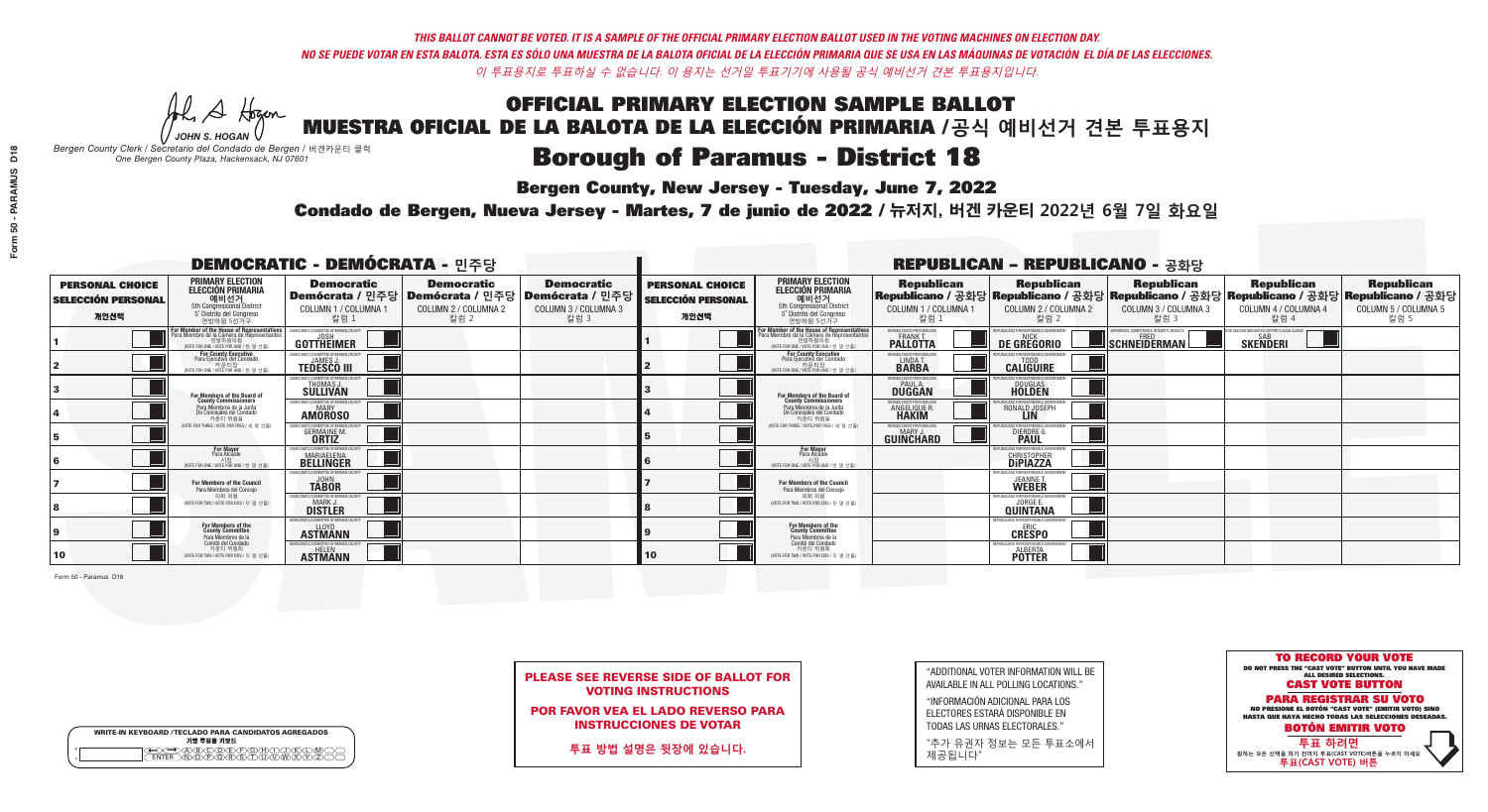### **Bergen County, New Jersey - Tuesday, June 7, 2022**

A Hogan *JOHN S. HOGAN*

| <b>WRITE-IN KEYBOARD /TECLADO PARA CANDIDATOS AGREGADOS</b><br>기명 투표용 키보드 |  |
|---------------------------------------------------------------------------|--|
| >ABCDE/FGAA<br>ስ <u>គេកើត</u> ្តិការ                                      |  |

*Bergen County Clerk / Secretario del Condado de Bergen /* 버겐카운티 클럭 *One Bergen County Plaza, Hackensack, NJ 07601*



PLEASE SEE REVERSE SIDE OF BALLOT FOR VOTING INSTRUCTIONS

POR FAVOR VEA EL LADO REVERSO PARA INSTRUCCIONES DE VOTAR

**투표 방법 설명은 뒷장에 있습니다.**

| "ADDITIONAL VOTER INFORMATION WILL BE |
|---------------------------------------|
| AVAILABLE IN ALL POLLING LOCATIONS."  |

"INFORMACIÓN ADICIONAL PARA LOS ELECTORES ESTARÁ DISPONIBLE EN TODAS LAS URNAS ELECTORALES."

"추가 유권자 정보는 모든 투표소에서 제공됩니다"

### Condado de Bergen, Nueva Jersey - Martes, 7 de junio de 2022 / 뉴저지, 버겐 카운티 2022년 6월 7일 화요일 *One Bergen County Plaza, Hackensack, NJ 07601*

| <b>DEMOCRATIC - DEMÓCRATA - 민주당</b>                         |                                                                                                                                               |                                                                            |                                                   |                                                                                           |                                                             |                                                                                                                                   |                                                                      | <b>REPUBLICAN - REPUBLICANO - 공화당</b>                       |                                                                                                                                                 |                                                               |                                                   |
|-------------------------------------------------------------|-----------------------------------------------------------------------------------------------------------------------------------------------|----------------------------------------------------------------------------|---------------------------------------------------|-------------------------------------------------------------------------------------------|-------------------------------------------------------------|-----------------------------------------------------------------------------------------------------------------------------------|----------------------------------------------------------------------|-------------------------------------------------------------|-------------------------------------------------------------------------------------------------------------------------------------------------|---------------------------------------------------------------|---------------------------------------------------|
| <b>PERSONAL CHOICE</b><br><b>SELECCIÓN PERSONAL</b><br>개인선택 | <b>PRIMARY ELECTION</b><br>ELECCIÓN PRIMARIA<br>예비선거<br><sub>5th Congressional District</sub><br>5° Distrito del Congreso<br>연방하원 5선거구        | <b>Democratic</b><br>Demócrata / 민주당<br>COLUMN 1 / COLUMNA 1<br>칼럼 1       | <b>Democratic</b><br>COLUMN 2 / COLUMNA 2<br>칼럼 2 | <b>Democratic</b><br> Demócrata / 민주당   Demócrata / 민주당  <br>COLUMN 3 / COLUMNA 3<br>칼럼 3 | <b>PERSONAL CHOICE</b><br><b>SELECCIÓN PERSONAL</b><br>개인선택 | <b>PRIMARY ELECTION</b><br>ELECCIÓN PRIMARIA<br>5th Congressional District<br>5° Distrito del Congreso<br>연방하원 5선거구               | <b>Republican</b><br>COLUMN 1 / COLUMNA 1<br>칼럼                      | <b>Republican</b><br>COLUMN 2 / COLUMNA 2<br>칼럼 2           | <b>Republican</b><br>│Republicano / 공화당│Republicano / 공화당│Republicano / 공화당│Republicano / 공화당│Republicano / 공화당<br>COLUMN 3 / COLUMNA 3<br>칼럼 3 | <b>Republican</b><br>COLUMN 4 / COLUMNA 4<br>칼럼 4             | <b>Republican</b><br>COLUMN 5 / COLUMNA 5<br>칼럼 5 |
|                                                             | For Member of the House of Representatives<br>Para Miembro de la Cámara de Representantes<br>연방하원의원<br>(VOTE FOR ONE / VOTE POR UNO / 한 명 선출) | COMMITTEE OF BERGEN COUNTY<br>GOTTHEIMER                                   |                                                   |                                                                                           |                                                             | For Member of the House of Representatives<br>Para Miembro de la Cámara de Representantes<br>NOTE FOR ONE / VOTE POR UNO / 한 명 선출 | ERGEN COUNTY REPUBLICANS<br>FRANK T.<br><b>PALLOTTA</b>              | DE GREGORIO                                                 | XPERIENCE, COMPETENCE, INTEGRITY, RESULTS<br>$\blacksquare$ SCHNEIDERMAN                                                                        | VACCINE MANDATES, DEPORT ILLEGAL ALIENS. [<br><b>SKENDERI</b> |                                                   |
|                                                             | <b>For County Executive</b><br>Para Ejecutivo del Condado<br>NOTE FOR ONE / VOTE POR UNO / 한 명 선출!                                            | EMOCRATIC COMMITTEE OF BERGEN COUNTY<br><b>TEDESCO III</b>                 |                                                   |                                                                                           |                                                             | For County Executive<br>Para Ejecutivo del Condado<br>카운티장<br>(VOTE FOR ONE / VOTE POR UNO / 한 명 선출                               | BERGEN COUNTY REPUBLICAN<br>LINDA T.                                 | <b>CALIGUIRE</b>                                            |                                                                                                                                                 |                                                               |                                                   |
|                                                             | For Members of the Board of<br>County Commissioners                                                                                           | MOCRATIC COMMITTEE OF BERGEN C<br>THOMAS J.                                |                                                   |                                                                                           |                                                             | For Members of the Board of<br>County Commissioners                                                                               | <b>ERGEN COUNTY REPUBLICAN</b><br><b>PAUL A.</b><br><b>DUGGAN</b>    | <b>DOUGLAS</b><br><b>HOLDEN</b>                             |                                                                                                                                                 |                                                               |                                                   |
|                                                             | Para Miembros de la Junta<br>De Concejales del Condado<br>카운티 위원들                                                                             | <i>A</i> OCRATIC COMMITTEE OF BERGEN COUN'<br><b>AMOROSO</b>               |                                                   |                                                                                           |                                                             | Para Miembros de la Junta<br>De Concejales del Condado<br>카우티 위원들                                                                 | <b>ERGEN COUNTY REPUBLICAN</b><br><b>ANGELIQUE F</b><br><b>HAKIM</b> | RONALD JOSEPH<br><b>LIN</b>                                 |                                                                                                                                                 |                                                               |                                                   |
|                                                             | NOTE FOR THREE / VOTE POR TRES / 세 명 선출)                                                                                                      | <b>GERMAINE M.</b>                                                         |                                                   |                                                                                           |                                                             | (VOTE FOR THREE / VOTE POR TRES / 세 명 선출)                                                                                         | ERGEN COUNTY REPUBLICANS<br>GUINCHARD                                | ILICANS FOR RESPONSIBLE (<br>DIERDRE G                      |                                                                                                                                                 |                                                               |                                                   |
|                                                             | <b>For Mayor</b><br>Para Alcalde<br>NOTE FOR ONE / VOTE POR UNO / 한 명 /                                                                       | MOCRATIC COMMITTEE OF RERGEN.<br><b>MARIAELENA</b>                         |                                                   |                                                                                           |                                                             | For Mayor<br>Para Alcalde<br>(VOTE FOR ONE / VOTE POR UNO / 한 명 선출                                                                |                                                                      | PHRHICANS ENR RESPONSIBLE (<br><b>CHRISTOPHER</b>           |                                                                                                                                                 |                                                               |                                                   |
|                                                             | <b>For Members of the Council</b><br>Para Miembros del Conceio                                                                                | MOCRATIC COMMITTEE OF BERGEN COUNT<br><b>TÅBOR</b>                         |                                                   |                                                                                           |                                                             | <b>For Members of the Council</b><br>Para Miembros del Conceio                                                                    |                                                                      | <b>JEANNE T.</b><br><b>WEBER</b>                            |                                                                                                                                                 |                                                               |                                                   |
|                                                             | 의회 의원<br>(VOTE FOR TWO / VOTE POR DOS / 두 명 선출)                                                                                               | MOCRATIC COMMITTEE OF BERGEN COUNT<br><b>DISTLER</b>                       |                                                   |                                                                                           |                                                             | 의회 의원<br>NOTE FOR TWO / VOTE POR DOS / 두 명 선출)                                                                                    |                                                                      | EPUBLICANS FOR RESPONSIBLE G<br><b>QUINTANA</b>             |                                                                                                                                                 |                                                               |                                                   |
|                                                             | For Members of the<br>County Committee<br>Para Miembros de la                                                                                 | CRATIC COMMITTEE OF BERGEN COU<br>MATTHEW M.                               |                                                   |                                                                                           |                                                             | For Members of the<br>County Committee<br>Para Miembros de la<br>Comité del Condado                                               |                                                                      | PHRI ICANS ENR RESPONSIRI E GO<br><b>GÖGGIN</b>             |                                                                                                                                                 |                                                               |                                                   |
| 10                                                          | Comité del Condado<br>카운티 위원회<br>(VOTE FOR TWO / VOTE POR DOS / 두 명 선출)                                                                       | <b>TIC COMMITTEE OF BERGEN COUNT</b><br><b>TRACEY A</b><br><b>IVANICKI</b> |                                                   |                                                                                           | 10                                                          | 카운티 위원회<br>(VOTE FOR TWO / VOTE POR DOS / 두 명 선출)                                                                                 |                                                                      | PUBLICANS FOR RESPONSIBLE GOVERNMENT<br><b>SCHER-GOGGIN</b> |                                                                                                                                                 |                                                               |                                                   |